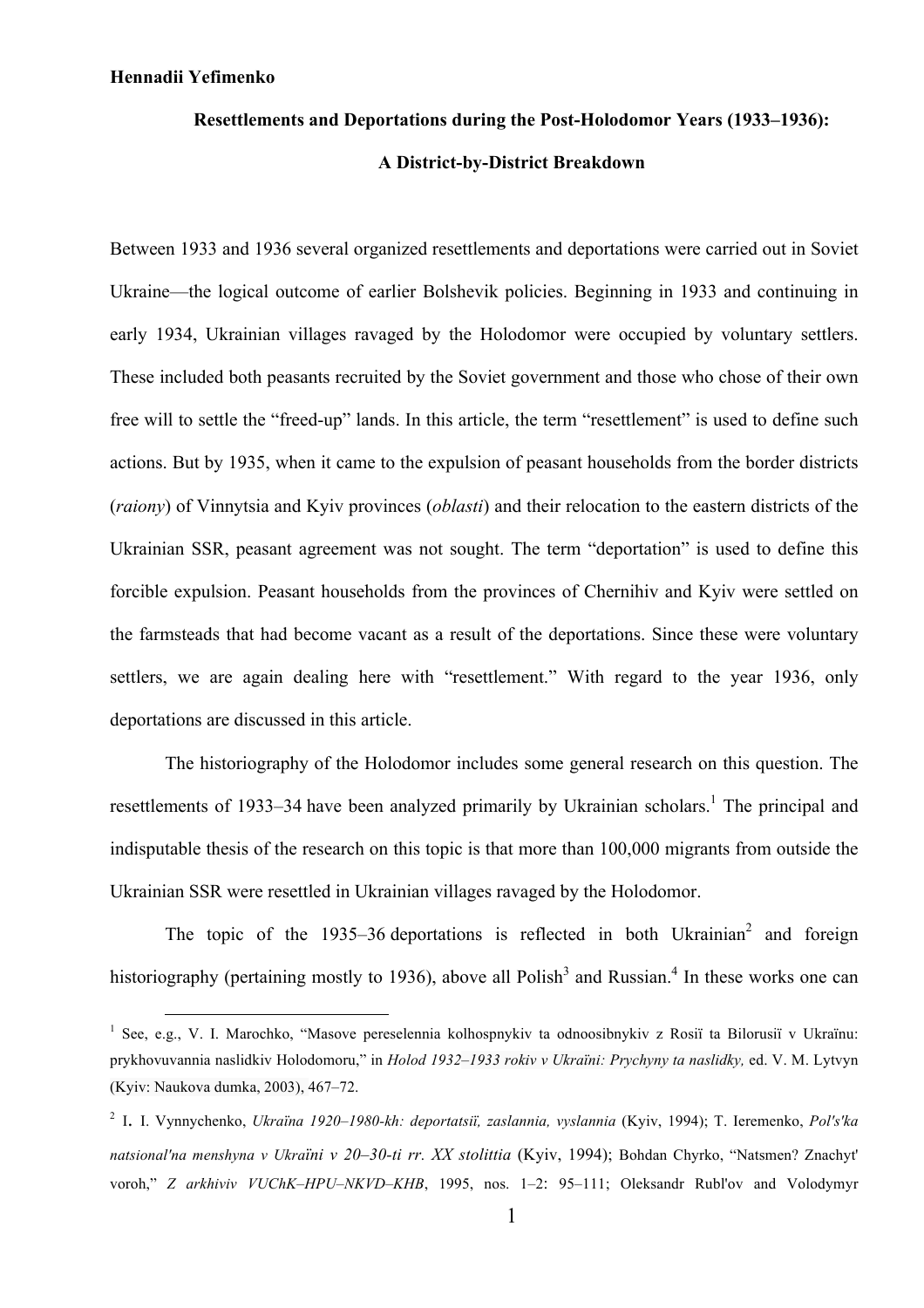find analyses of the reasons behind the deportations, information on the number of deportees (which do not always tally), investigations of the fate of the deportees, and so on. As a rule, however, scholars have neglected to create a district-by-district breakdown of the deportations. The works of Henryk Stroński and Viktor Zhezytsky are partial exceptions, but the geographic scope of their research does not encompass the entire territory of the deportations that took place in 1935–36.

The aim of this article is to bring to light district-by-district data on the deportations and resettlements (*dopryselennia*) of 1933–36 in the Ukrainian SSR. <sup>5</sup> The publication of such data will help establish little-known facts and provide arguments in favor of demythologizing this question.

The goal of the resettlement campaign in 1933 and early 1934 was to settle the Ukrainian villages most depopulated by the Holodomor. This was an economic need first and foremost, as the state required grain, but in certain districts there was no one to grow it. There were two reasons for the deportations of 1935: first, to carry out a purge of the western border of the Ukrainian SSR and, second, to populate settlements that had been depopulated by the Holodomor. To a significant degree, the districts in which peasants were resettled in 1935 were the same as those in which resettlement had taken place in 1933–34. This, together with data about the return of Russian settlers to their homeland, confirms the thesis that the resettlements of 1933–34 did not significantly affect the ethnic composition of the Ukrainian countryside. Finally, determining the districts of deportation and districts of resettlement can help refine the geography of demographic losses in

Repryntsev, "Represi<sup>ї</sup> proty poliakiv <sup>v</sup> Ukraїni <sup>u</sup> 30-ti roky," *<sup>Z</sup> arkhiviv VUChK–HPU–NKVD–KHB*, 1995, nos. 1–2: 116–56; V. Zhezyts'kyi, "Masovi deportatsiї naselennia Podillia (druha polovyna 30-kh rr. ХХ st.)," *Z arkhiviv VUChK–HPU–NKVD–KHB*, 1997, nos. 1–2: 128–34.

<sup>3</sup> M. Іwanów, *Pierwszy naród ukarany: Polacy w Związku Radzieckim 1921–1939* (Warsaw and Wrocław, 1991); H. Strons'kvi [Henryk Stroński], Zlet i padinnia: Pol's'kvi natsional'nyi raion v Ukraïni u 20–30-ti roky (Ternopil, 1992); J. Kupczak, *Polacy na Ukrainie w latach 1921–1939* (Wrocław, 1994).

<sup>4</sup> *Iosif Stalin–Lavrentiiu Berii: "Ikh nado deportirovat′…": Dokumenty, fakty, kommentarii*, comp. N. F. Bugai (Moscow, 1992); *"Po resheniiu Pravitel′stva Soiuza SSR…": Deportatsiia narodov: dokumenty i materialy*, comp. N. F. Bugai (Nalchik, 2003); *Stalinskie deportatsii, 1928–1953*, ed. A. N. Iakovlev (Moscow, 2005); N. F. Bugai, *Narody Ukrainy v "Osoboi papke Stalina"* (Moscow, 2006); Viktor Dënningkhaus (Victor Dönninghaus), *V teni "Bol′shogo Brata": Zapadnye natsional′nye men′shinstva v SSSR (1917–1938 gg.)* (Moscow, 2011).

<sup>5</sup> This research was part of the process of preparing maps for the digital *Holodomor Atlas*, a project undertaken by the Harvard Ukrainian Research Institute.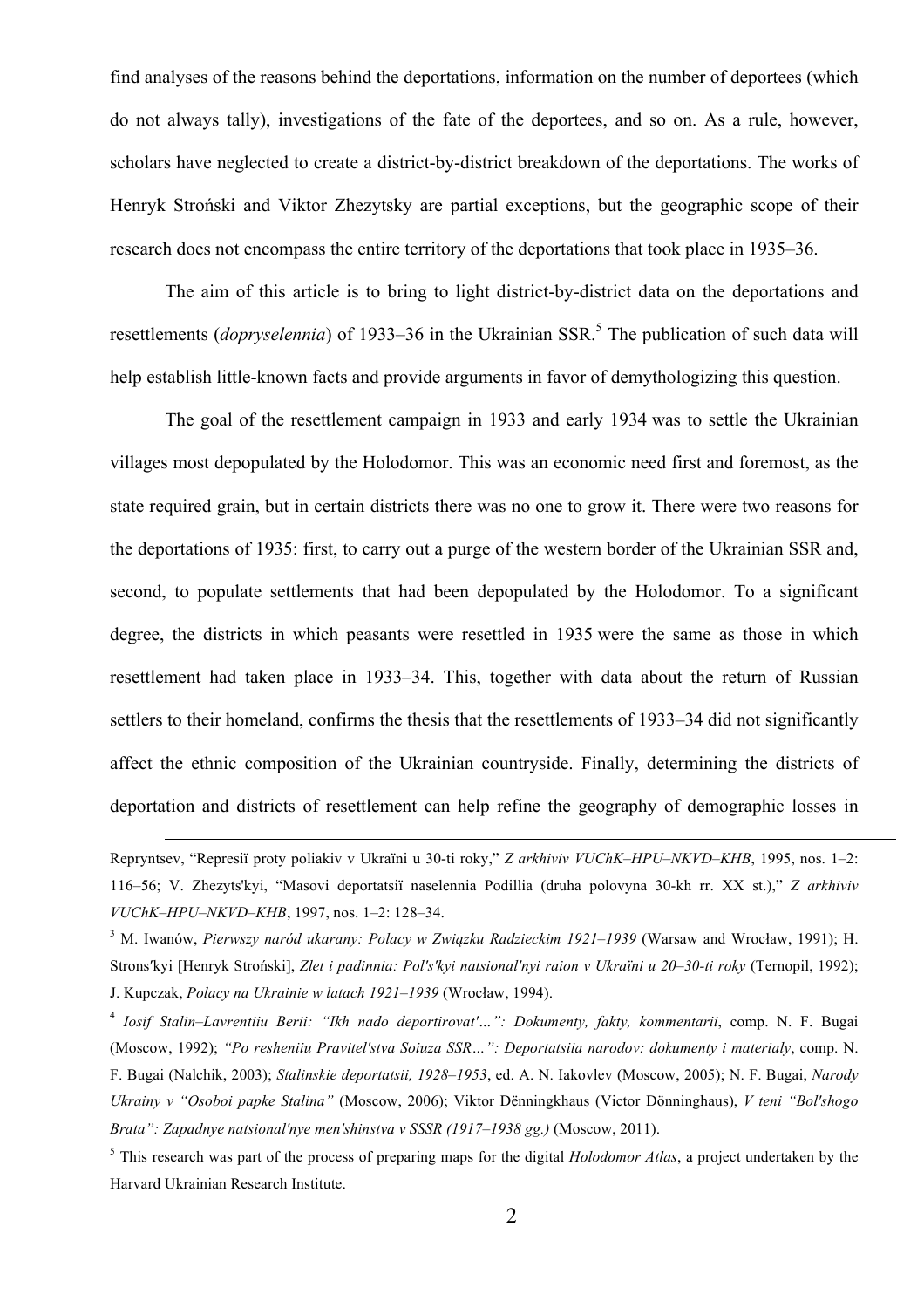both the eastern and the western districts of the Ukrainian SSR. Examining a larger-scale deportation such as that of 1936 will help establish the geography of changes in the demographic situation during the inter-census period in the western districts of Kyiv and Vinnytsia provinces.

### *Resettlement in 1933–1934*

Materials on these resettlements have been preserved in Ukrainian archives better than in others. Data pertaining to a province-by-province breakdown have long been studied by historians and published in collections of documents.<sup>6</sup> However, no district-by-district compilation of data on the resettlements organized by the authorities has been published to this day.

Resettlement took place in two waves: in November–December 1933 and January–February 1934. In the first wave, settlers arrived exclusively from outside the Ukrainian SSR: the Gorky Krai (region) and the Central Black Earth, Western, and Ivanovo provinces of the RSFSR, as well as from the Belarusian SSR. The resettlement of these 117,000 people (the precise figures being 21,856 households, i.e., 117,149 individuals) was completed in late December 1933, that is, these were the first-wave settlers. The second wave of resettlement, which began on 10 January 1934,<sup>7</sup> involved people from Kyiv, Vinnytsia, and Chernihiv provinces of the Ukrainian SSR and the Central Black Earth province of the RSFSR. In both instances, resettlement targets were somewhat inflated, and this was noted immediately after the arrival of the last scheduled train cars that brought settlers. Inasmuch as the excess was insignificant—from 102 to 107 percent—and these figures differ insignificantly in various summaries, $\frac{8}{3}$  the table below lists planned targets. These are

 <sup>6</sup> "Svodnaia vedomost' ob otpravlenii ėshelonov na Ukrainu," in *Holodomor 1932–1933 rokiv v Ukraїni: Dokumenty i materialy*, comp. R. Ia. Pyrih (Kyiv, 2007), 993. According to the table, 3,527 households from Russia's Ivanovo province were resettled in Donetsk province. This is probably a mistake. If one includes the indicated figure, the total number of resettled households does not tally with the total that appears in the document. It also contradicts the number that appears in Ukrainian archival sources: 3,627 (all other figures are identical). The latter figure tallies precisely with all others. See TsDAHO Ukraїny, f. 1, op. 20, spr. 6392, ark. 207.

 $7$  TsDAHO Ukraïny, f. 1, op. 20, spr. 6583, ark. 2.

<sup>8</sup> TsDAHO Ukraїny, f. 1, op. 20, spr. 6392, ark. 207; TsDAHO Ukraїny, f. 1, op. 20, spr. 6584, ark. 15. For example, in the first case, the summary dated 29 December, which is included in the above-mentioned collection of documents,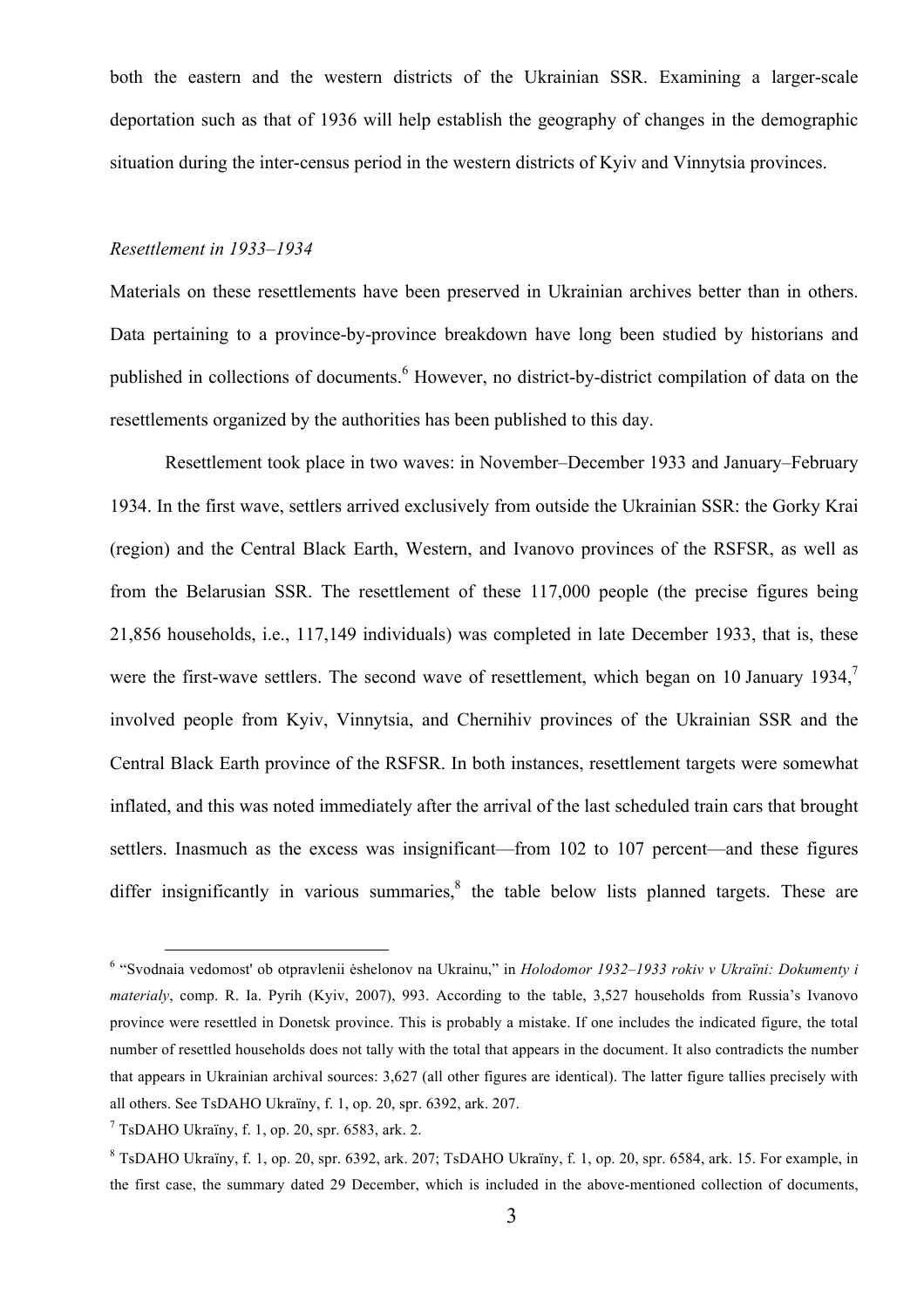precisely the data that the People's Commissariat of Agriculture submitted to the CC CP(B)U on 21 February 1934 in its report on the completion of the task. The data are divided by period of resettlement.

|                                  | November-December 1933 |                    | January-February<br>1934 |        |
|----------------------------------|------------------------|--------------------|--------------------------|--------|
| <b>Districts of Resettlement</b> | Number                 | Point of<br>origin | Point of origin          | Number |
| <b>Odesa province</b>            | 6,500                  |                    |                          | 5,000  |
| Arbuzynka (Blahodatne)           |                        |                    | Vinnytsia prov.          | 300    |
| Bashtanka (Poltava)              |                        |                    | Kyiv prov.               | 200    |
| Dobrovelychkivka                 |                        |                    | Vinnytsia prov.          | 300    |
| Domanivka                        |                        |                    | Vinnytsia prov.          | 400    |
| Holovanivsk                      |                        |                    | Vinnytsia prov.          | 400    |
| Kakhovka                         | 400                    | <b>BSSR</b>        |                          |        |
| Khmeliove                        |                        |                    | Kyiv prov.               | 700    |
| Kompaniivka                      | 800                    | <b>BSSR</b>        |                          |        |
| Kryve Ozero                      | 200                    | Gorky Krai         | Vinnytsia prov.          | 200    |
| Liubashivka                      | 300                    | Gorky Krai         |                          |        |
| Nova Odesa                       |                        |                    | Vinnytsia prov.          | 300    |
| Novoarkhanhelsk                  |                        |                    | Vinnytsia prov.          | 400    |
| Novomyrhorod                     |                        |                    | Kyiv prov.               | 300    |
| Novoukrainka                     | 1,100                  | <b>BSSR</b>        |                          |        |

**Table 1. Summary Data on Those Resettled in Late 1933–Early 19349**

indicates that 4,630 households were resettled from Belarus to Odesa province; in the second one, dated 15 January 1934, the figure is 4,472.

<sup>9</sup> TsDAHO Ukraїny, f. 1, op. 20, spr. 6584, ark. 78–81.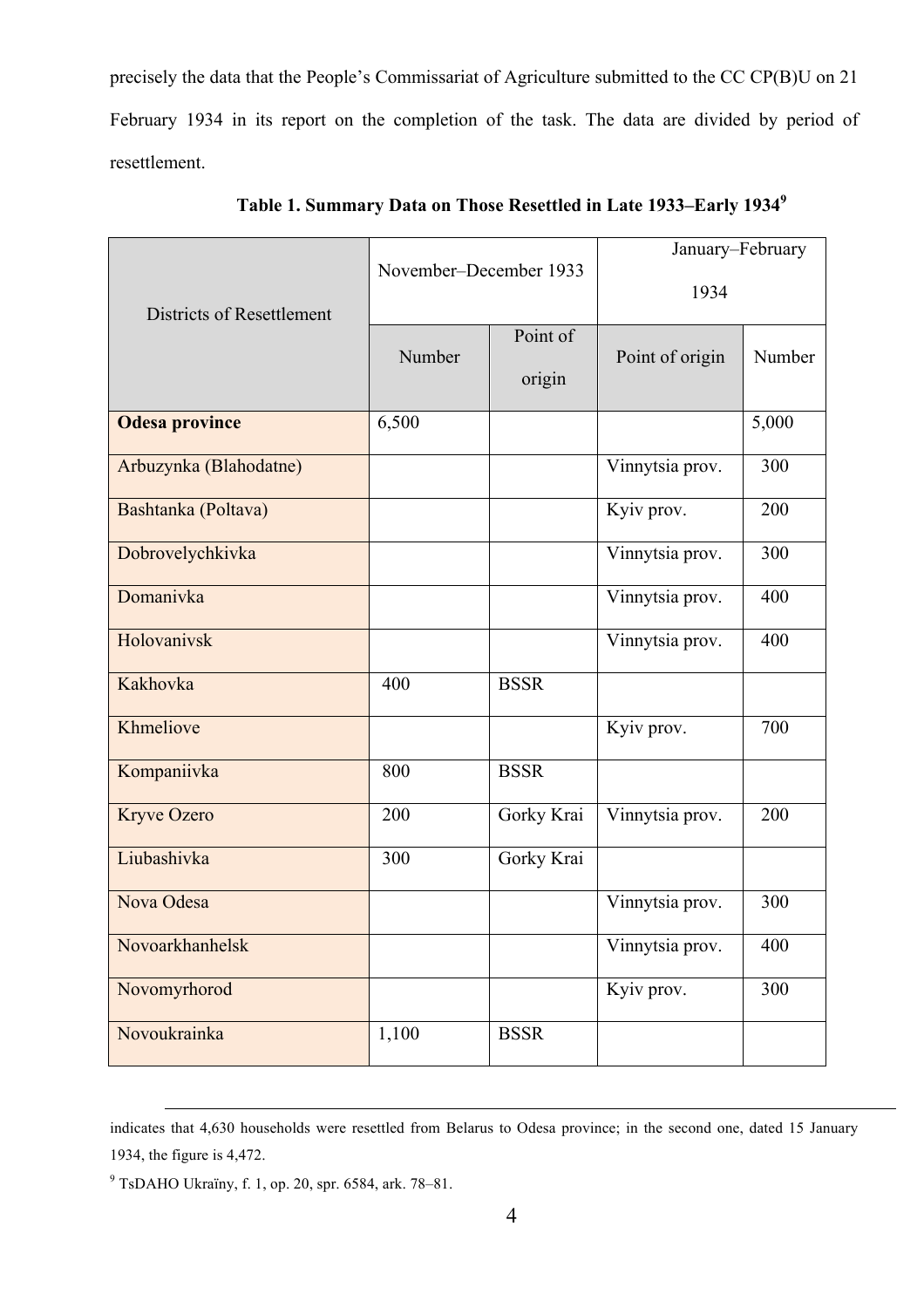| Novyi Buh                                               |       |                  | Kyiv prov.      | 400   |
|---------------------------------------------------------|-------|------------------|-----------------|-------|
| Pervomaiske                                             |       |                  | Vinnytsia prov. | 300   |
| Rivne                                                   | 900   | <b>BSSR</b>      |                 |       |
| Savran                                                  |       |                  | Vinnytsia prov. | 400   |
| Snihurivka                                              | 400   | <b>BSSR</b>      |                 |       |
| Velyka Vradiivka (Vradiivka)                            | 600   | Gorky Krai       |                 |       |
| Velyka Vyska                                            | 800   | <b>BSSR</b>      |                 |       |
| Velykooleksandrivka                                     | 500   | <b>BSSR</b>      | Kyiv prov.      | 100   |
| Zinoviev municipal council                              | 500   | <b>BSSR</b>      |                 |       |
| Znamianka                                               |       |                  | Kyiv prov.      | 700   |
| <b>Dnipropetrovsk province</b>                          | 6,500 |                  |                 | 6,300 |
| Apostolove                                              | 500   | Western<br>prov. |                 |       |
| <b>Berdiansk</b>                                        |       |                  | Chernihiv prov. | 500   |
| Bozhedarivka                                            | 300   | Western<br>prov. |                 |       |
| Dnipropetrovsk municipal                                |       |                  | Chernihiv prov. | 200   |
| council                                                 |       |                  |                 |       |
| Dolynske                                                | 400   | Western<br>prov. | Kyiv prov.      | 250   |
| Henicheske                                              |       |                  | Chernihiv prov. | 600   |
| Kamianka (Russian nationality)                          |       |                  | Chernihiv prov. | 200   |
| Kolariv (Bulgarian nationality)<br>village of Romanivka |       |                  | Chernihiv prov. | 600   |
| Liuksemburg (German<br>nationality)                     | 300   | Western<br>prov. |                 |       |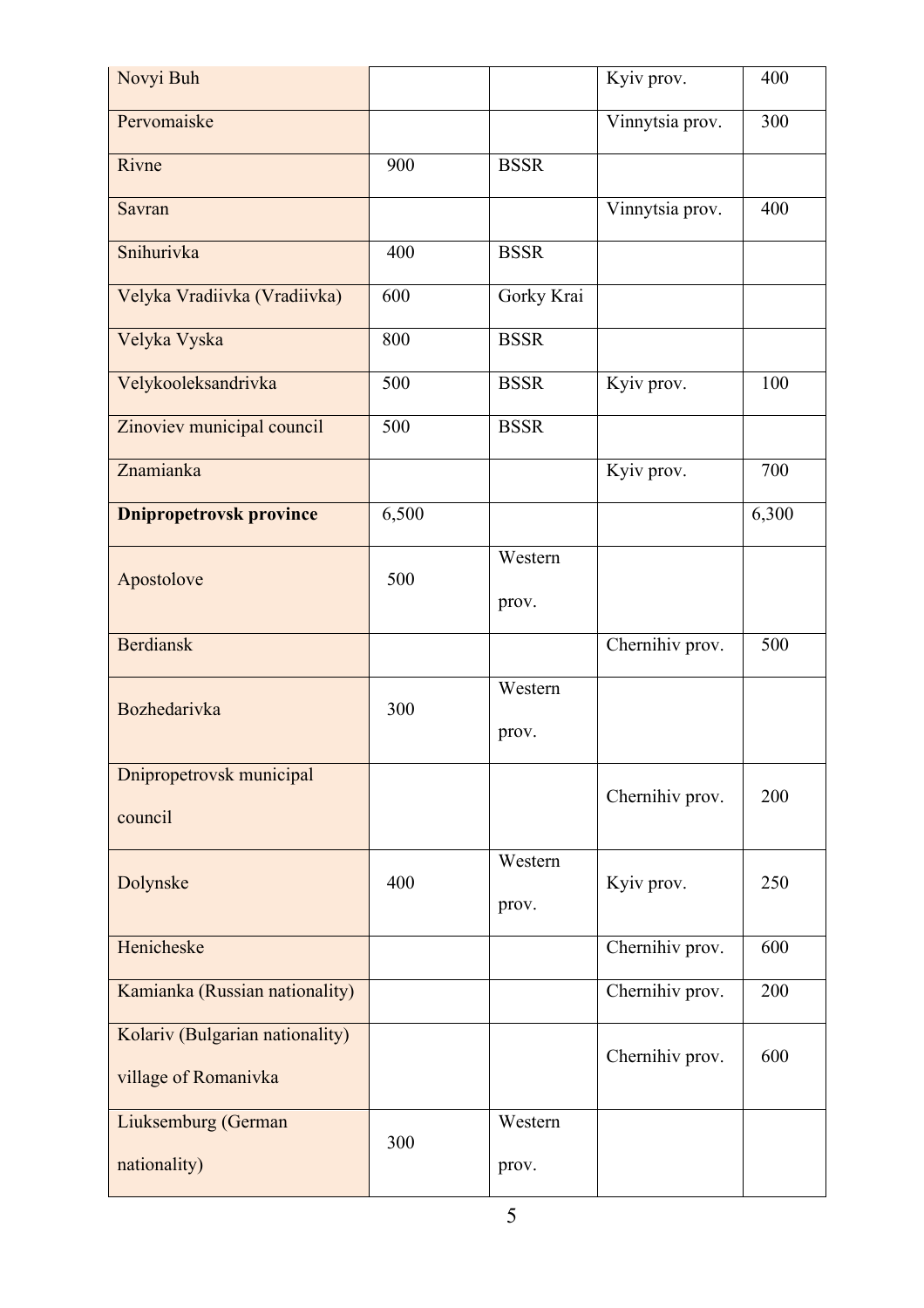| Mahdalynivka                           |     |                  | Chernihiv prov. | 200 |
|----------------------------------------|-----|------------------|-----------------|-----|
| Melitopol                              | 500 | Western<br>prov. |                 |     |
| Mezhova                                |     |                  | Chernihiv prov. | 600 |
| Mykhailivka                            | 300 | Western<br>prov. |                 |     |
| Nova Praha                             |     |                  | Chernihiv prov. | 550 |
| Novotroitske                           | 450 | Western<br>prov. | Chernihiv prov. | 200 |
| Novovasylivka (Pokrovske)              |     |                  | Kyiv prov.      | 500 |
| Nyzhni Sirohozy                        | 550 | Western<br>prov. |                 |     |
| Oleksandrivka                          |     |                  | Kyiv prov.      | 275 |
| Pavlohrad                              |     |                  | Kyiv prov.      | 600 |
| Pokrovske                              |     |                  | Chernihiv prov. | 200 |
| Solone                                 |     |                  | Kyiv prov.      | 100 |
| <b>Stalindorf (Jewish nationality)</b> |     |                  | Western prov.   | 300 |
| Tsarekostiantynivka                    |     |                  | Kyiv prov.      | 275 |
| Vasylivka                              | 300 | Western<br>prov. |                 |     |
| Vasylkivka                             | 650 | Western<br>prov. |                 |     |
| Velyka Bilozerka                       | 450 | Western<br>prov. | Chernihiv prov. | 150 |
| Velyka Lepetykha                       | 700 | Western<br>prov. |                 |     |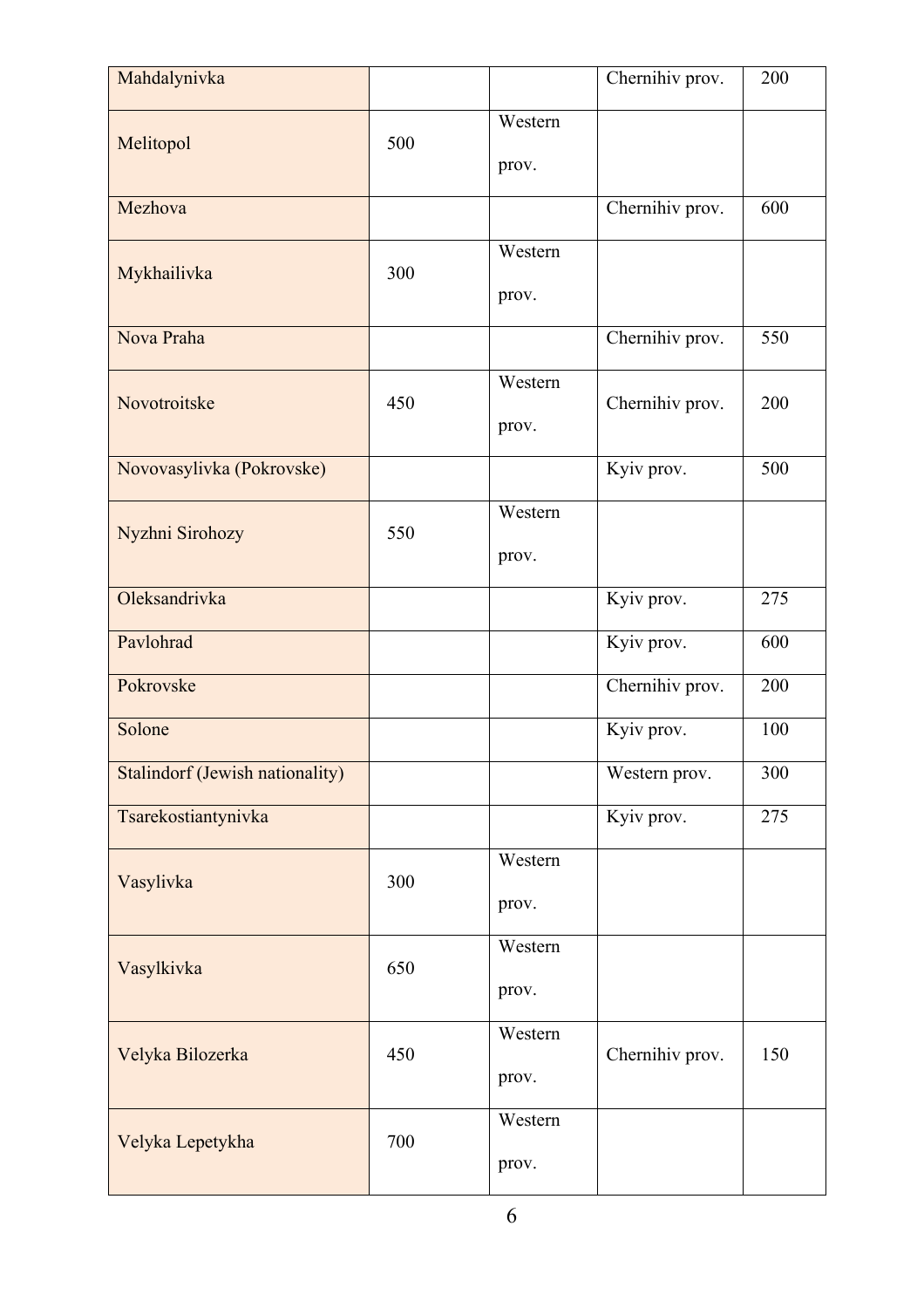|                         |       | Western            |                          |       |
|-------------------------|-------|--------------------|--------------------------|-------|
| Velykyi Tokmak          | 500   |                    |                          |       |
|                         |       | prov.              |                          |       |
|                         |       | Western            |                          |       |
| Yakymivka               | 600   |                    |                          |       |
|                         |       | prov.              |                          |       |
| <b>Kharkiv province</b> | 4,500 |                    |                          | 5,000 |
|                         |       |                    |                          |       |
|                         |       |                    | Central Black            |       |
| <b>Balakliia</b>        |       |                    | Earth prov.              | 280   |
|                         |       |                    |                          |       |
|                         |       | Central            |                          |       |
| <b>Barvinkove</b>       | 250   | <b>Black Earth</b> | <b>Central Black</b>     | 220   |
|                         |       |                    | Earth prov.              |       |
|                         |       | prov.              |                          |       |
|                         |       | Central            |                          |       |
|                         |       |                    | <b>Central Black</b>     |       |
| <b>Blyzniuky</b>        | 550   | <b>Black Earth</b> |                          | 250   |
|                         |       | prov.              | Earth prov.              |       |
|                         |       |                    |                          |       |
| Chutivka                |       |                    | $\overline{K}$ yiv prov. | 220   |
|                         |       | Central            |                          |       |
| Dvorichna               | 600   | <b>Black Earth</b> |                          |       |
|                         |       |                    |                          |       |
|                         |       | prov.              |                          |       |
|                         |       |                    | Central Black            |       |
| Hlobyne                 |       |                    |                          | 600   |
|                         |       |                    | Earth prov.              |       |
|                         |       |                    | Central Black            |       |
| Izium                   |       |                    | Earth prov.              | 170   |
|                         |       |                    |                          |       |
| Karlivka                |       |                    | Kyiv prov.               | 300   |
| Kobeliaky               |       |                    | Kyiv prov.               | 130   |
|                         |       |                    | <b>Central Black</b>     |       |
| Krasne Pole (Zhovten)   |       |                    |                          | 450   |
|                         |       |                    | Earth prov.              |       |
| Krasnohrad              | 300   | Central            |                          |       |
|                         |       |                    |                          |       |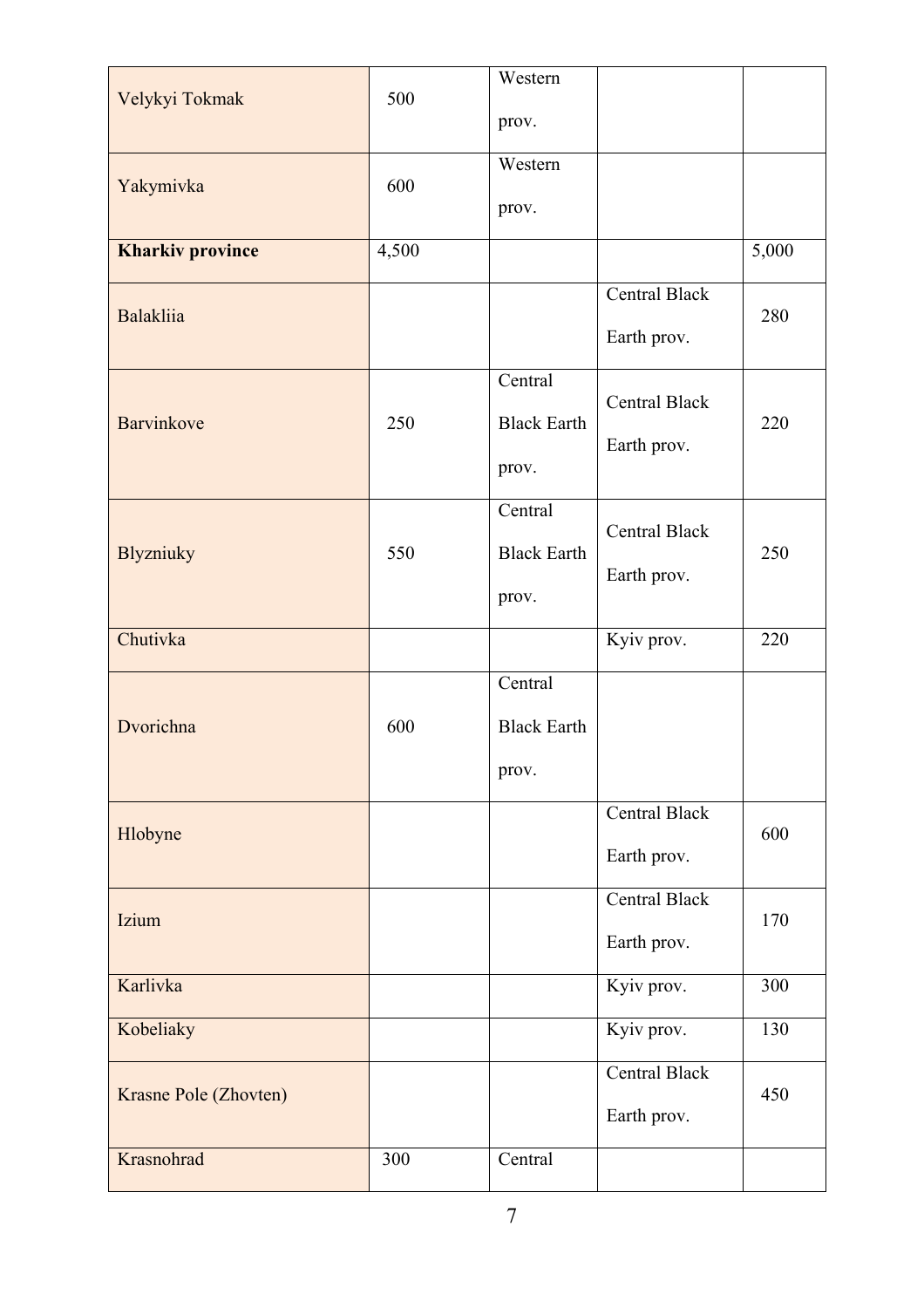|                                  |       | <b>Black Earth</b> |                      |       |
|----------------------------------|-------|--------------------|----------------------|-------|
|                                  |       | prov.              |                      |       |
|                                  |       | Central            |                      |       |
| Krasnyi Kut                      | 750   | <b>Black Earth</b> |                      |       |
|                                  |       | prov.              |                      |       |
|                                  |       |                    | <b>Central Black</b> | 600   |
| Kupiansk                         |       |                    | Earth prov.          |       |
| Nekhvoroshchan                   |       |                    | Kyiv prov.           | 140   |
| Okhtyrka                         |       |                    | Kyiv prov.           | 250   |
| Oleksiivka (Russian nationality) |       |                    | Kyiv prov.           | 120   |
| Reshetylivka                     |       |                    | Kyiv prov.           | 230   |
|                                  |       | Central            |                      |       |
| Sakhnovshchyna                   | 1,600 | <b>Black Earth</b> |                      |       |
|                                  |       | prov.              |                      |       |
| Semenivka                        |       |                    | Kyiv prov.           | 200   |
| Sumy municipal council           |       |                    | Kyiv prov.           | 100   |
|                                  |       | Central            |                      |       |
| Trostianets                      | 250   | <b>Black Earth</b> |                      |       |
|                                  |       | prov.              |                      |       |
| Valky                            |       |                    | Kyiv prov.           | 400   |
|                                  |       | Central            | <b>Central Black</b> |       |
| Velykyi Burluk                   | 250   | <b>Black Earth</b> |                      | 200   |
|                                  |       | prov.              | Earth prov.          |       |
|                                  |       |                    | Central Black        |       |
| Vovchansk                        |       |                    | Earth prov.          | 240   |
| <b>Donetsk province</b>          | 3,500 |                    |                      | 4,000 |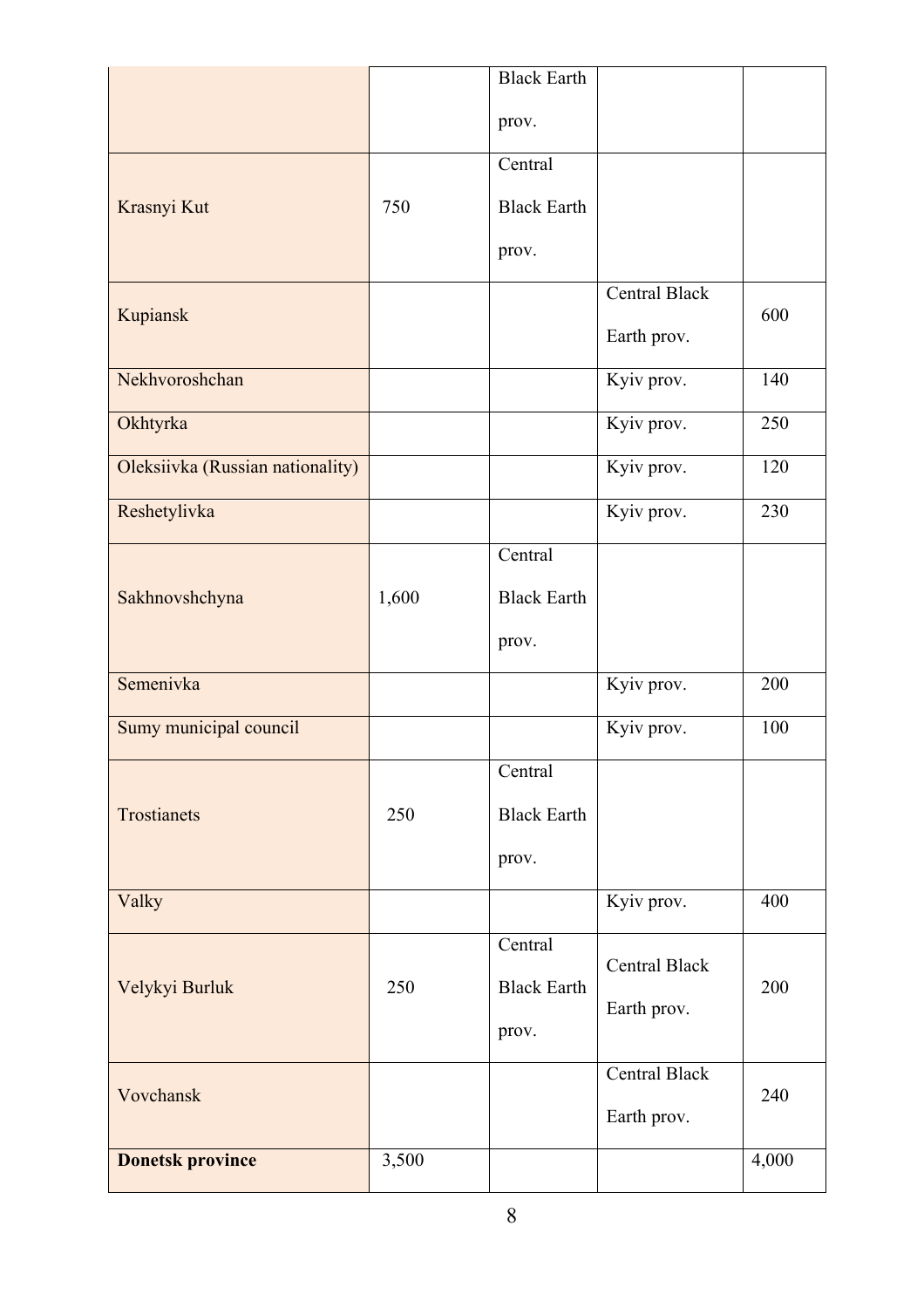| Amvrosiivka                  |        |                  | Chernihiv prov. | 600    |
|------------------------------|--------|------------------|-----------------|--------|
| <b>Bilolutsk</b>             | 500    | Ivanovo<br>prov. | Chernihiv prov. | 400    |
| <b>Bilovodsk</b>             | 600    | Ivanovo<br>prov. | Chernihiv prov. | 300    |
| Hryshyne                     |        |                  | Chernihiv prov. | 300    |
| Mariupil municipal council   |        |                  | Chernihiv prov. | 400    |
| Markivka                     | 390    | Ivanovo<br>prov. |                 |        |
| Novopskov (Bilokurakyne)     | 600    | Ivanovo<br>prov. | Chernihiv prov. | 400    |
| Oleksandrivka                |        |                  | Chernihiv prov. | 300    |
| Pokrovske                    | 510    | Ivanovo<br>prov. |                 |        |
| Rubizhne                     |        |                  | Chernihiv prov. | 200    |
| Stara Karan                  | 400    | Ivanovo<br>prov. |                 | 300    |
| Starobilsk                   | 350    | Ivanovo<br>prov. |                 | 300    |
| Staryi Mykolaiv (Volodarske) |        |                  | Chernihiv prov. | 300    |
| Svatove                      | 150    | Ivanovo<br>prov. | Chernihiv prov. | 200    |
| <b>Total for Ukraine</b>     | 21,000 |                  |                 | 20,300 |

As indicated in a report from representatives of the People's Commissariat of Agriculture to Stanislav Kosior, "The task of resettling 21,000 households in the  $4<sup>th</sup>$  quarter and 20,300 in the 1<sup>st</sup>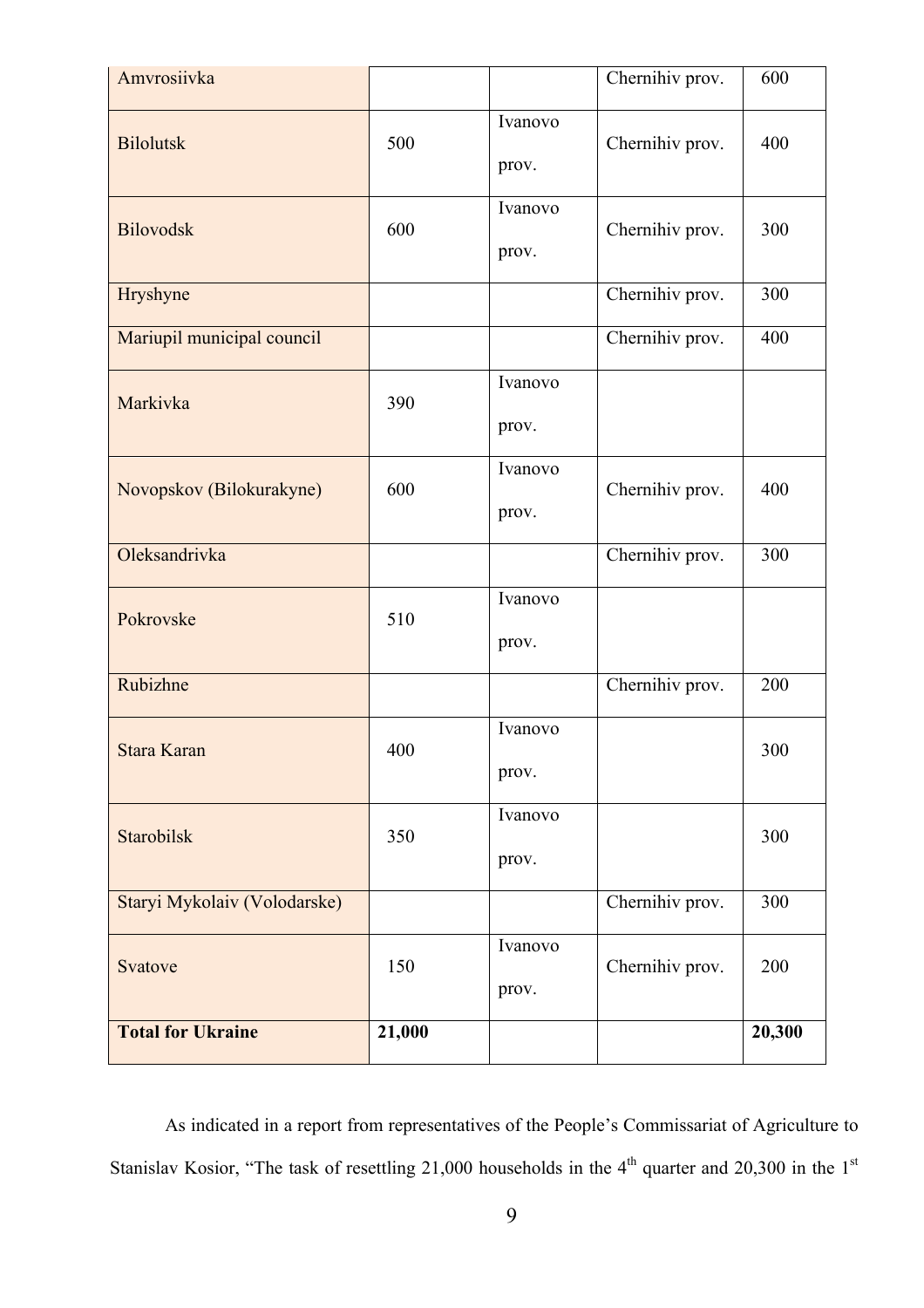quarter has been fully completed."<sup>10</sup> The following data were appended to the report to which, for the purpose of comparison, we have added figures from a memorandum submitted by the People's Commissariat of Agriculture to the CC CP(B)U in July 1934:<sup>11</sup>

### **Table 2. Correlation between the Resettlement Plan**

| <b>Province</b><br>with | <b>Resettlement</b> | of<br>No. | $\frac{6}{6}$ | No.<br>of<br>people | of<br>No. |
|-------------------------|---------------------|-----------|---------------|---------------------|-----------|
| <b>Resettlements</b>    | target              | people    | completed     | resettled as of 1   | districts |
|                         |                     | resettled |               | <b>July 1934</b>    | resettled |
| Dnipropetrovsk          | 12,800              | 13,265    | 104.2         | 13,108              | 29        |
| Donetsk                 | 7,500               | 7,983     | 105,2         | 7,992               | 14        |
| Kharkiv                 | 9,500               | 9,998     | 105           | 10,158              | 24        |
| Odesa                   | 11,500              | 11,854    | 103.1         | 11,842              | 24        |
| <b>Total</b>            | 41,300              | 43,100    | 104.3         | 43,100              | 91        |

### **and Actual Indices on a Provincial Scale**

However, the number of people actually resettled is not absolutely accurate. In later summaries, the figures are somewhat different. The reason may be that once the resettlement process ended, data were drawn up on the basis of district reports, which had not been done earlier. But the differences are not significant. It should be noted that living conditions in resettlement locations did not appeal to the settlers, especially those from Russia, despite all the benefits that they were offered, and they began returning home en masse. The present author has written about the benefits that the Soviet state offered the settlers and the reasons behind their return.<sup>12</sup> A

 <sup>10</sup> TsDAHO Ukraїny, f. 1, op. 20, spr. 6584, ark. 73.

 $11$  TsDAHO Ukraïny, f. 1, op. 20, spr. 6585, ark. 87.

<sup>12</sup> H. H. Iefimenko, "Lykhovisni 30-ti roky na Markivshchyni," in *Holod-henotsyd 1933 roku v Ukraїni: Istorykopolitolohichnyi analiz sotsial′no-demohrafichnykh ta moral′no-psykholohichnykh naslidkiv; Mizhnarodna naukovoteoretychna konferentsiia, Kyïv, 28 lystopada 1998 r.: materialy* (Kyiv and New York, 2000), pp. 348–56.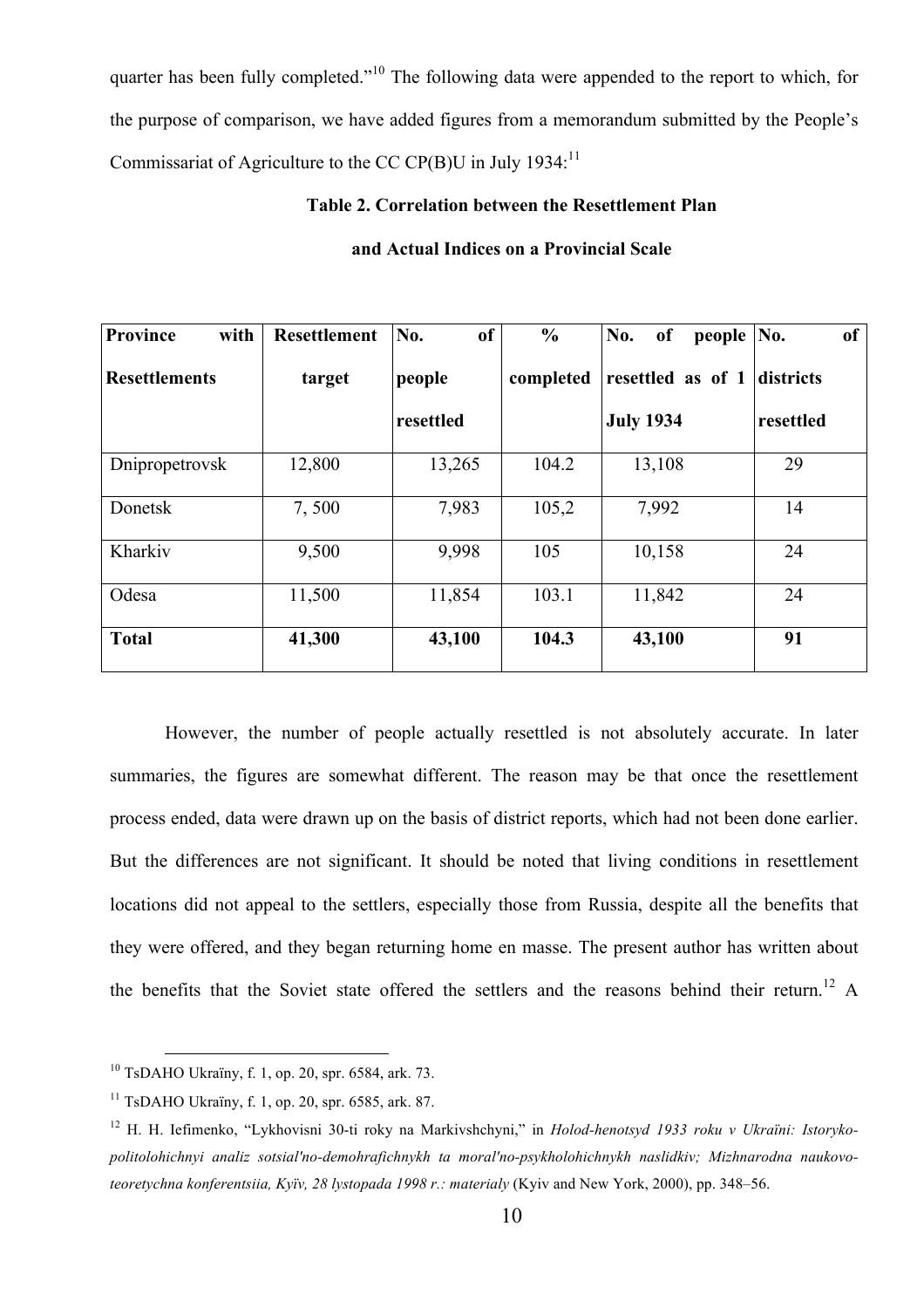considerable number of settlers did not manage to last even half a year in Ukrainian villages. For the purpose of determining trends and offering materials for a comparative analysis, the table below tracks the return of settlers in the summer of 1934.<sup>13</sup>

| <b>Province of Departure</b>             | <b>Destination Province</b> | No. of settler | No. of those | $\frac{0}{0}$     |
|------------------------------------------|-----------------------------|----------------|--------------|-------------------|
|                                          |                             | households     | returning    |                   |
| Ivanovo                                  | Donetsk                     | 3,587          | 1,121        | 31.9              |
| Chernihiv                                | Donetsk                     | 4,405          | 216          | 4.8               |
| <b>Total for Donetsk province</b>        |                             | 7,992          | 1,337        | $\overline{16.7}$ |
| Gorky Krai (region)                      | Odesa                       | 2,139          | 835          | 39                |
| <b>Belarusian SSR</b>                    | Odesa                       | 4,599          | 1,269        | 27,5              |
| Kyiv                                     | Odesa                       | 2017           | 270          | 13,3              |
| Vinnytsia                                | Odesa                       | 3,087          | 168          | $\overline{5,4}$  |
| <b>Total for Odesa province</b>          |                             | 11,842         | 2,542        | 21.4              |
| Central Black Earth province             | Kharkiv                     | 8,137          | 774          | 9.2               |
| Kyiv                                     | Kharkiv                     | 2,021          | 140          | 6.6               |
| <b>Total for Kharkiv province</b>        |                             | 10,158         | 914          | 8.9               |
| Kyiv                                     | Dnipropetrovsk              | 2,058          | 87           | 4.2               |
| Western province, RSFSR                  | Dnipropetrovsk              | 6,826          | 643          | 9.4               |
| Chernihiv                                | Dnipropetrovsk              | 4,224          | 340          | 8                 |
| <b>Total for Dnipropetrovsk province</b> |                             | 13,108         | 1,070        | 8.1               |
| <b>Total for Ukraine</b>                 |                             | 43,100         | 5,863        | 13.6              |

**Table 3. Data on Return of Settlers as of 1 July 1934**

 <sup>13</sup> TsDAHO Ukraїny, f. 1, op. 20, spr. 6585, ark. 87.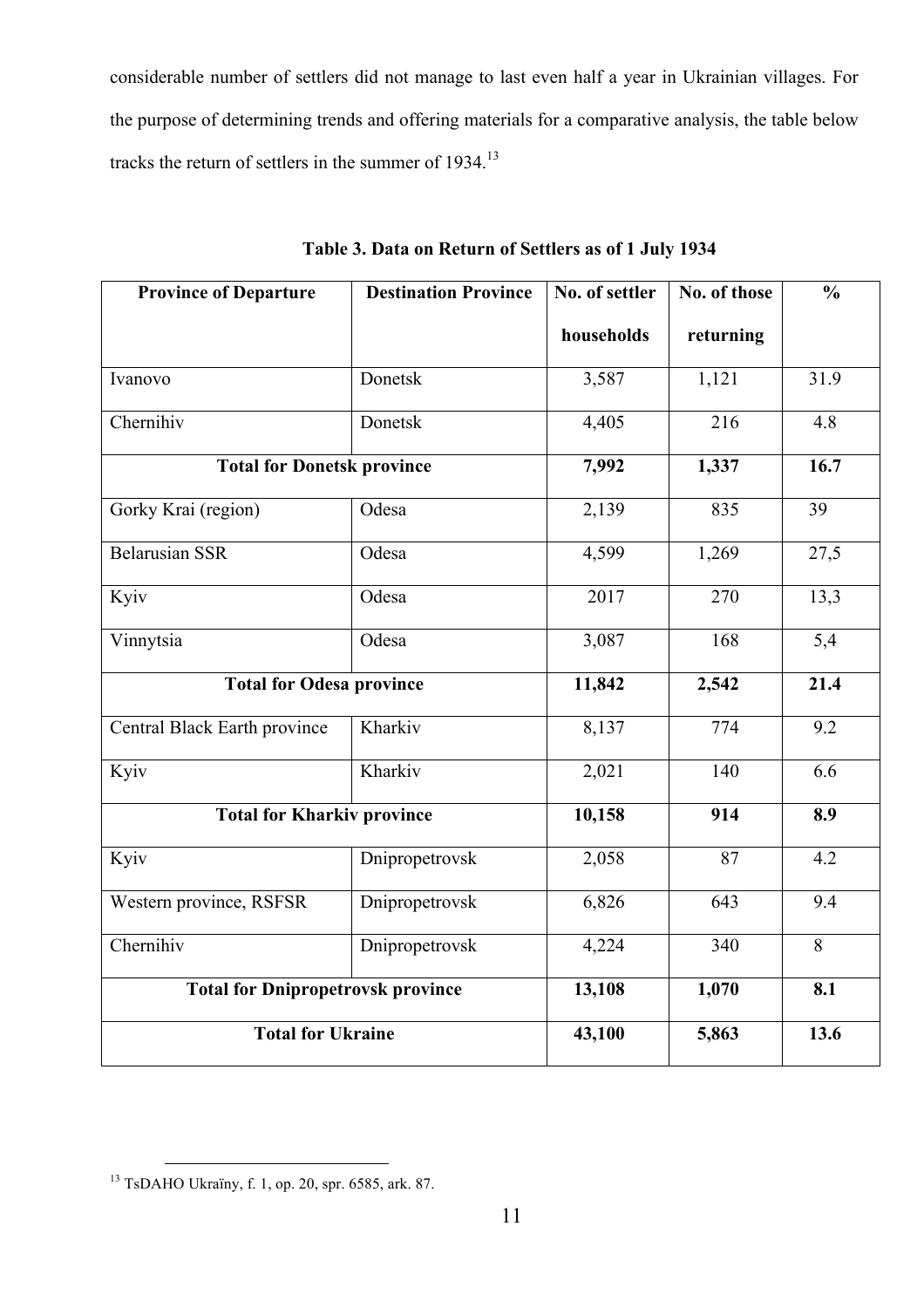Here we see a clear-cut trend. Returnees were mainly settlers from outside the Ukrainian SSR. Admittedly, settlers from the Central Black Earth and Western provinces of the RSFSR were something of an exception. The return of settlers was not limited to this. For example, by the spring of 1935 only 79 out of a total of 390 resettled households remained in Markivka district, Donetsk province (there was no second wave of resettlement there), whereas in December 1934 there had still been 113.<sup>14</sup> It should be noted that in the locales from which settlers had been recruited to Ukraine at one time, returnees were not welcomed very enthusiastically, and they came back to their places of origin without livestock. Accordingly, some settlers felt compelled to return to Ukraine.

In the spring of 1935 the People's Commissariat of Agriculture of the Ukrainian SSR summarized the data on resettlement. They were not encouraging. Inasmuch as these data were listed district by district, I find it necessary to publish them, all the more so as this will help clarify, to some extent, how many peasant households were in fact resettled during this period in one district or another.

The quantitative indices of the 1933–34 ("planned") resettlement organized by the authorities are presented in Tables 4, 5, 6, and  $7<sup>15</sup>$ . The particular features of these tables should be noted. Districts that appear in italics are those that did not figure in the resettlement campaign of 1933–34. As a rule, the number of settlers there is insignificant. But the very fact of their emergence indicates that the provincial leadership had a say in the distribution of settlers. Admittedly, the emergence of such districts was probably determined by changes to the administrative territorial system introduced in those very provinces, as in the cases of the Piatykhatka district and the Kamianka municipal council in Dnipropetrovsk province (see Table 6).

In view of the breakup of districts that was carried out in February 1935 and the corresponding creation of 126 districts, the way in which this was reflected in the aforementioned tables should be noted. The data from Odesa province take the breakup of districts into account.

<sup>&</sup>lt;sup>14</sup> Iefimenko, "Lykhovisni 30-ti roky," 353.

<sup>15</sup> TsDAHO Ukraїny, f. 1, op. 20, spr. 6618, ark. 73, 78–82.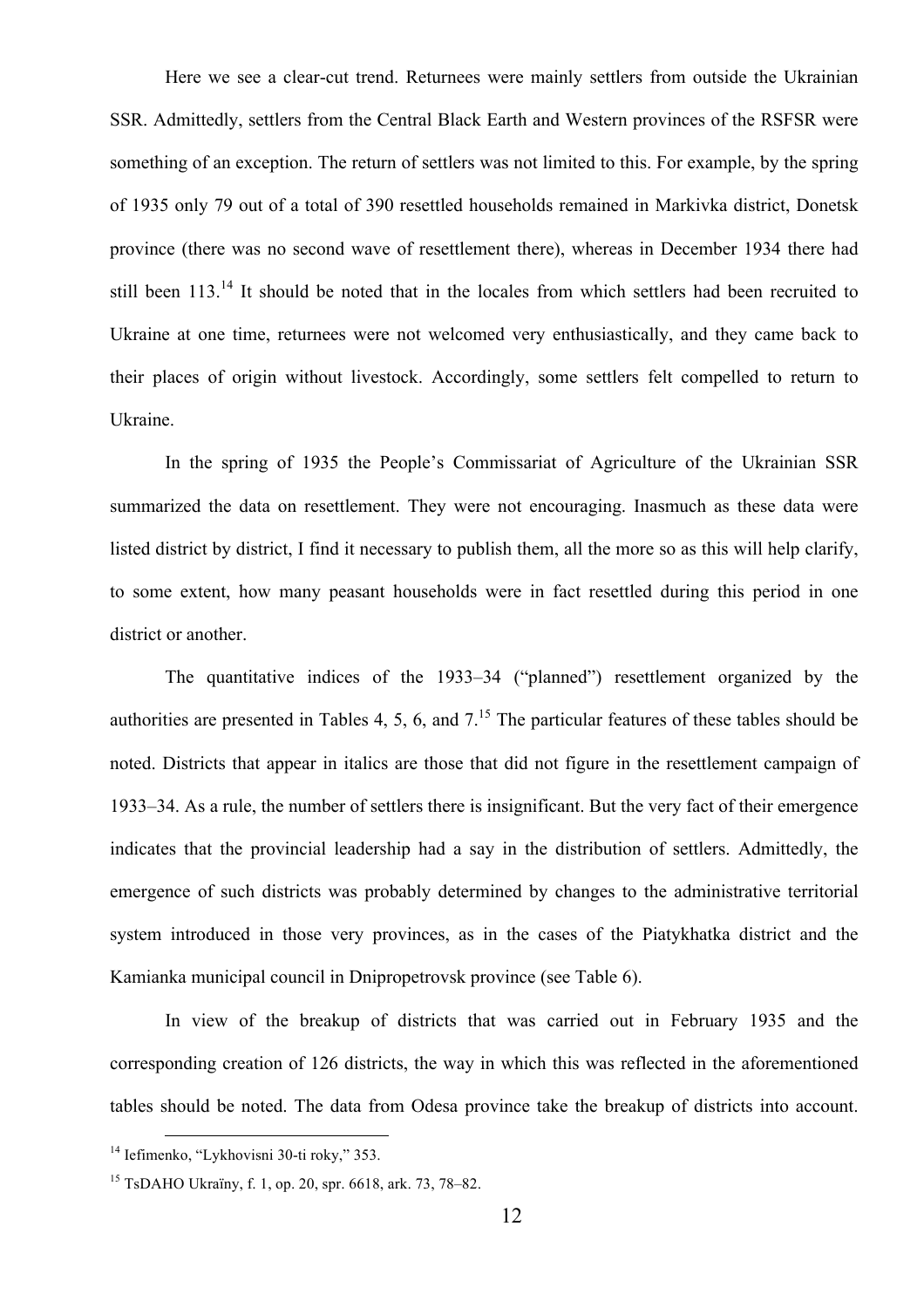Accordingly, in cases where newly created districts are mentioned as ones where resettlement took place, the districts from which they were created appear in parentheses. The situation with regard to Dnipropetrovsk province was the opposite: data were listed according to the network of districts that existed as of late 1934. But during the resettlement to this province in 1933, the enlargement of five districts, carried out in December 1933—two of which, Bozhedarivka and Mykhailivka,<sup>16</sup> were "resettlement" districts—was not yet taken into account. Thus, in order to facilitate a comparison of the data shown in tables 1 and 6 with regard to Dnipropetrovsk province, Table 6 indicates the districts into which Bozhedarivka and Mykhailivka were merged. As for Kharkiv province, the list of districts corresponds completely to that of late 1933–early 1934. Data on Donetsk province are incomplete, but there is information on more than half the districts of that province, and they appear in Table 7. Since the summary data in the tables are taken from available sources, mathematical discrepancies in the totals given in those sources are indicated.

**Table 4. Summary Number of Households That Settled in Districts of Kharkiv** 

| <b>District</b> | No. of resettlers | <b>Departed</b> | <b>Returned later</b> |
|-----------------|-------------------|-----------------|-----------------------|
|                 | accepted          |                 |                       |
| Balakliia       | 284               | 179             |                       |
| Barvinkove      | 324               | 215             |                       |
| Blyzniuky       | 1,090             | 539             | $\overline{4}$        |
| Chutivka        | 240               | 112             |                       |
| Dvorichna       | 701               | 281             |                       |
| Hlobyne         | 630               | 115             | 10                    |
| Izium           | 170               | 59              |                       |
| Karlivka        | 300               | 153             |                       |

**Province in 1933–1934 and Returned as of 15 March 1935**

 16 "Postanova VUTsVK pro rozformuvannia Bozhedarivs'koho, Lykhivs'koho, Mykhailivs'koho, Novo-Mykolaїvs'koho, Petrykivs′koho raioniv ta chastkovi zminy raionnykh mezh Dnipropetrovs'koї oblasti," in *Zbirka Zakoniv Ukraїny* (1933), 69.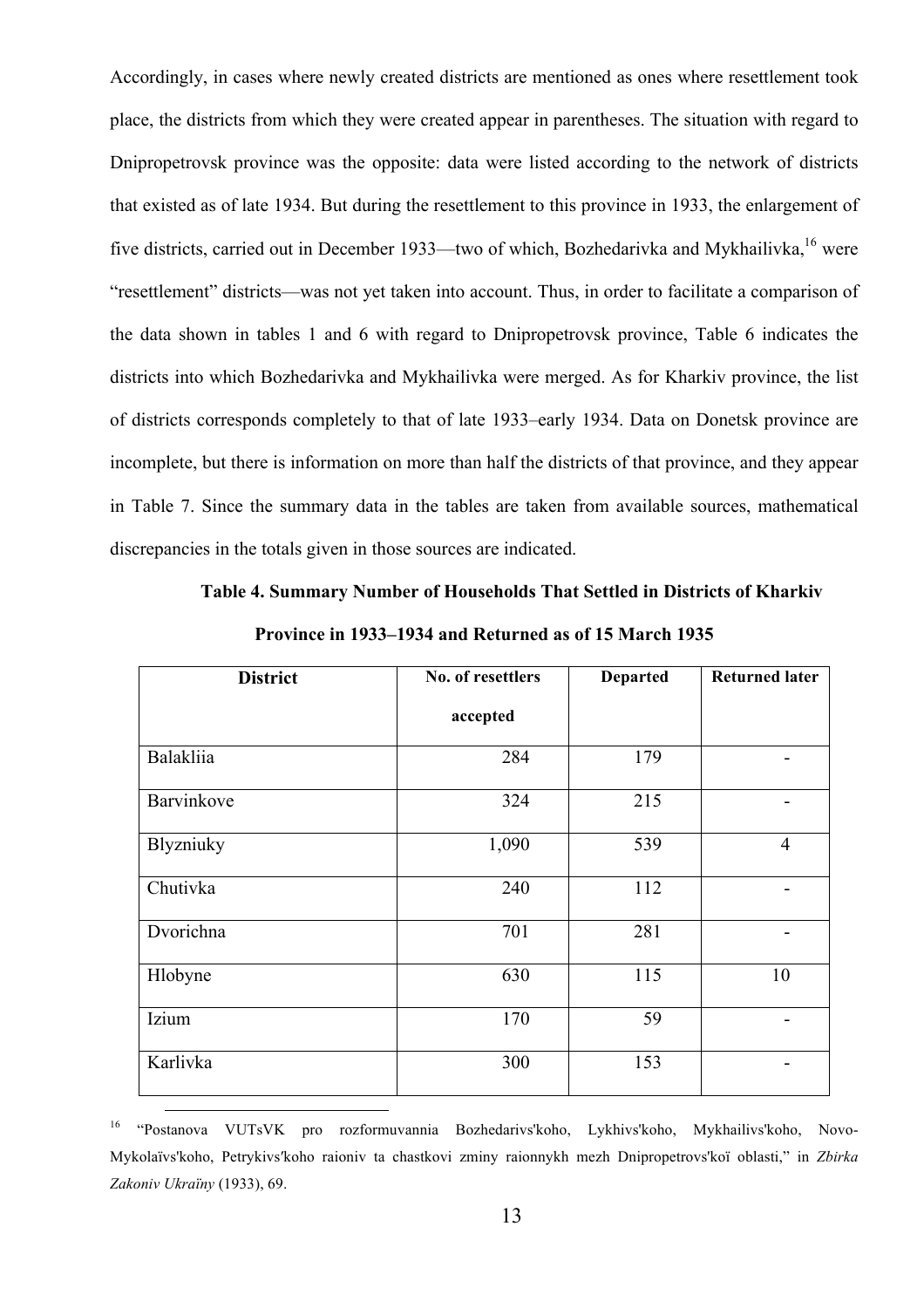| Kobeliaky                         | 136             | 52    | $\overline{a}$           |
|-----------------------------------|-----------------|-------|--------------------------|
| Krasne Pole (Zhovten)             | 559             | 158   | 8                        |
| Krasnohrad                        | 300             | 242   |                          |
| Krasnyi Kut                       | 1,047           | 357   | $\overline{7}$           |
| Kupiansk                          | 627             | 358   | $\tau$                   |
| Nekhvoroshchan                    | 140             | 58    | $\overline{\phantom{0}}$ |
| Okhtyrka                          | 254             | 137   | $\blacksquare$           |
| Oleksiivka (Russian nationality)  | 178             | 128   |                          |
| Reshetylivka                      | 236             | 109   | 6                        |
| Sakhnovshchyna                    | 1,848           | 961   | 9                        |
| Semenivka                         | 205             | 55    |                          |
| Sumy                              | 93              | 11    |                          |
| Trostianets                       | 275             | 137   |                          |
| Valky                             | 405             | 128   | $\overline{4}$           |
| Velykyi Burluk                    | 457             | 276   | -                        |
| Vovchansk                         | 254             | 148   | $\mathbf{1}$             |
| <b>Total for Kharkiv province</b> | 10,683          | 5,031 | 49                       |
|                                   | (Total: 10,753) |       |                          |

**Table 5. Number of Households That Settled in Districts of Odesa Province in 1933–**

| 1934 and Returned as of 15 March 1935 |  |  |
|---------------------------------------|--|--|
|                                       |  |  |

| <b>District</b>                    | No. of settlers | <b>Departed</b> | <b>Returned</b> |
|------------------------------------|-----------------|-----------------|-----------------|
|                                    | accepted        |                 | later           |
| Adzhamka (Kirov municipal council) | 267             | 230             |                 |
| Arbuzynka                          | 190             | 147             |                 |
| <b>Bashtanka</b>                   | 186             | 152             |                 |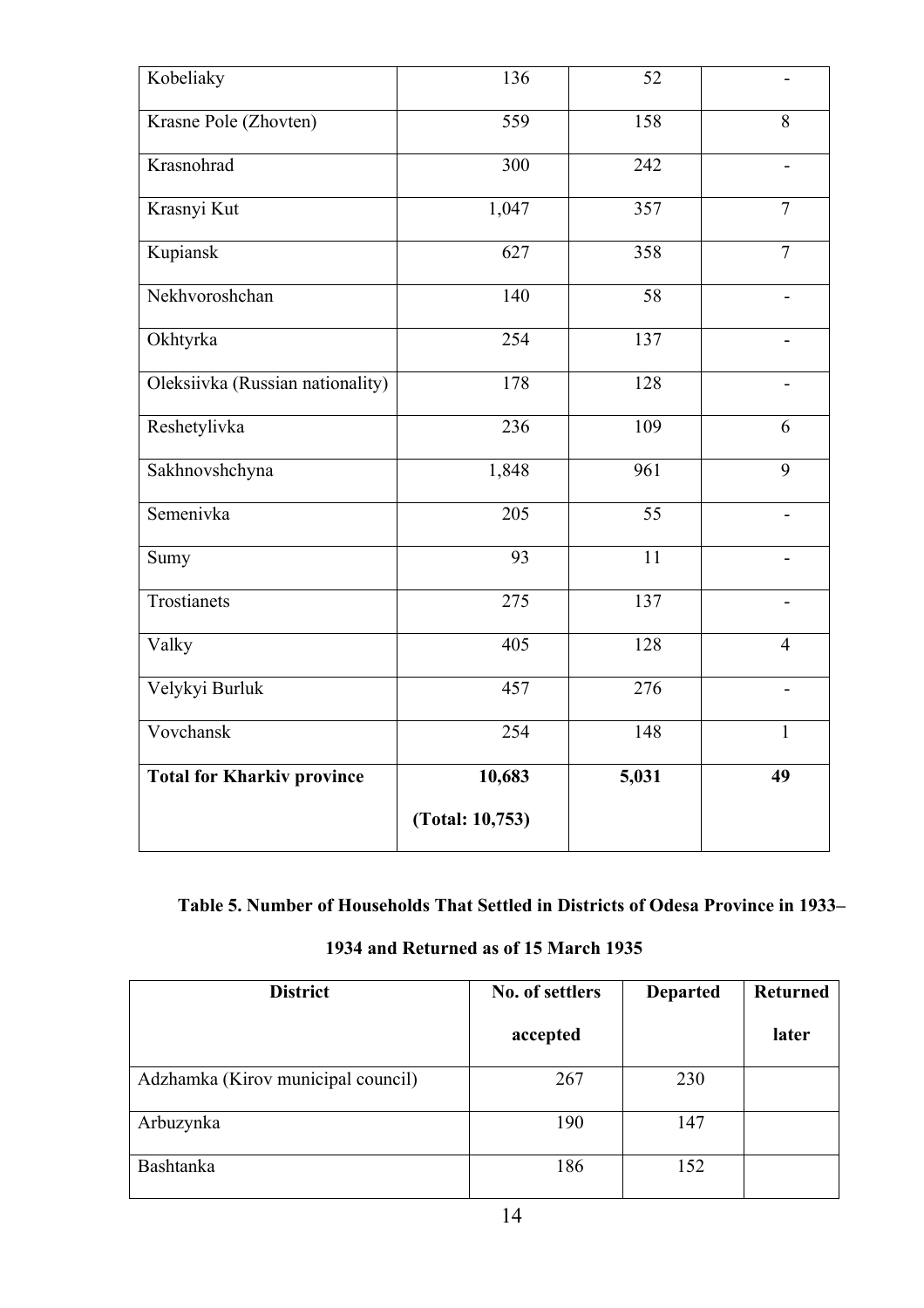| Bereznehuvate (Snihurivka)               | 225 | 215            |                |
|------------------------------------------|-----|----------------|----------------|
| Beryslav                                 | 27  | 22             |                |
| Blahodativka (Arbuzynka)                 | 126 | 109            |                |
| Dobrovelychkivka                         | 288 | 99             |                |
| Domanivka                                | 251 | 172            | 21             |
| Holovanivsk                              | 398 | 162            |                |
| Hornostaivka (Kakhovka)                  | 154 | 132            |                |
| Kakhovka                                 | 273 | 250            |                |
| Kalinindorf                              | 11  | $\overline{3}$ |                |
| Khmeliove                                | 140 | 65             |                |
| Kirov (Zinoviev municipal council)       | 208 | 172            |                |
| Kompaniivka                              | 580 | 491            | 9              |
| Kryve Ozero                              | 427 | 250            |                |
| Liubashivka                              | 300 | 190            |                |
| Mala<br>Vyska<br>(Velyka<br>Vyska<br>and | 563 | 409            |                |
| Khmeliove districts)                     |     |                |                |
| Mostovske (Domanivka, Karl-Libknekht,    | 148 | 90             |                |
| and Berezivka)                           |     |                |                |
| Nova Odesa                               | 283 | 238            |                |
| Novoarkhanhelsk                          | 311 | 142            |                |
| Novomyrhorod                             | 303 | 153            |                |
| Novoukrainka                             | 508 | 465            |                |
| Novovorontsovka (Velykooleksandrivka)    | 355 | 305            |                |
| Novyi Buh                                | 211 | 199            |                |
| Olshanka                                 | 86  | 63             |                |
| Pervomaiske                              | 259 | 215            | $\overline{2}$ |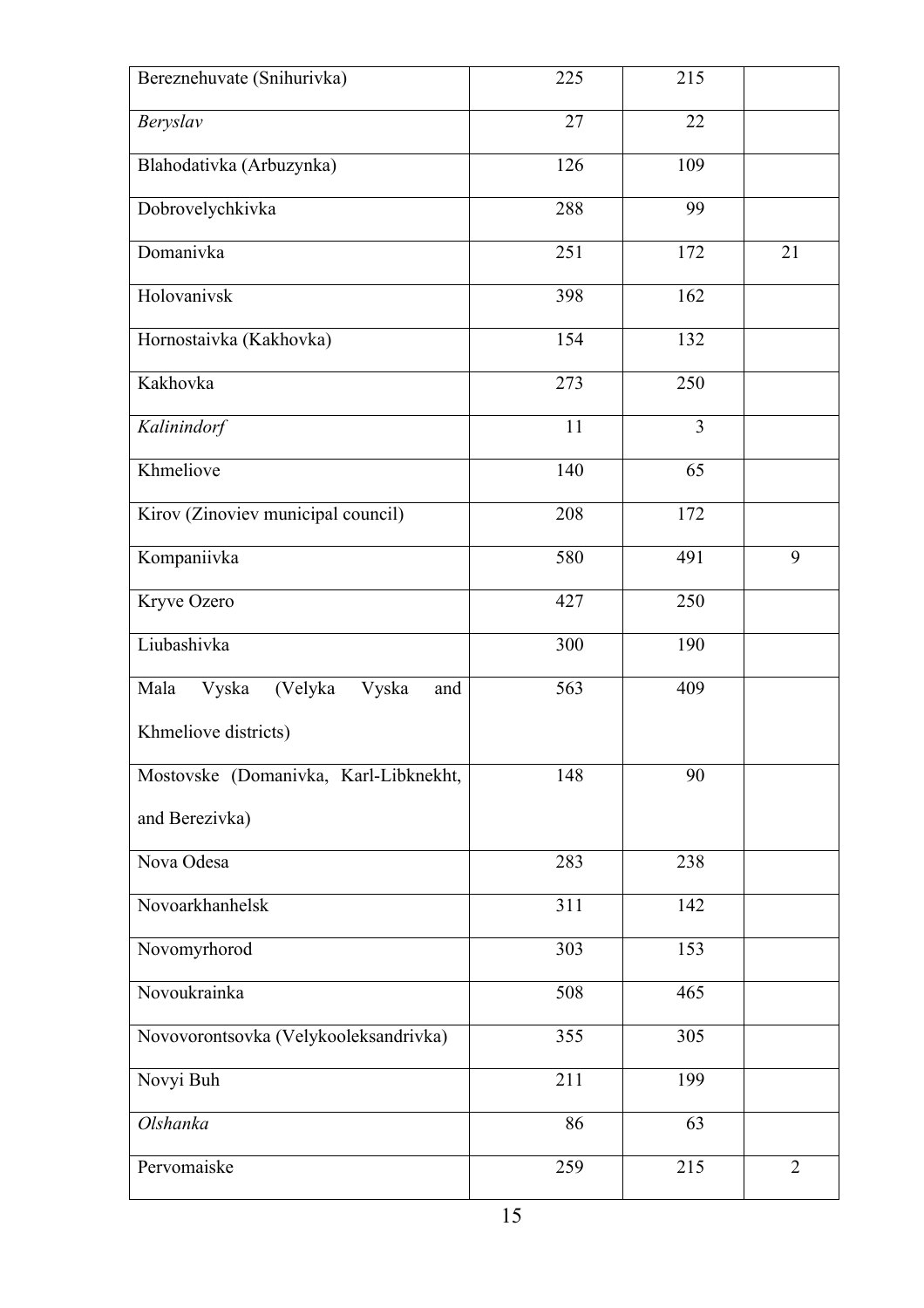| (Novoukrainka<br>Pishchanyi<br><b>Brid</b><br>and | 681             | 565       |    |
|---------------------------------------------------|-----------------|-----------|----|
| Dobrovelychkivka)                                 |                 |           |    |
| Pryvilne<br>(Bashtanka<br>Novyi<br>and<br>Buh     | 27              | 21        |    |
| districts)                                        |                 |           |    |
| Rivne                                             | 945             | 898       |    |
| Rozdilna                                          | $\overline{7}$  |           |    |
| Savran                                            | 399             | 153       |    |
| Snihurivka                                        | 186             | 147       |    |
| Tyshkivtsi<br>(Novoarkhanhelsk<br>and             | 130             | 68        |    |
| Holovanivsk)                                      |                 |           |    |
| Varvarivka (Mykolaivka municipal council          | 21              | 14        |    |
| and Nova Odesa district)                          |                 |           |    |
| Velyka Vradiivka (Vradiivka)                      | 663             | 624       |    |
| Velyka Vyska                                      | 359             | 289       |    |
| Velykooleksandrivka                               | 255             | 234       |    |
| Volodymyrivka (Novyi Buh)                         | 134             | 171 (with |    |
|                                                   |                 | Yelanets) |    |
| Yelanets (Novyi Buh and Voznesensk                | 83              | (see      |    |
| districts)                                        |                 | Volody-   |    |
|                                                   |                 | myrivka)  |    |
| Znamianka                                         | 1014            | 681       |    |
| <b>Total for Odesa province</b>                   | 11,962          | 9,006     | 43 |
|                                                   | (total: 11,982) |           |    |

### **Table 6. Number of Households That Settled in Districts of Dnipropetrovsk Province**

**in 1933–1934 and Returned as of 15 March 1935**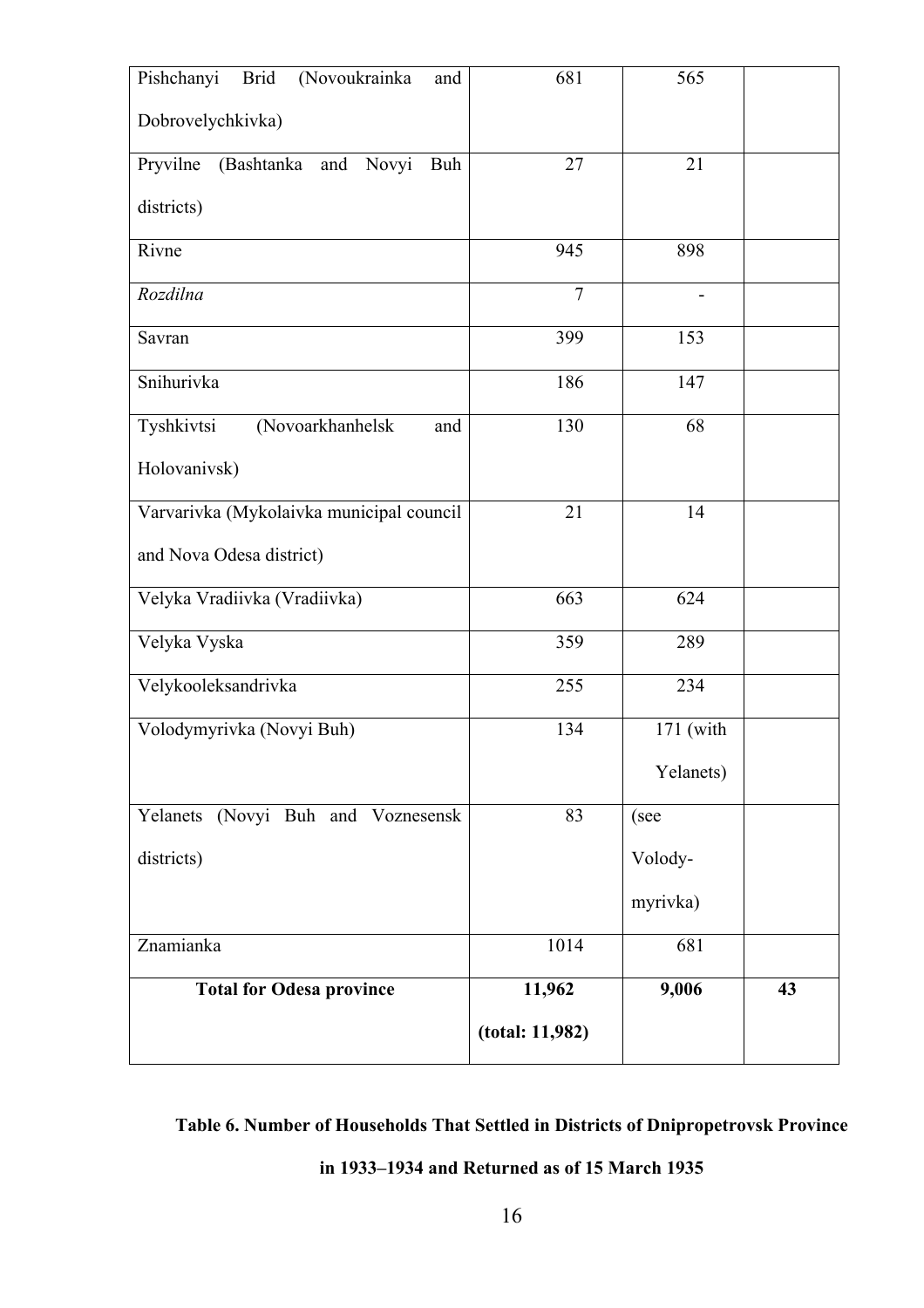| <b>Name</b>                              | No. of settlers | <b>Departed</b> | <b>Returned</b>          |
|------------------------------------------|-----------------|-----------------|--------------------------|
|                                          | accepted        |                 | later                    |
| Apostolove                               | 598             | 446             | 10                       |
| <b>Berdiansk</b>                         | 637             | 340             | $\overline{\phantom{a}}$ |
| Dnipropetrovsk                           | 201             | 148             | $\blacksquare$           |
| Dolynske                                 | 686             | 584             | 41                       |
| Henicheske                               | 635             | 425             | 8                        |
| Kamianka (Russian nationality)           | 215             | 161             | $\overline{a}$           |
| Kamianka municipal district (expanded    | 130             | 97              | $\overline{a}$           |
| by 7 village councils in Bozhedarivka    |                 |                 |                          |
| district, including Bozhedarivka)        |                 |                 |                          |
| Kolariv (Bulgarian nationality)          | 511             | 314             | $\overline{7}$           |
| Kostiantynivka<br>(formally:             | 301             | 226             | $\blacksquare$           |
| Tsarekostiantynivka)                     |                 |                 |                          |
| Liuksemburg (German nationality)         | 308             | 197             | 13                       |
| Mahdalynivka                             | 200             | 163             | $\overline{\phantom{0}}$ |
| Melitopol                                | 543             | 377             | $\overline{\phantom{a}}$ |
| Mezhova                                  | 497             | 322             | 16                       |
| Nova Praha                               | 595             | 433             | $\overline{2}$           |
| Novotroitske                             | 661             | 419             | $\overline{\phantom{a}}$ |
| Novovasylivka                            | 566             | 328             | $\overline{3}$           |
| Nyzhni Sirohozy                          | 563             | 422             | 11                       |
| Oleksandriia                             | 391             | 136             | 14                       |
| Pavlohrad                                | 540             | 341             | $\mathbf{1}$             |
| Piatykhatka<br>(expanded by 1<br>village | 31              | 24              | $\overline{\phantom{a}}$ |
| council from Bozhedarivka district)      |                 |                 |                          |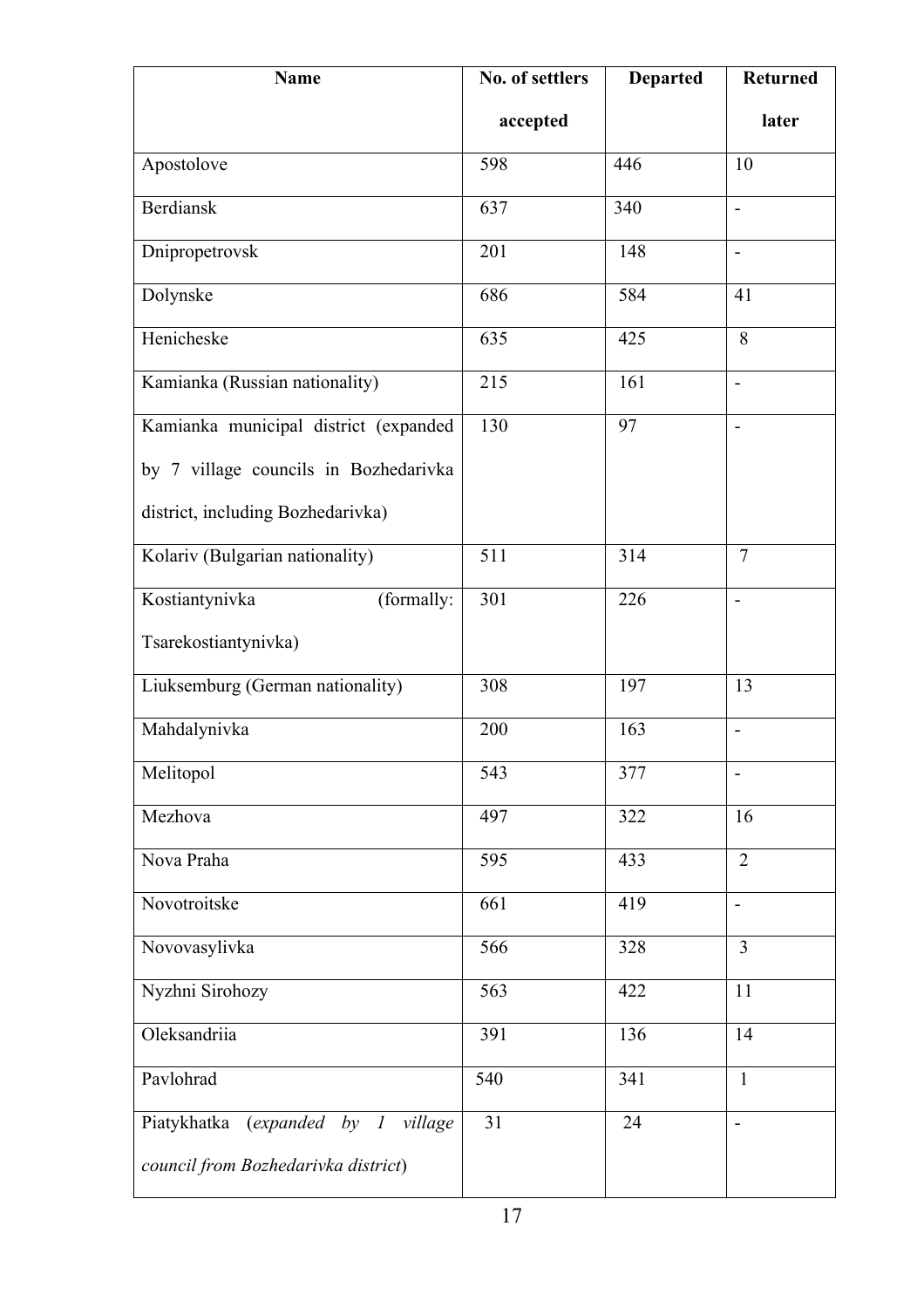| Pokrovske                                                   | 253                  | 204   | 10                       |
|-------------------------------------------------------------|----------------------|-------|--------------------------|
| Sofiivka<br>by $12$<br>village<br>(expanded                 | 115                  | 67    | $\overline{4}$           |
| councils from Bozhedarivka district)                        |                      |       |                          |
| Solone                                                      | 131                  | 90    | $\overline{\phantom{a}}$ |
| Stalindorf (Jewish nationality)                             | 311                  | 200   | 58                       |
| Vasylivka                                                   | 641                  | 522   | $\overline{2}$           |
| Vasylkivka<br>$% \overline{a}$ of<br>all<br>(expanded<br>by | 657                  | 279   | $\overline{\phantom{0}}$ |
| Mykhailivka district)                                       |                      |       |                          |
| Velyka Bilozerka                                            | 647                  | 436   | 27                       |
| Velyka Lepetykha                                            | 715                  | 595   | $\overline{\phantom{a}}$ |
| Velykyi Tokmak                                              | 491                  | 433   | $\overline{a}$           |
| Yakymivka                                                   | 612                  | 517   | 5                        |
| <b>Total for Dnipropetrovsk province</b>                    | 13,342<br>$(Total =$ | 9,246 | 232                      |
|                                                             | 13,382)              |       |                          |

### **Table 7. Number of Households That Settled in Districts of Donetsk Province**

|  |  | in 1933–1934 and Returned as of 15 March 1935 |  |  |  |  |
|--|--|-----------------------------------------------|--|--|--|--|
|--|--|-----------------------------------------------|--|--|--|--|

| <b>District</b>                          | <b>Arrived</b> | Left | <b>Returned</b> |
|------------------------------------------|----------------|------|-----------------|
|                                          |                |      |                 |
| Amvrosiivka                              | 508            | 264  |                 |
| circuit)<br>(Starobilsk)<br>Bilokurakyne | 770            | 491  |                 |
| (formed in November 1933 out of          |                |      |                 |
| Novopskov; this was not taken into       |                |      |                 |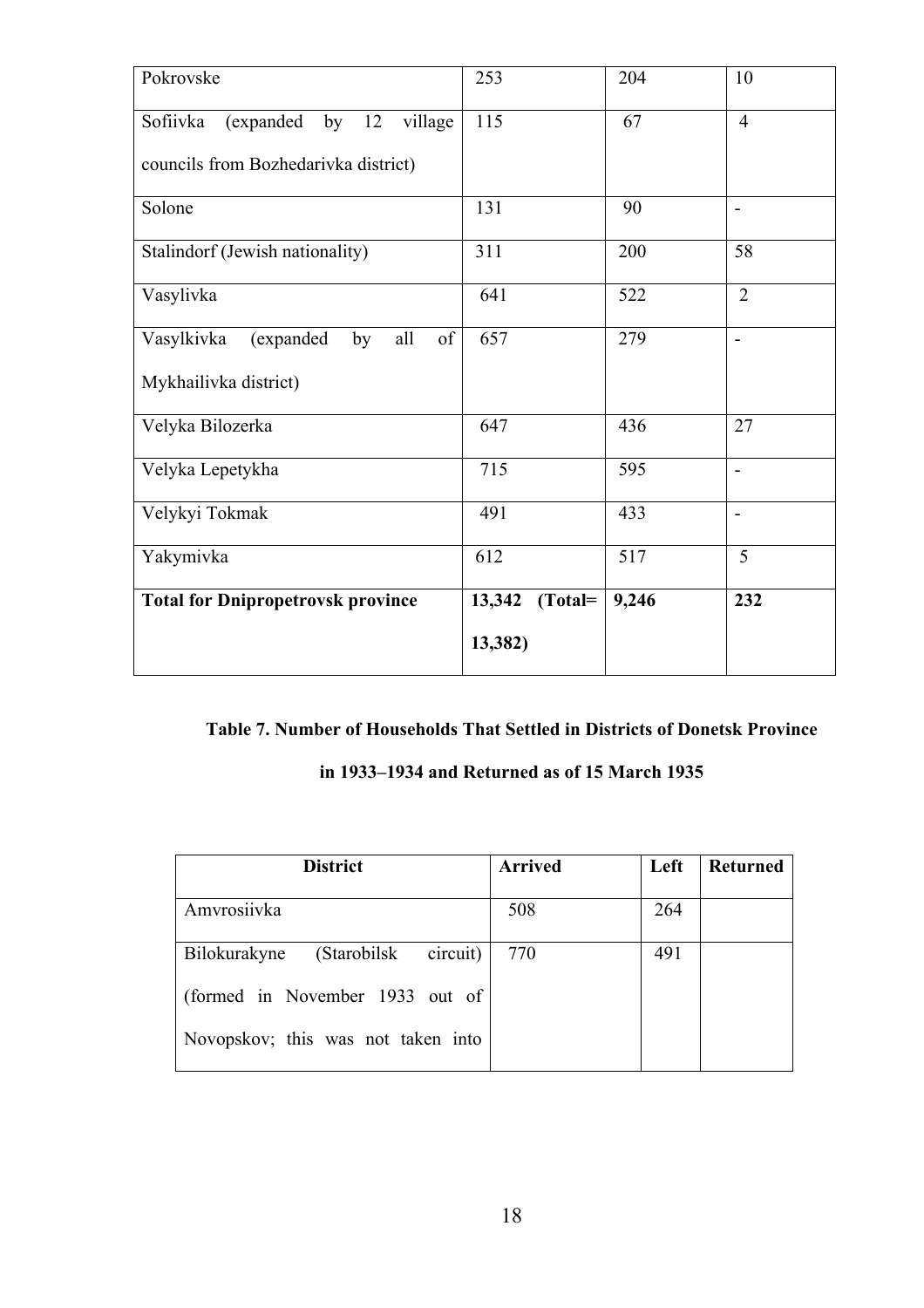| account during resettlement planning of |     |     |  |
|-----------------------------------------|-----|-----|--|
| $1933 - 34$ <sup>17</sup>               |     |     |  |
| Bilolutsk (Starobilsk district)         | 420 | 132 |  |
| Bilovodsk (Starobilsk circuit [okruh])  | 959 | 549 |  |
| Kostiantynivka                          | 86  | 29  |  |
| Kramatorsk                              | 161 | 66  |  |
| Lozno-Oleksandrivka<br>(Starobilsk      | 569 | 333 |  |
| circuit; formed in November 1933 out    |     |     |  |
| of Bilolutsk)                           |     |     |  |
| Mariupil                                | 718 | 420 |  |
| Markivka (Starobilsk circuit)           | 401 | 329 |  |
| Novopskov (Starobilsk circuit)          | 352 | 167 |  |
| Oleksandrivka                           | 132 | 58  |  |
| Postysheve (renamed Hryshyne)           | 243 | 97  |  |
| Rubizhne                                | 69  | 36  |  |
| Stara Karan                             | 284 | 235 |  |
| Telmanove (formed in November 1934      | 445 | 290 |  |
| out of Stara Karan; at the same time,   |     |     |  |
| the Nova Karan village council and      |     |     |  |
| Karan station in Volnovakha district    |     |     |  |
| merged with Stara<br>Karan<br>were      |     |     |  |
| $district)^{18}$                        |     |     |  |

<sup>&</sup>lt;sup>17</sup> On this and other changes of administrative division dating to November 1933, see "Pro utvorennia v skladi Donets'koї oblasti Starobil's'koho okruhu: Postanova VUTsVK vid 17 lystopada 1933 roku," in *Zbir Zakoniv Ukraїny* (1933), art. 662.

<sup>18</sup> "Pro rozukrupnennia Staro-Karans'koho raionu Donets'koї oblasti: Postanova VUTsVK vid 5 lystopada 1934 r.," in *Zbir Zakoniv Ukraїny* (1934), art. 271.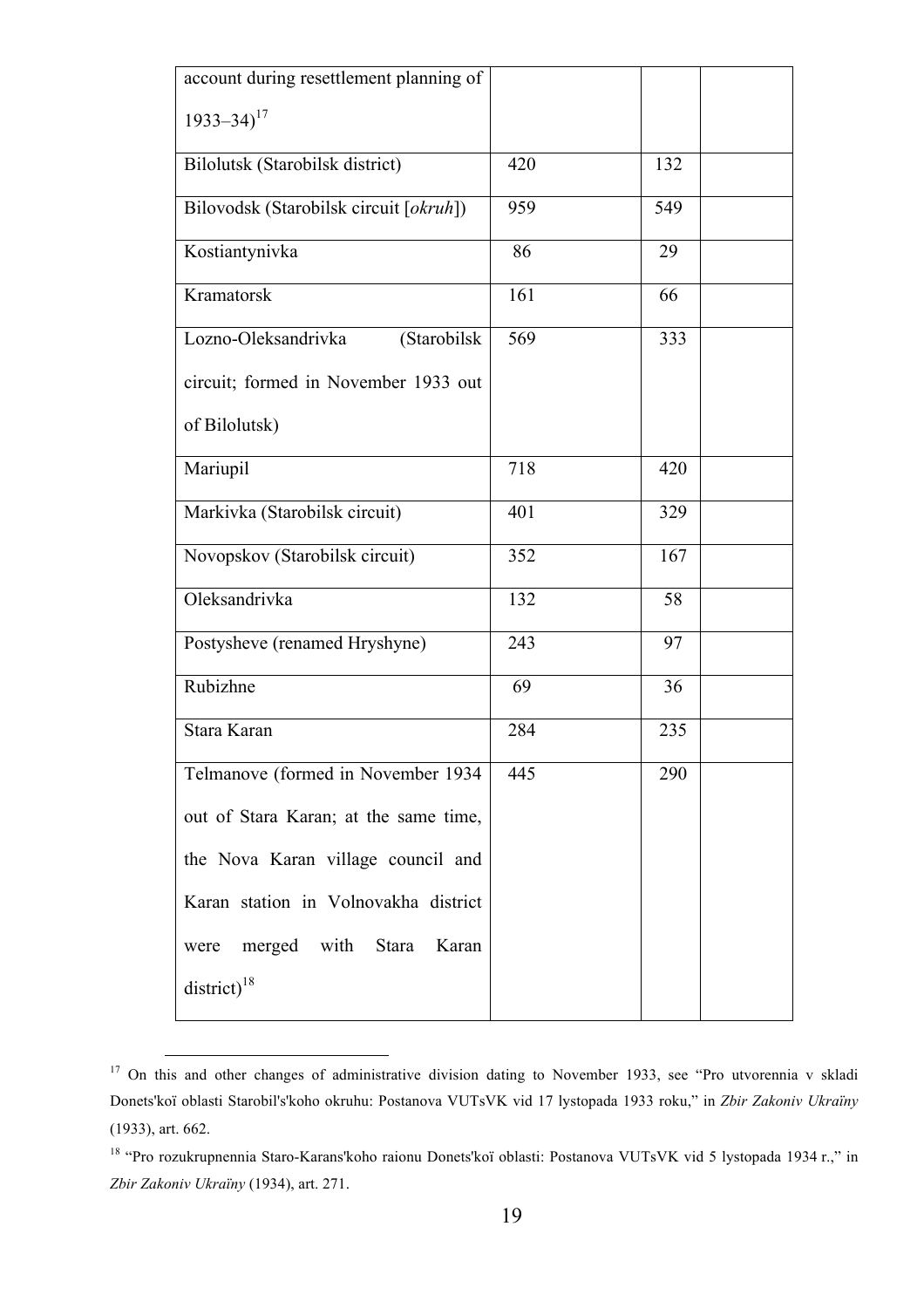| Volodarske                        | 378                      | 262   |            |
|-----------------------------------|--------------------------|-------|------------|
| <b>For Starobilsk circuit</b>     | 5,129                    | 2,826 | <b>300</b> |
| <b>Total for Donetsk province</b> | 8,153 households   4,580 |       | 327        |

Several districts in Donetsk province are not mentioned, particularly those located in Starobilsk district: Svatove, Pokrovske, Nyzhnia Duvanka, and Starobilsk, as well as Yovsuh, Mistky, and Troitske, taking into account the breakup that took place at the time. There are doubts concerning the reliability of the summary figures because the components that yielded the indicated result are unclear. Unfortunately, the available source cannot be checked against the data compiled by the People's Commissariat of Agriculture of the Ukrainian SSR because the relevant files for 1935 were destroyed.

The number of settlers from individual provinces, as listed in Tables 4, 5, 6, and 7, is very close to the figures that appear in Table 2, from which it follows that unauthorized settlers were not taken into account in these reports. This is also attested by the titles of documents in which the word "planned" is often used. Therefore, in concluding our discussion of the resettlements of 1933–34, it is worthwhile to consider the phenomenon of unauthorized resettlement. Its scale is hard to assess, but there are indications that thousands of households were involved. For example, a telegram sent by Mendel Khataevich to Pavel Postyshev in August 1933 mentions that about 1,500 households settled without authorization in Dnipropetrovsk province from the Western province of the RSFSR and Belarus.<sup>19</sup> As Yakov Yakovlev, the USSR commissar of agriculture, noted in a telegram to Stalin dated 3 August 1933, "in both Kharkiv and Dnipropetrovsk there are dozens of delegations from collective farms in the Western province requesting resettlement in Ukraine."

The need for resettlement was striking. Yakovlev's telegram offers the following example: "In comparison with what existed earlier, no more than a third of the households remain on the Stalin collective farm in the Melitopol district, less than one-fifth with horses; more than 20

 <sup>19</sup> TsDAHO Ukraїny, f. 1, op. 20, spr. 6392, ark. 15.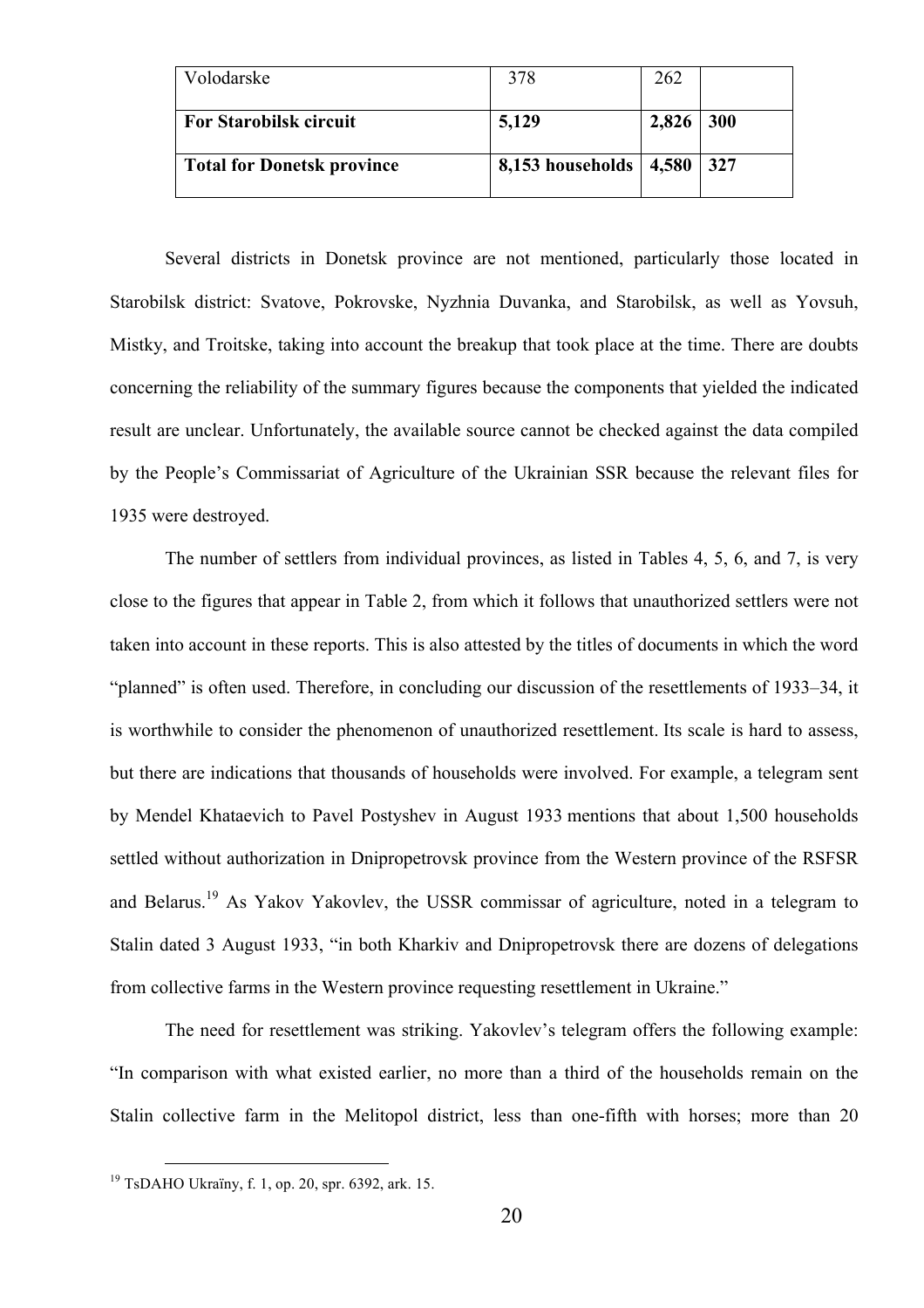hectares of the most fertile soil fall to the share of 1 household, not counting the hectare of orchard and garden. By agreement with the collective farm, 50 collective farm families have settled here from the Red October collective farm in the Western province, where nearly one hectare of cropland falls to the share of a single household." In response, Stalin wrote to Molotov that "The possible 'resettlement of the peasantry' should be speeded up."<sup>20</sup>

The circumstances outlined above led the Soviet leadership to launch this undertaking, that is, to organize the official resettlement of Russian and Belarusian peasants on Ukrainian lands devastated by the Holodomor; its results are indicated above. Finally, it should be noted that the problem of unauthorized settlers remained urgent. In a decision handed down on 9 November 1933, the Politburo of the CC CP(B)U requested the CC AUCP(B) to grant "groups of settlers who are going independently /arranging their own transportation/ all benefits that are granted to settlers and add them to the quota set forth in the plan."<sup>21</sup> I was unable to find any reply to this request. However, as a document from Luhansk province attests, in late 1934 these "independent" settlers were not being equated with planned settlers. A directive issued by the Donetsk provincial committee to district government agencies noted: "For the second time I propose that you send data on the number of independent settlers (not planned ones) admitted to the collective farms of your district in the course of the fall of 1933 and spring of 1934.<sup> $22$ </sup>

#### *Resettlement by Deportation in 1935*

In general, the deportations of 1935 have been studied more closely, but research in archival sources has introduced certain correctives into the assessment of this problem. It turns out in particular that during the deportations of February–March 1935 national identity was not the main criterion of selection, that is, people were not deported because of their nationality, as is sometimes believed by default. Even though the percentage of Poles and Germans was higher than average, the

 <sup>20</sup> RGASPI, f. 558, op. 11, d. 64, l. 39

<sup>&</sup>lt;sup>21</sup> TsDAHO Ukraïny, f. 1, op. 6, spr. 286, ark. 3.

<sup>22</sup> Derzhavnyi arkhiv Luhans'koï oblasti (hereafter DALO), f. R-1186, оp. 2, spr. 21, ark. 14.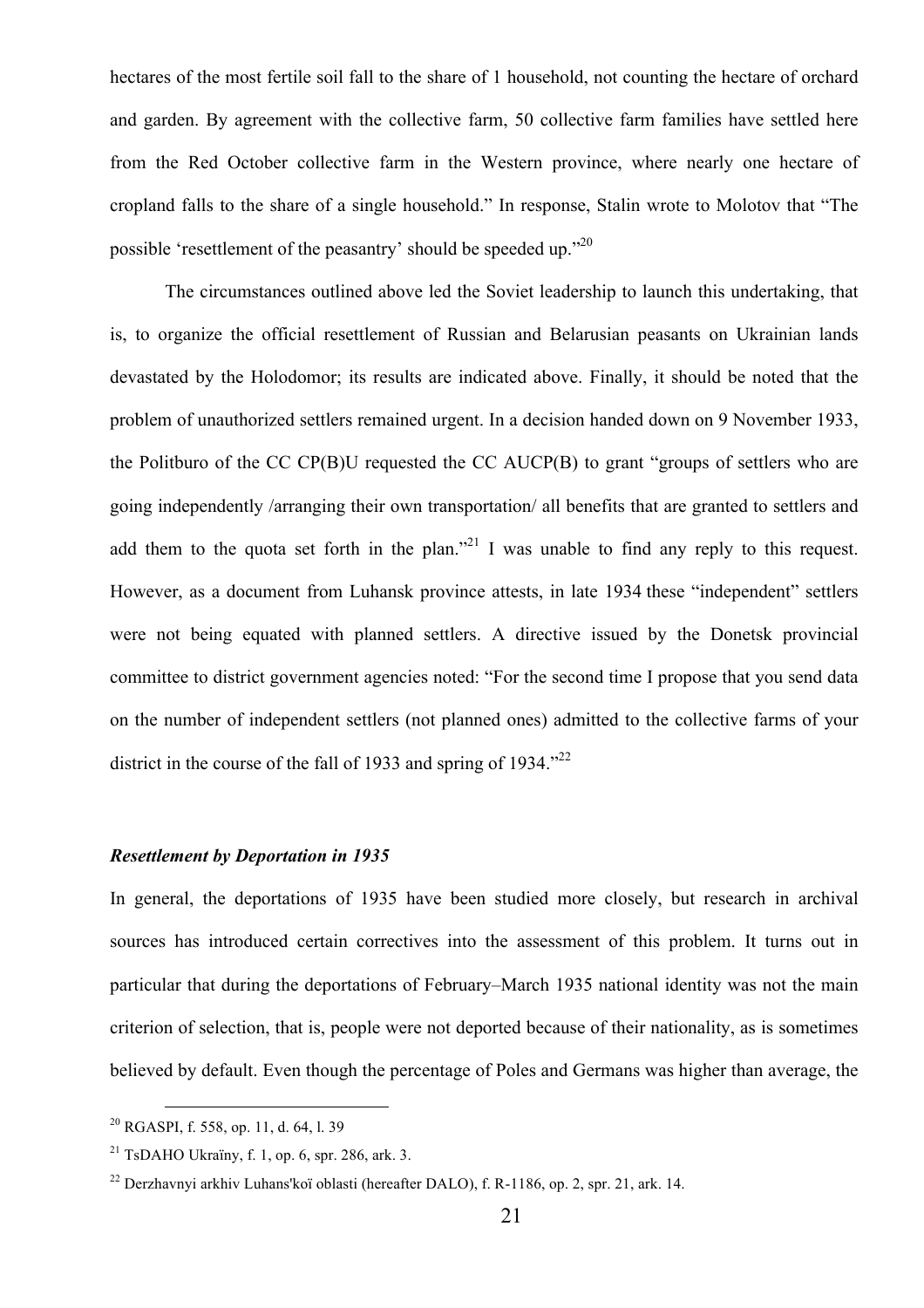main criterion of this deportation was potential disloyalty to the Soviet authorities on the part of the deported households/families (these concepts are used synonymously). The resolution on resettlement stated that justification was to be as follows: households being resettled were "those that had not proved themselves in the strengthening of the border and the collective-farm system.<sup>223</sup> True, departmental directives already spoke of "nationalistic and anti-Soviet elements."<sup>24</sup> The aforementioned corrective is corroborated by an analysis of the national composition of those being resettled. According to an NKVD report of 15 July 1935, it was as follows:<sup>25</sup>

# **Table 8. Total Number and National Composition of Peasant Households Deported from Border Districts in Kyiv and Vinnytsia Provinces in February–March 1935 to Eastern Districts of the Ukrainian SSR**

| <b>Nationality</b> | No. of households | No. of people |
|--------------------|-------------------|---------------|
| Ukrainians         | 3,434             |               |
| Poles              | 2,866             |               |
| Germans            | 1,903             |               |
| Others             | 126               |               |
| <b>Total</b>       | 8,329             | 38,892        |

Information on districts of deportation and resettlement found in various sources appears further in this article. Besides providing such district-by-district data, we are in a position to indicate the number of "kulak families and anti-Soviet elements" deported from the same border districts of the Ukrainian SSR between 1 and 9 February 1935 "to the special settlements of the Belbaltkombinat [White Sea-Baltic Combine]," that is, prior to the deportation of the above-

 <sup>23</sup> TsDAHO Ukraїny, f. 1, op. 16, spr. 24, ark. 38.

<sup>24</sup> DALO, f. R-1186, op. 2, spr. 84, ark. 28.

<sup>25</sup> "Spravka NKVD SSSR o vyselenii kulachestva i antisovetskogo elementa v pervoi polovine 1935 g.," in *Stalinskie deportatsii*, 50.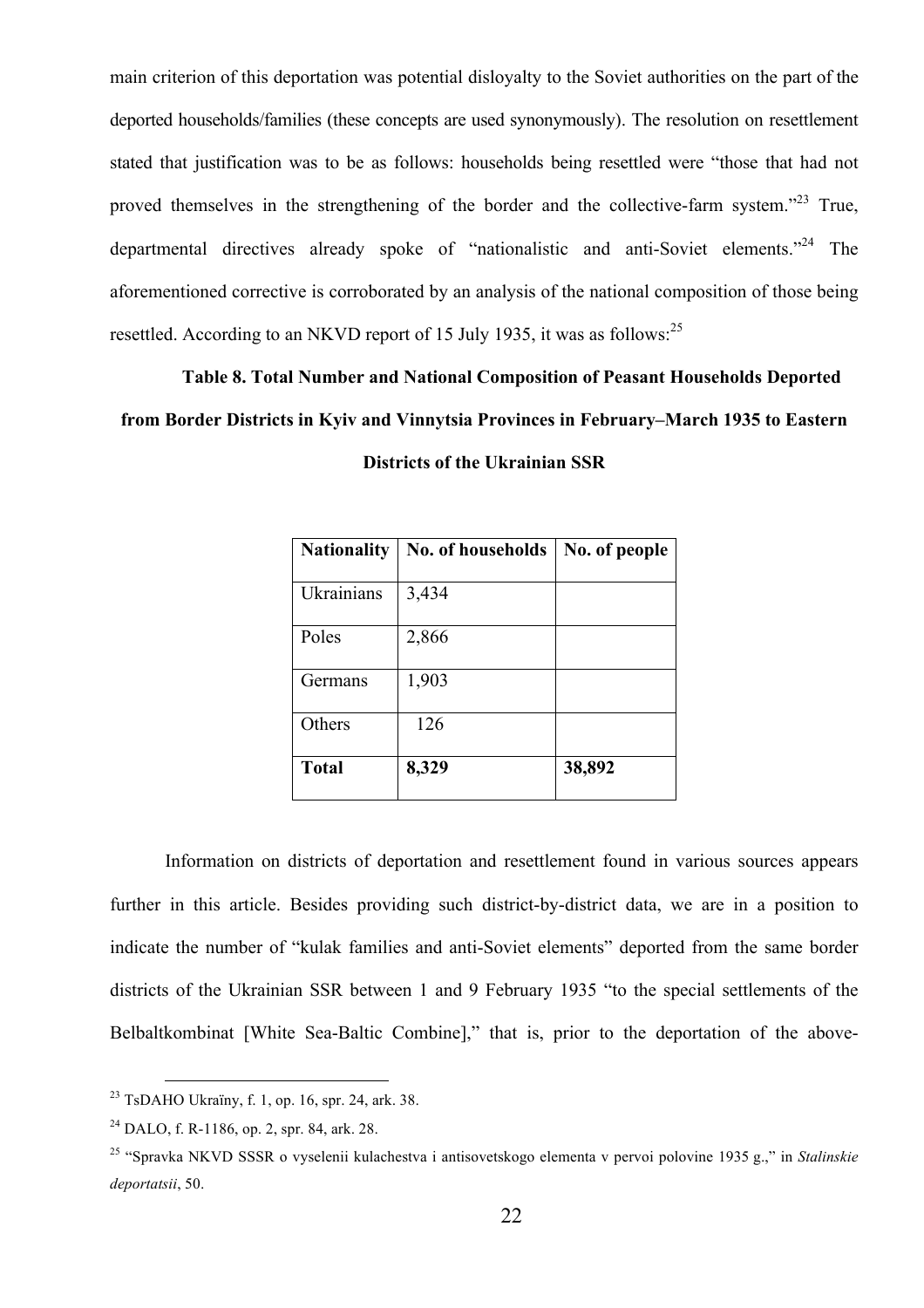mentioned 8,329 families to the eastern provinces of the Ukrainian SSR. Unfortunately, I was not able to locate any data on individual districts. General figures are listed in Table 9.26

# **Table 9. Total Number and National Composition of Families of "Kulaks and Anti-Soviet Elements" Deported on 1–9 February 1935 from Border Districts of Kyiv and Vinnytsia Provinces "to the Special Settlements of the Belbaltkombinat"**

| <b>Nationality</b> | No. of households | No. of people |
|--------------------|-------------------|---------------|
| Poles              | 681               |               |
| Germans            | 615               |               |
| Ukrainians         | 589               |               |
| Others             | 115               |               |
| <b>Total</b>       | 2,000             | 8,678         |

Let us revisit the deportations that took place between 20 February and 15 March, as well as the nearly simultaneous resettlement of voluntary settlers to replace the deportees (between 10 and 25 March 1935).<sup>27</sup> The focus here is on a) districts in the western part of the Ukrainian SSR from which, on the one hand, the deportation took place (according to the resolution, 8,300 households were to be deported), and, on the other, resettlement followed (according to the resolution, 4,000 households were to be resettled); b) districts to which the deported households were sent in February–March 1935. Excluded here are districts from which voluntary settlers (4,000) were recruited. There were 73 such districts: 47 in Kyiv province and 26 in Chernihiv province.<sup>28</sup> Correspondingly, the number of households resettled from each of them was insignificant and therefore had little impact on local population dynamics.

 $26$  Ibid.

<sup>&</sup>lt;sup>27</sup> TsDAHO Ukraïny, f. 1, op. 20, spr. 6618, ark. 32.

<sup>28</sup> TsDAHO Ukraїny, f. 1, op. 20, spr. 6618, ark. 33–36.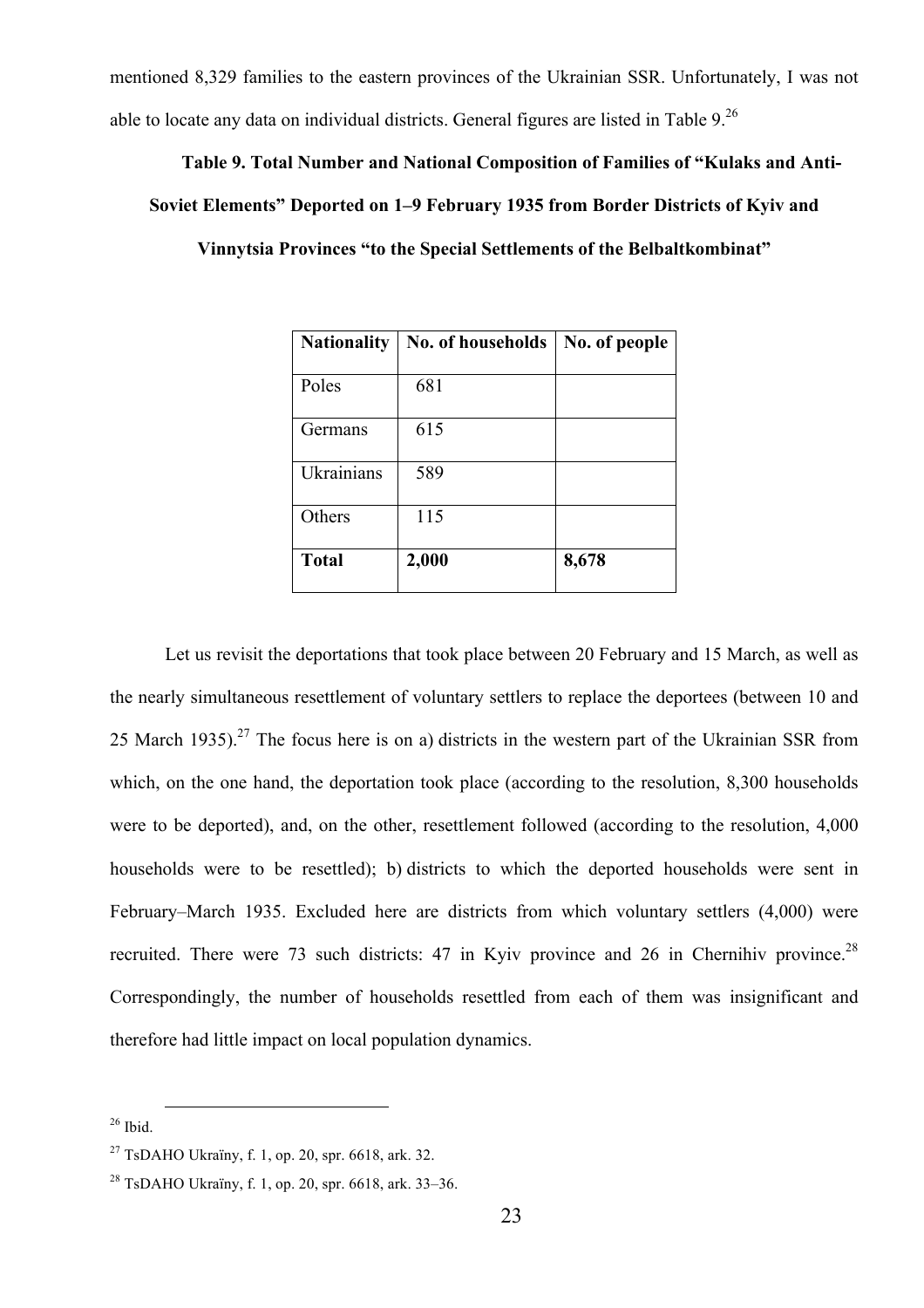Information on the resettlements of February–March 1935 comes from various sources. Some are final negotiated plans (including a district-by-district breakdown) that were approved after taking account of proposals put forward by provincial-level government bodies. Others are of similar detail, that is, summary district-by-district reports on a particular resettlement following its completion. There is also overall data from a report of the NKVD of the USSR on the total number of deportees that differs somewhat from the above-mentioned figures. The differences, however, are insignificant:

а) Final plan (**23 January–2 February 1935**) – **8,300** households;

b) Summary data on resettlement (**April 1935**, tally) – **8,342** households. 29

c) Data from a report of the NKVD of the USSR, dated 15 July 1935 – 8,329 households.<sup>30</sup>

Naturally, plans, even if they were final ones, could be amended slightly in the course of resettlement. It is therefore more appropriate to take data from sources on actually completed resettlement. Yet, even if no summary data existed, it would be possible to make do with the plans; as we see, the difference was slight—42 households. However, the summary data (point b) indicate not only the number of deportees but also of resettled households. That is precisely why I used them. True, in the case of Kyiv province, there are some discrepancies in the table itself. The tally of district-by-district data on the number of deported households does not coincide with the overall total indicated in the table (which shows 7 more households). Again, however, this figure is so slight that it can be ignored. The difference in the number of resettled households is even smaller: instead of the 4,000 households planned, 4,005 were resettled. All these data appear in Tables  $10^{31}$ and  $11^{32}$ 

# **Table 10. Summary Data on the Number of Households Deported and Resettled from Border Districts in Vinnytsia Province (February–March 1935)**

<sup>&</sup>lt;sup>29</sup> TsDAHO Ukraïny, f. 1, op. 20, spr. 6618, ark. 52–53.

<sup>30</sup> "Spravka NKVD SSSR o vyselenii kulachestva," 50.

 $31$  TsDAHO Ukraïny, f. 1, op. 20, spr. 6618, ark. 52.

 $32$  TsDAHO Ukraïny, f. 1, op. 20, spr. 6618, ark. 53.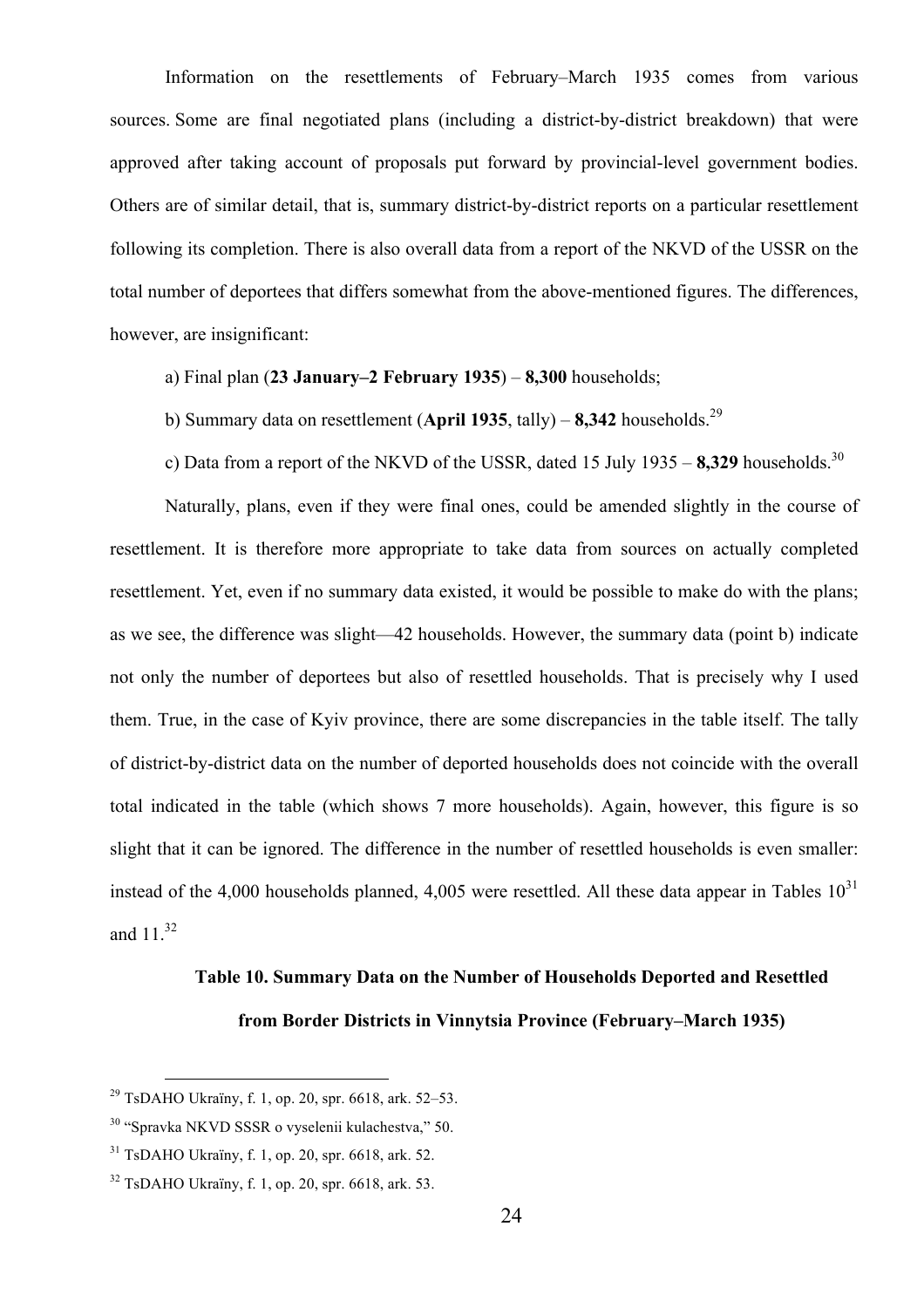| <b>District</b> | No.<br><sub>of</sub> | No. of | No. of households | No. of people    |
|-----------------|----------------------|--------|-------------------|------------------|
|                 | households           | people | resettled         | <b>Resettled</b> |
|                 | deported             |        |                   |                  |
| Dzerzhynsk      | 140                  | 662    | 41                | 193              |
| Horodok         | 150                  | 692    | 50                | 203              |
| Iziaslav        | 363                  | 1,753  | 120               | 518              |
| (Zaslav)        |                      |        |                   |                  |
| Letychiv        | 250                  | 1,050  | 100               | 425              |
| Liakhivtsi      | 202                  | 1,001  | 51                | 217              |
| Liubar          | 212                  | 886    | 149               | 588              |
| Polonne         | 180                  | 832    | 110               | 449              |
| Proskurove      | 200                  | 793    | 102               | 433              |
| Shepetivka      | 353                  | 1,548  | $\overline{151}$  | 561              |
| Slavuta         | 305                  | 1,462  | 142               | 630              |
| Volochysk       | 259                  | 1,127  |                   |                  |
| Zhmerynka       | 250                  | 1,022  |                   |                  |
| <b>Total</b>    | 2,864                | 12,828 | 1,016             | 4,217            |

**Table 11. Summary Data on the Number of Households Deported and Resettled from Border Districts of Kyiv Province (February–March 1935)**

| <b>District</b> |          | No. of households   No. of people   No. of households |
|-----------------|----------|-------------------------------------------------------|
|                 | deported | resettled                                             |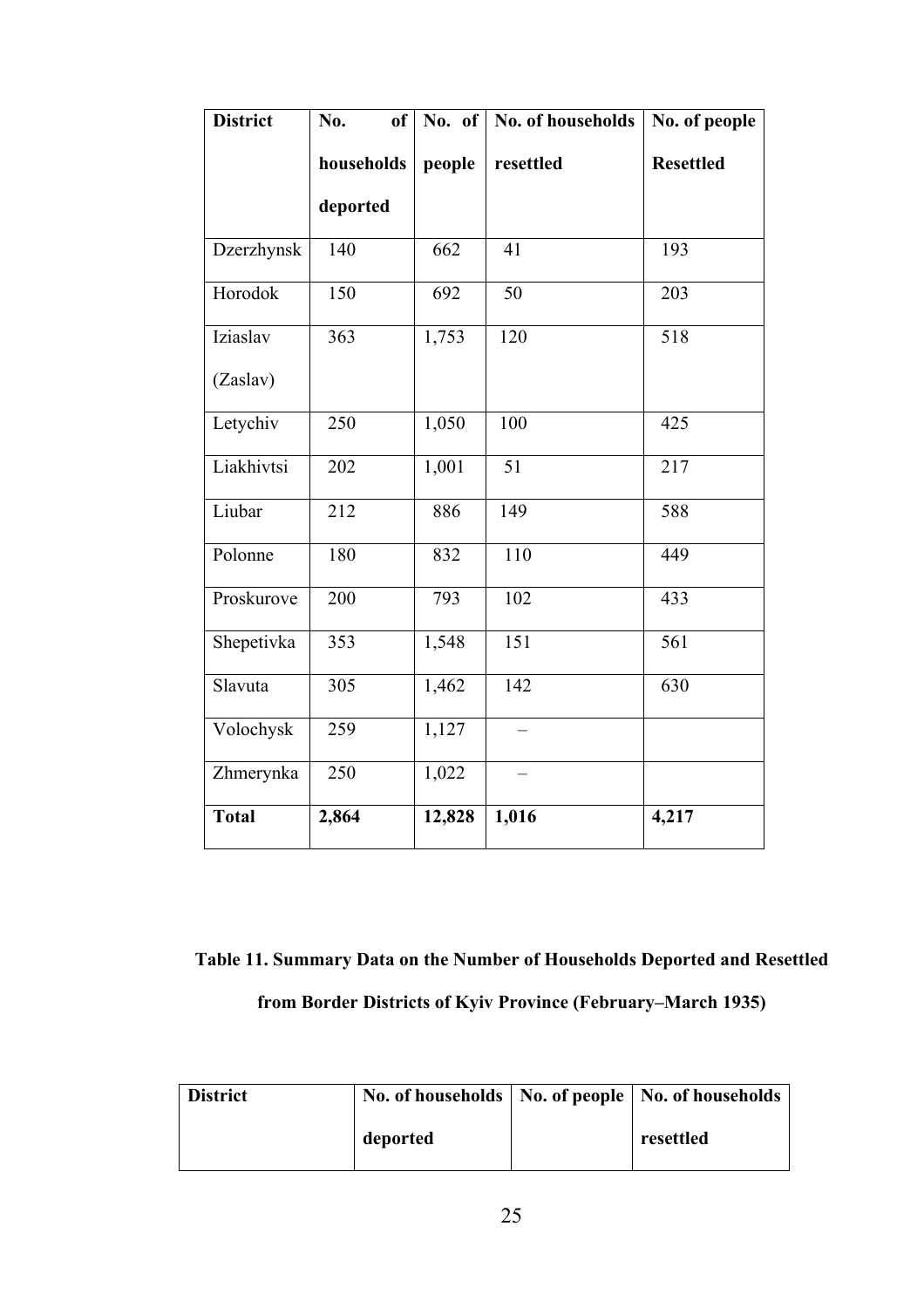| <b>Baranivka</b>   | 300   | 1,484  | 196    |
|--------------------|-------|--------|--------|
| Baryshivka         | 195   | 859    | 91     |
| Horodnia           | 250   | 1,245  | 83     |
| Korosten           | 490   | 2,359  | 232    |
| Markhlivka         | 1,000 | 4,694  | 742    |
| Novohrad-Volynskyi | 1,000 | 4,694  | 456    |
| Olevsk             | 520   | 2,670  | 110    |
| Pulyny             | 996   | 4,581  | 786    |
| Slovechne          | 150   | 784    | 50     |
| Yarun              | 250   | 1,211  | 101    |
| Yemilchyne         | 320   | 1,687  | 146    |
| <b>Total</b>       | 5,478 | 26,616 | 12,214 |

With the exception of several districts in the Starobilsk circuit (*okruh*) of Donetsk province, I was unable to find any summary district-by-district data on how deportees were actually distributed among eastern Ukrainian districts. Instead, there are "final plans" that, as may be concluded from the above-cited information and from the example of districts in the Starobilsk circuit, are similar to the summary figures. That is why I used them to construct Tables 12, 13, and 14. It should also be noted that, according to the CC CP(B)U resolution of 23 January 1935, the Svatove, Pokrovske, Lozno-Oleksandrivka, Bilolutsk, and Troitske districts of Donetsk province and the Dvorichna district of Kharkiv province were reserved for resettlement by representatives of German nationality. Other districts of the Starobilsk circuit, that is, Bilovodsk, Bilokurakyne, Verkhnia Teplivka, Markivka, Nyzhnia Duvanka, Nova Astrakhan, Novoaidar, Novopskov, and Starobilsk, as well as "the northwestern districts of Dnipropetrovsk province"<sup>33</sup> (for example, Nova

 <sup>33</sup> TsDAHO Ukraїny, f. 1, op. 16, spr. 24, ark. 44.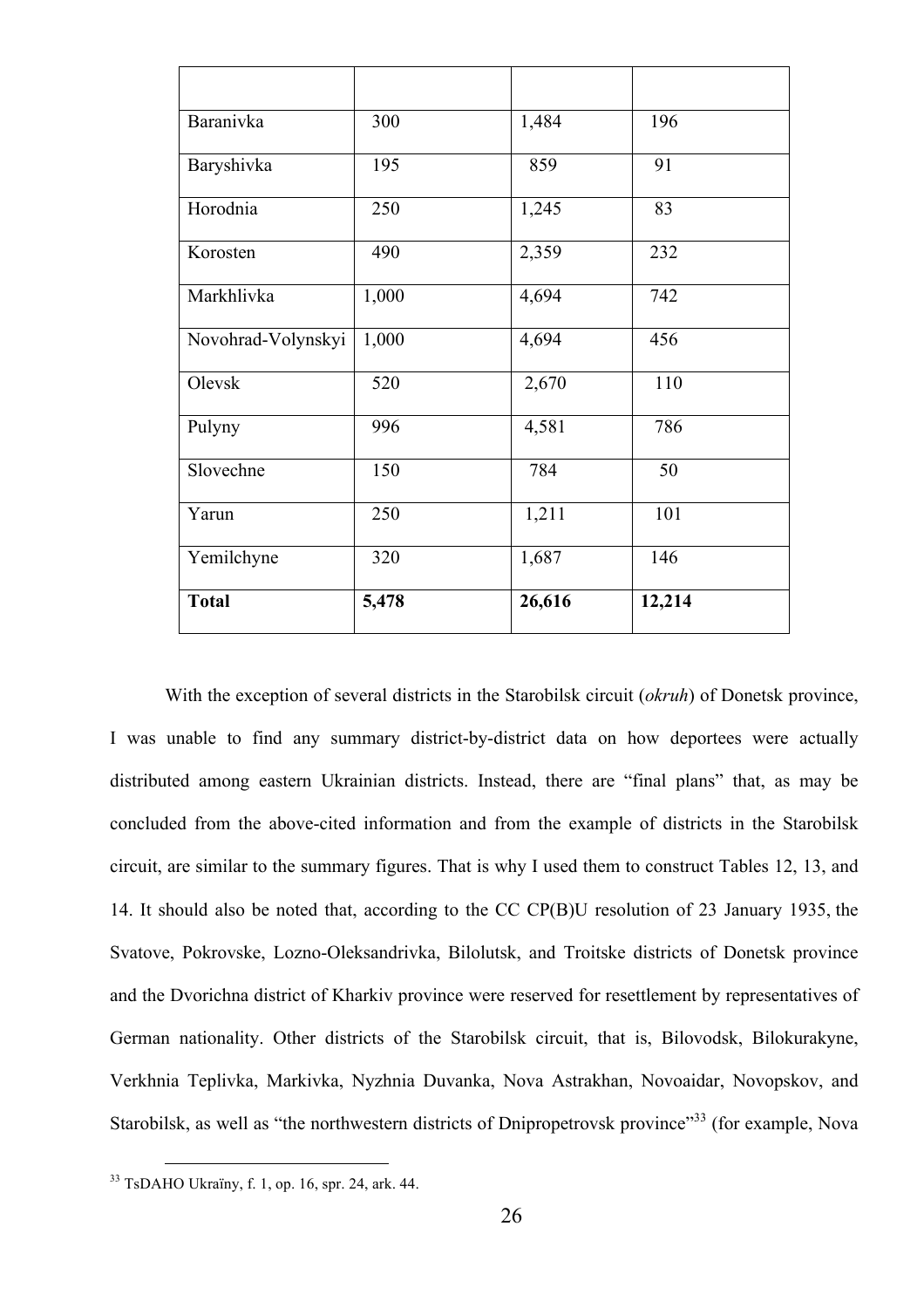Praha; however, this name does not appear among the districts listed in the resolution) were set aside for settlers of Polish nationality.

Here is an interesting detail. The resolution mentions the Troitske and Pokrovske districts of Donetsk province as areas where ethnic Germans were resettled. However, the Troitske district does not appear in the list of districts designated for resettlement. In my view, this paradox should be explained by the changes of administrative boundaries that were being made at the time. When the list of districts was being drawn up, the existing network was used. The Troitske district was created by a VUTsVK resolution of 22 January 1935, <sup>34</sup> that is, on the eve of the meeting of the Politburo CC CP(B)U at which the decision on deportation was confirmed. True, its boundaries, that is, the list of village councils taken from the Pokrovske district, were formally designated on 13 February 1935, <sup>35</sup> but the principle behind its creation (detachment from the Pokrovske district) was of course already known to the Politburo members on 23 January. This is probably what led to the mention of the Troitske district as an area of resettlement by peasants of German nationality. Let us now examine the following tables:

# **Table 12. Final Plans for Settling Deportees from the Western Provinces** of the Ukrainian SSR (February–March 1935) in Dnipropetrovsk Province<sup>36</sup>

|                 | No. of     |
|-----------------|------------|
|                 | households |
| <b>District</b> | resettled  |
| Mezhova         | 250        |
| Nova Praha      | 400        |

 <sup>34</sup> "Pro rozukrupnennia raioniv USSR: Postanova Prezydi<sup>ї</sup> VUTsVK vid 22 sichnia 1935 r.," in *Zbir Zakoniv Ukraїny* (1935), art. 12.

<sup>35</sup> "Pro sklad novykh administratyvnykh raioniv Donets'koї oblasti: Postanova Prezydiї VUTsVK vid 13 liutoho 1935 r.," in *Zbir Zakoniv Ukraїny* (1935), 18.

<sup>36</sup> TsDAHO Ukraїny, f. 1, op. 16, spr. 24, ark. 69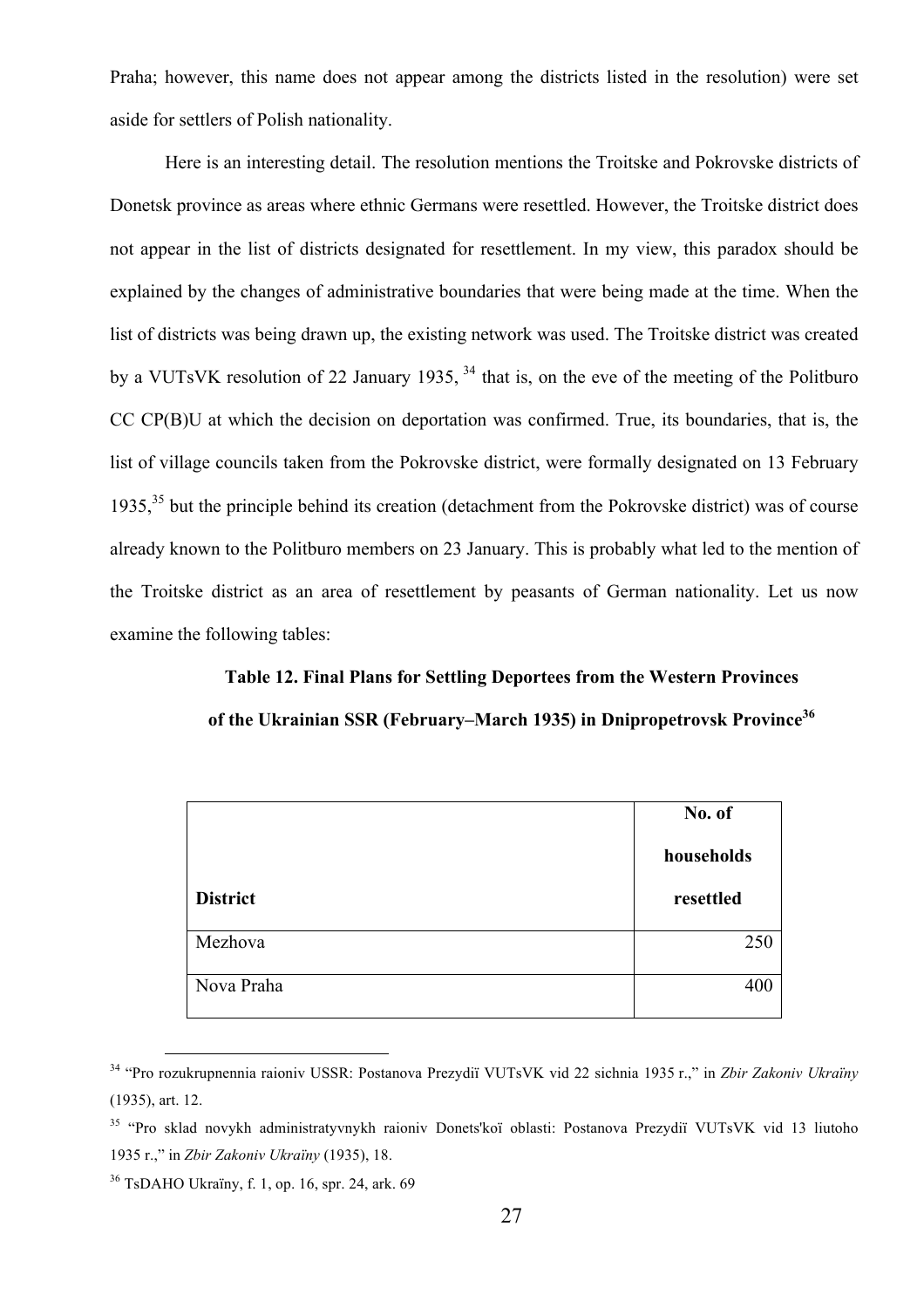| Novotroitske                                 | 300   |
|----------------------------------------------|-------|
| Novozlatopil                                 | 200   |
| Nyzhni Sirohozy                              | 400   |
| Pavlohrad                                    | 300   |
| Pokrovske                                    | 250   |
| Solone                                       | 100   |
| Stalindorf                                   | 150   |
| Tsarekostiantynivka (Kostiantynivka; renamed |       |
| Kuibyshev, as of April 1935)                 | 220   |
| Vasylivka                                    | 300   |
| Vasylkivka                                   | 200   |
| Velyka Bilozerka                             | 350   |
| Velyka Lepetykha                             | 400   |
| <b>Total</b>                                 | 3,800 |

**Table 13. Final Plans for Settling Deportees from the Western Provinces of the Ukrainian SSR (February–March 1935) in Kharkiv Province<sup>37</sup>**

|                 | <b>Number</b> |
|-----------------|---------------|
| <b>District</b> | of deportees  |
| Barvinkove      | 200           |
| Blyzniuky       | 200           |
| Dvorichna       | 240           |

 <sup>37</sup> TsDAHO Ukraїny, f. 1, op. 16, spr. 24, ark. 52.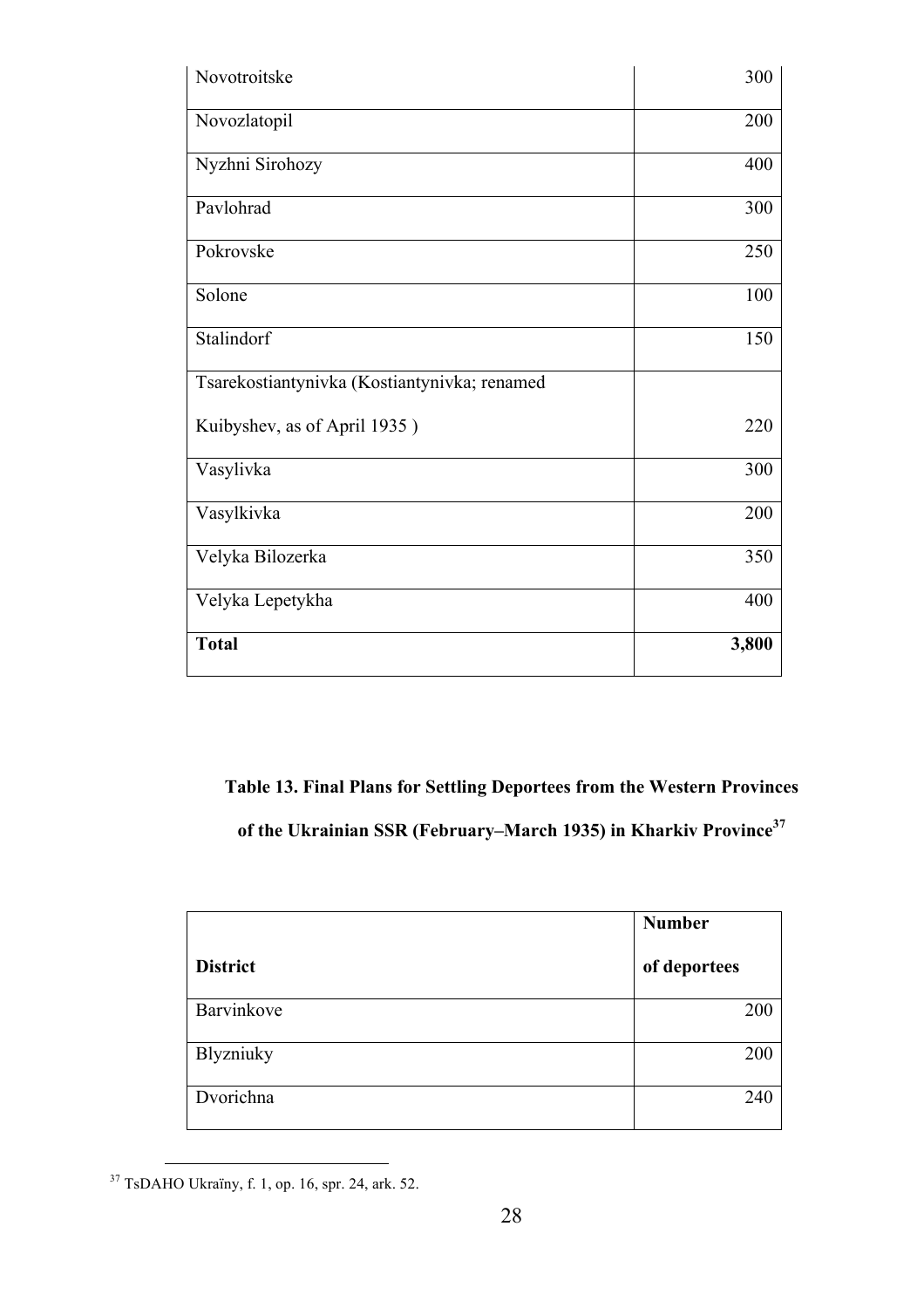| Karlivka       | 200   |
|----------------|-------|
| Krasnohrad     | 200   |
| Krasnyi Kut    | 300   |
| Kupiansk       | 350   |
| Sakhnovshchyna | 650   |
| Velykyi Burluk | 200   |
| <b>Total</b>   | 2,540 |

## **Table 14. Final Plans for Settling Deportees from the Western Provinces**

| <b>District</b>                         | <b>Settlement</b><br>plan <sup>38</sup> | No. of resettled<br>people as of 15<br>February 1935 <sup>39</sup> |
|-----------------------------------------|-----------------------------------------|--------------------------------------------------------------------|
| Bilovodsk                               | 250                                     | 257                                                                |
| <b>Bilolutsk</b>                        | 100                                     | 101                                                                |
| Verkhnia Teplivka (Russian nationality) | 100                                     | 100                                                                |
| Markivka                                | 300                                     | 306                                                                |
| Novoaidar                               | 100                                     | 100                                                                |
| Novopskov                               | 150                                     | 108                                                                |
| Pokrovske                               | 200                                     | 194                                                                |
| Rivne                                   | 300                                     |                                                                    |
| Svatove                                 | 200                                     | 197                                                                |
| Starobilsk                              | 100                                     | 100                                                                |

### **of the Ukrainian SSR (February–March 1935) in Donetsk Province**

 <sup>38</sup> TsDAHO Ukraїny, f. 1, op. 16, spr. 24, ark. 53.

<sup>39</sup> DALO, f. R-1186, op. 1, spr. 243, ark. 25.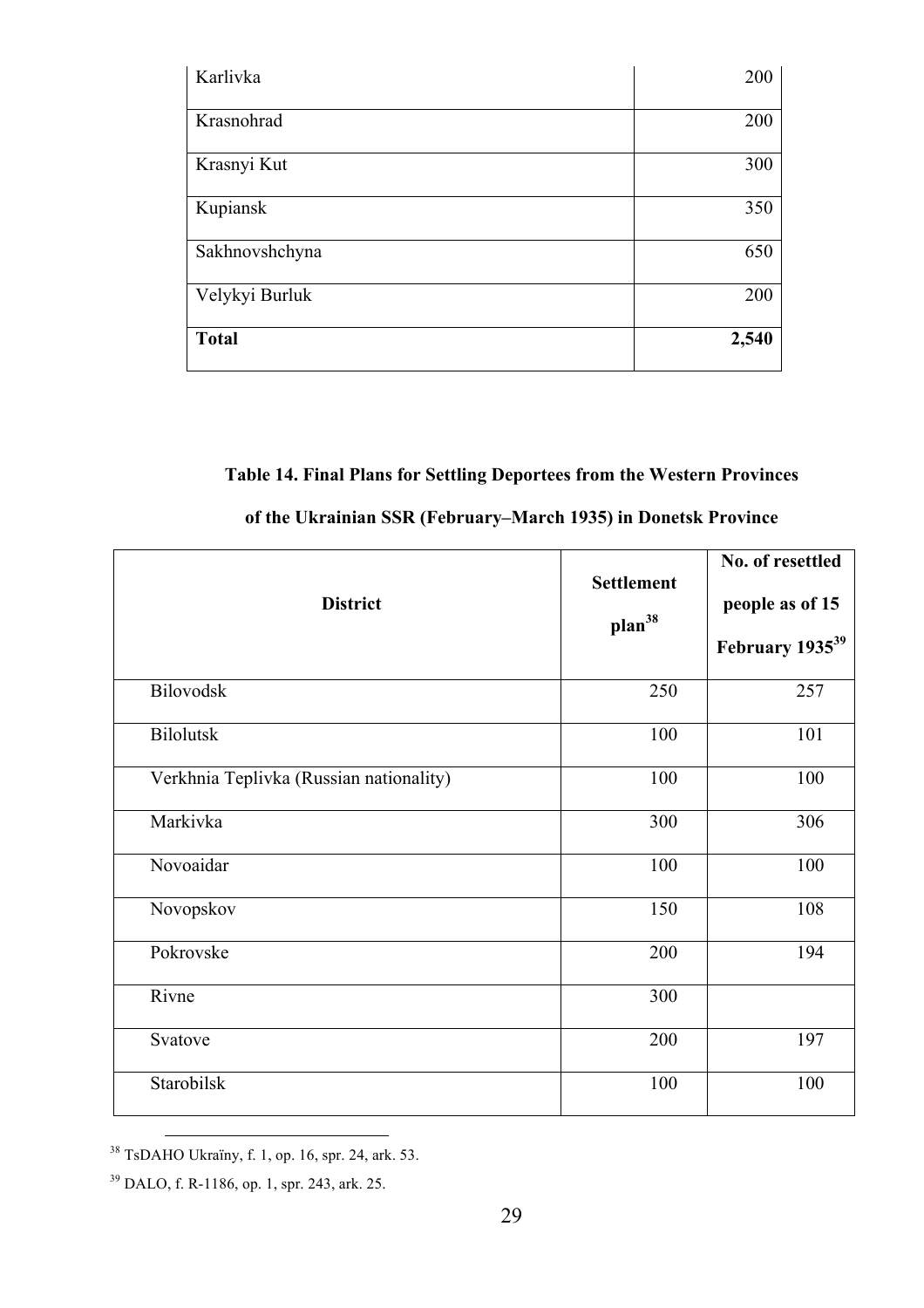| Stara Karan                                           | 300   |     |
|-------------------------------------------------------|-------|-----|
| Bilokurakyne (formed in November 1933 out of          | 280   | 233 |
| Novopskov) <sup>40</sup>                              |       |     |
| Lozno-Oleksandrivka (formed in November 1933 out      | 200   | 200 |
| of Bilolutsk)                                         |       |     |
| Nyzhnia Duvanka (formed in November 1933 out of       | 150   | 165 |
| Pokrovske district)                                   |       |     |
| Nova Astrakhan (formed in November 1933 out of        | 100   |     |
| Rubizhne district)                                    |       |     |
| Ostheim (formed in November 1934 out of Stara         |       |     |
| Karan, while the Nova Karan village council and       | 300   |     |
| Karan station in Volnovakha district were transferred |       |     |
| to Stara Karan district) <sup>41</sup>                |       |     |
| <b>Total</b>                                          | 3,130 |     |

It should be recalled that the deportation from the border zone in February–March 1935 was not limited to the figures indicated above. The example of the Markhlivka district is revealing. Whereas 1,000 households were deported to the eastern Ukrainian districts (see Table 11), in February–March 1935 alone somewhat more—1,188 households—"were deported to distant areas of the Soviet Union and resettled in districts far from the borders of Ukraine."<sup>42</sup> From this one may conclude that 188 households in the district were deported on 1–9 February 1935 "to the special

 <sup>40</sup> For this and other changes of administrative boundaries dated November 1933, see "Pro utvorennia v skladi Donets'koї oblasti," art. 662.

<sup>41</sup> "Pro rozkrupnennia Staro-Karans'koho raionu Donets'koї oblasti: Postanova VUTsVK vid 5 lystopada 1934 r.," in *Zbir Zakoniv Ukraїny* (1934), art. 271.

<sup>42</sup> "Dokladnaia zapiska sekretaria Kievskogo obkoma KPU P. P. Postysheva i predsedatelia Kievskogo oblispolkoma M. S. Vasilenko I. V. Stalinu o neobkhodimosti dopolnitel'nogo pereseleniia i vyseleniia kontrrevoliutsionnykh ėlementov iz Kievskoi oblasti," in *Stalinskie deportatsii*, 52.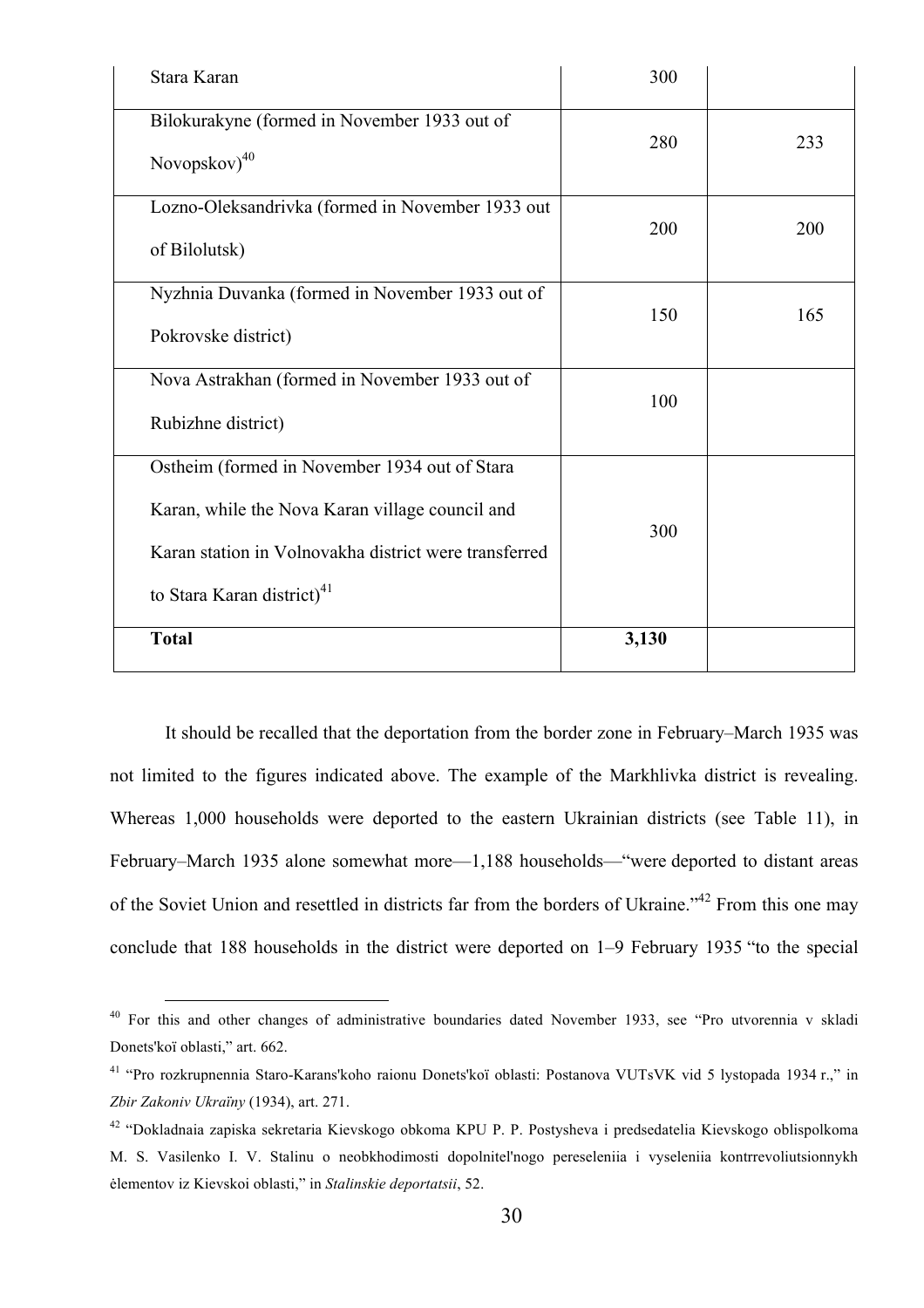settlements of the Belbaltkombinat. Unfortunately, there are no data from other districts; hence there is no district-by-district breakdown of the deportation to these "special settlements."

Another small deportation and resettlement took place in 1935, once again from the Markhlivka district (already referred to as the "former Markhlivka district" at the time of the deportation). In October, 350 households were deported from the Markhlivka district: 300 were settled in Kharkiv province and 50 in the Belbaltlag (the White Sea–Baltic Canal forced-labor camp). In their place, 200 households from other districts of Kyiv province were resettled in the Markhlivka district. The final distribution of households resettled in districts of Kharkiv province was as follows: $43$ 

Krasnohrad – 100 Sakhnovshchyna – 100 Vilkhuvatka – 50 Blyzniuky – 50

Other figures are encountered occasionally in the literature; for example, on the resettlement of 100 households in the Vilkhuvatka (Olkhovatka) district.<sup>44</sup> But an examination of archival sources reveals that this was an interim decision, as the Vilkhuvatka district was unable to accept 100 households. Consequently, it was decided at the initiative of the Kharkiv provincial committee of the CP(B)U to resettle 50 households in the Blyzniuky district and leave 50 households for the Vilkhuvatka district. The deportations of 1935 came to an end at this point. However, the decisions that were approved in 1935 formed the legislative basis of the 1936 deportations.

#### *The Deportations of 1936*

The network of districts in 1936 differed fundamentally from the network that existed in early 1935 because, in February 1935, 126 new districts were created on the basis of the political departments

 <sup>43</sup> TsDAHO Ukraїny, f. 1, op. 16, spr. 25, ark. 78.

<sup>44</sup> Bohdan Chyrko, "Natsmen? Znachyt' voroh. Problemy natsional'nykh menshyn v dokumentakh partiinykh i radians'kykh orhaniv Ukraïny v 20–30-kh rr.," *Z arkhiviv VUChK–HPU–NKVD–KHB,* 1995, nos. 1/2 (2/3): 111.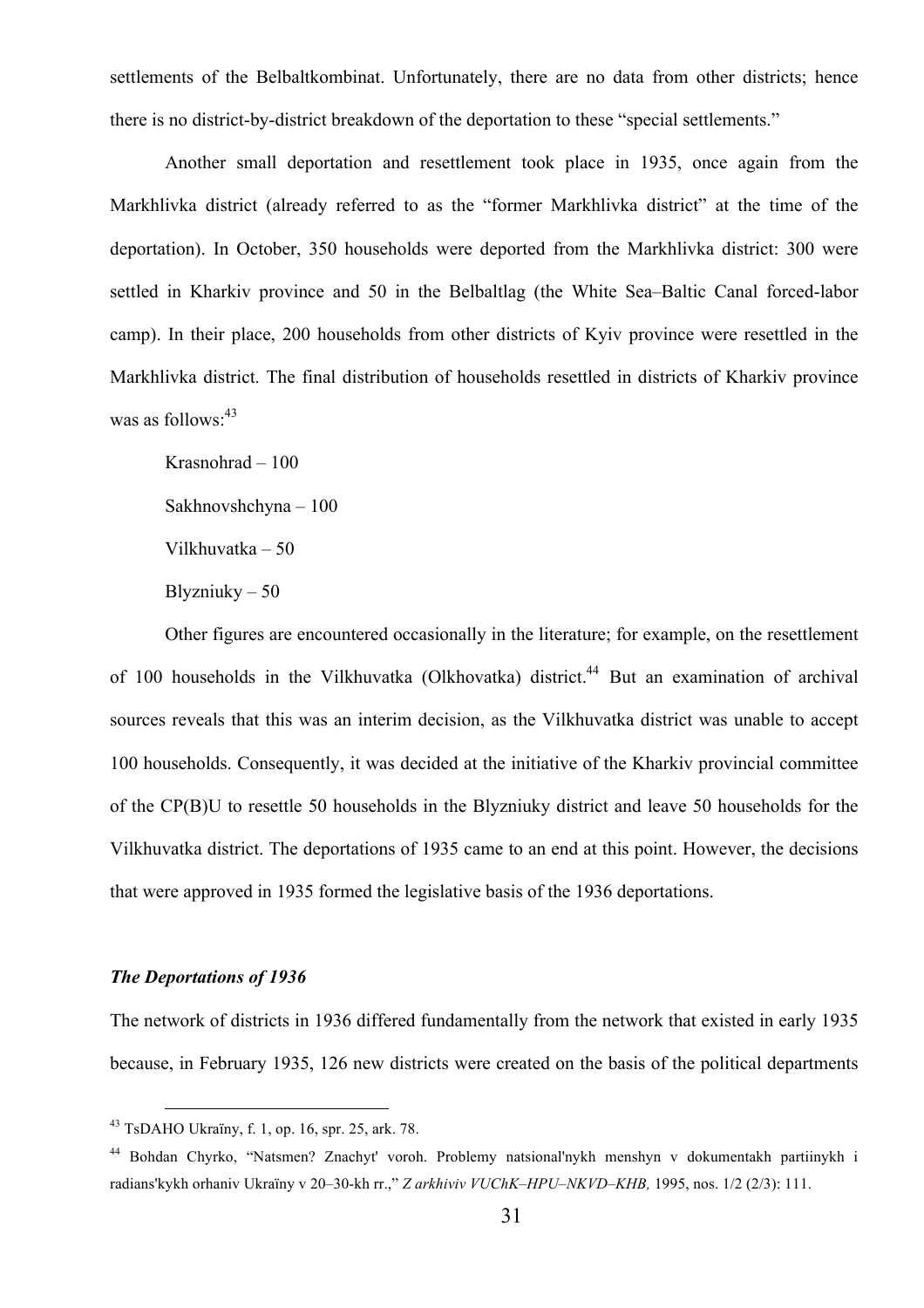of Machine-Tractor Stations (MTS), which were abolished. In order to compare the geography of deportations in 1936 with those of the previous year, it should be noted that the following districts, located in the border zone of Vinnytsia province, where the deportations of 1935–36 took place, were broken up: Antoniny, by the creation of Krasyliv; Teofipol, by the creation of Bazaliia; Slavuta, by the creation of Berezdiv; and Zaslav, by the creation of Pluzhne.<sup>45</sup> In the statistical tables these newly created districts, from which people were deported, are italicized. But whenever an "old" district is mentioned (such as the Zaslav district, from which the Pluzhne district was administratively separated), the fact that it was broken up is not indicated. What, then, is the situation with which the deportations of 1936 present us?

In 1936, deportations were carried out according to two decisions. The first concerned the deportation of 1,500 Polish households from Vinnytsia province. This resettlement took place in January 1936. The second decision concerned the resettlement of 15,000 Polish and German households to Kazakhstan according to a resolution of the Council of People's Commissars of the USSR adopted on 28 April 1936 (the Kremlin had approved this decision in principle back in January 1936).

The resettlement of 1,500 Polish families from Vinnytsia province to eastern Ukraine took place first. This was the last large organized resettlement carried out within Ukraine during the interwar period. A comparison of archival sources with already published data makes it possible to verify and confirm the data published by Viktor Zhezytsky, on the basis of which Table 15 was drawn up, and, second, to identify not only the districts from which people were deported but also partly to determine the places to which particular households were resettled. Unfortunately, owing to the limited number of archival sources, not all districts to which people were resettled can be identified. Nevertheless, existing data show that the number of people resettled in each district was insignificant; that is, there were more districts where resettlement took place than districts from which people were deported.

 <sup>45</sup> "Postanovy Prezydi<sup>ї</sup> Tsentral'noho Vykonavchoho Komitetu USRR 'Pro rozukrupnennia raioniv,'" in *Dovidnyk Adminterpodilu USRR za stanom na 15 hrudnia 1935 r.* (Kyiv: Radbudivnytstvo і pravo, 1936), 225.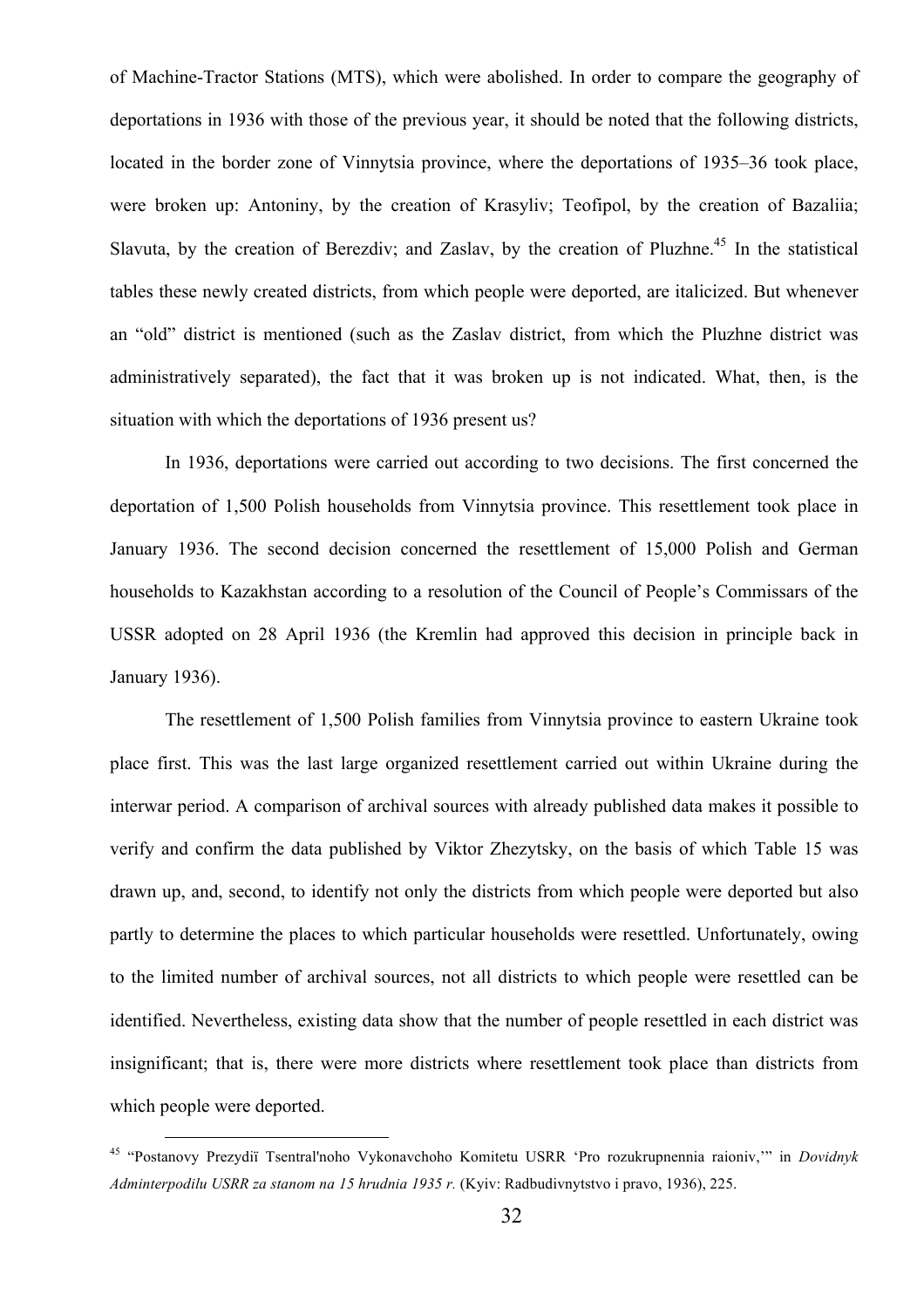### **Table 15. District-by-District Breakdown of the 1,500 Polish Households**

|  | Deported from Vinnytsia Province in January 1936 <sup>46</sup> |  |  |  |  |  |  |
|--|----------------------------------------------------------------|--|--|--|--|--|--|
|--|----------------------------------------------------------------|--|--|--|--|--|--|

| <b>District</b>   | <b>No. of families</b> |
|-------------------|------------------------|
| Antoniny          | 100                    |
| <b>Bazaliia</b>   | 50                     |
| Horodok           | 250                    |
| Iziaslav          | 100                    |
| Koziatyn          | 80                     |
| Pluzhne           | 100                    |
| Proskurove        | 150                    |
| Sataniv           | 100                    |
| Shepetivka        | 180                    |
| Slavuta           | 100                    |
| Starokostiantyniv | 100                    |
| Volochysk         | 151                    |
| Zhmerynka         | 39                     |
| <b>Total</b>      | 1,500                  |

Operational summaries show that resettlement took place in Donetsk and Kharkiv provinces.<sup>47</sup> The list of districts to which deportees were sent includes Mylivka, Markivka, Mistky (formed in February 1935 out of the Svatove district), Svatove, Lozno-Oleksandrivka, Novoaidar, Troitske (formed in February 1935 out of Pokrovske), Yovsuh (created in February out of a number of village councils in the Bilovodsk and Starobilsk districts), and the Bilokurakyne district of the

 <sup>46</sup> Zhezyts'kyi, "Masovi deportatsi<sup>ї</sup> naselennia Podillia," 129.

<sup>47</sup> TsDAHO Ukraїny, f. 1, op. 20, spr. 7008, ark. 2.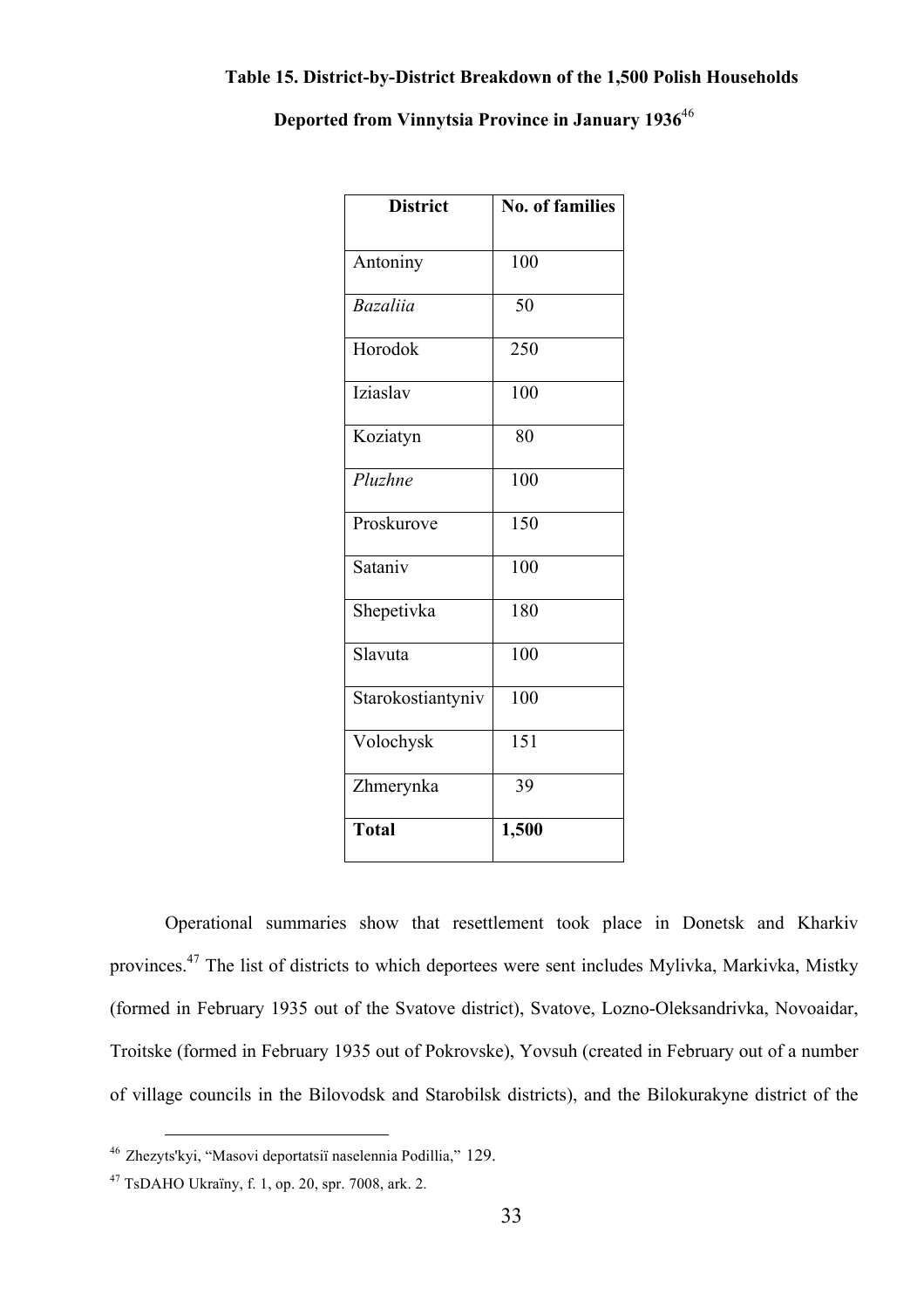Starobilsk circuit in Donetsk province. People removed from one district were usually resettled in two. I was unable to locate a list of districts in Kharkiv province to which households were resettled; hence there is no information about this in the table.

The main deportation of 1936 took place later. As early as 25 November 1935 the Politburo of the CC CP(B)U had adopted a resolution "On the Resettlement of Polish and German Households from the Border Zone," which asserted the need to resettle 6,000 to 7,000 German and Polish families "mainly outside the borders of Ukraine" in the spring of 1936.<sup>48</sup> These plans were confirmed with the Kremlin leadership. On 23 January 1936 the Council of People's Commissars of the USSR adopted a resolution "On Resettlement from the Ukrainian SSR to the Kazakh ASSR," which provided for the resettlement of 15,000 Polish and German families from Ukraine to Kazakhstan.<sup>49</sup> The resettlement was planned in two stages: the first was to take place in May–June (one-third of all households) and the second in August–September. The months of February, March, and April were devoted to the process of preparing to carry out this decision and calculating the expenses required for its implementation.

On 28 April 1936 the Council of People's Commissars of the USSR adopted a resolution titled "On the Deportation of 15,000 Polish and German Households from the Ukrainian SSR and Economic Arrangements for Them in Karaganda Province of the Kazakh ASSR." Despite the ostensibly detailed preparation of the resolution, its text contained unrealistic plans. Among other things, it mentions 15,000 households (45,000 people);<sup>50</sup> that is, according to the plan drafted by the authors of the resolution, one household (family) was supposed to consist of three people. This in no way corresponded to reality, as the average family was comprised of a little less than five people. Since the main indicator was the number of households, the final number of deportees to

 <sup>48</sup> Chyrko, "Natsmen? Znachyt' voroh," 108.

<sup>49</sup> "Sovershenno sekretno (Osobaia papka): Postanovlenie №111/21 ss ot 23 ianvaria 1936 g. Soveta Narodnykh Komissarov Soiuza SSR O pereselenii iz USSR v Kazakhskuiu ASSR," in Bugai, *Narody Ukrainy*, 209.

<sup>50</sup> "Postanovlenie SNK № 776-120s 'O vyselenii iz USSR i khoziaistvennom ustroistve v Karagandinskoi oblasti Kazakhskoi ASSR 15 000 pol'skikh i nemetskikh khoziaistv," in *Stalinskie deportatsii*, 56.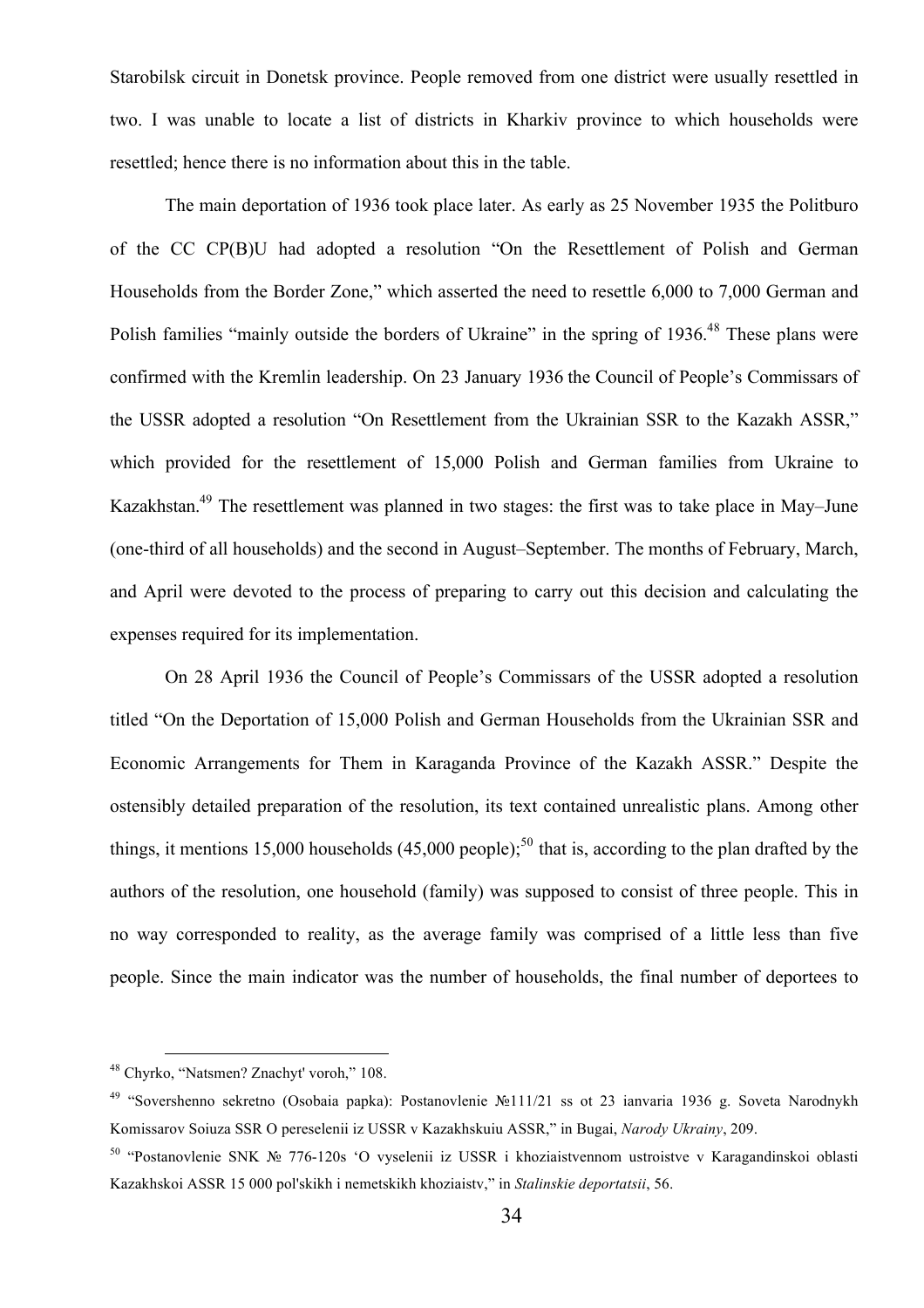Kazakhstan turned out to be significantly larger:  $69.283$  people.<sup>51</sup> The circumstance that the data collected by the Ukrainian branch of the NKVD differ somewhat  $(69,977 \text{ people})^{52}$  should not set off any alarm bells, since not all the deportees arrived at their designated places. Various types of illnesses (the journey was a long one) and the circumstance that a very small number of households were resettled in Russia are reasons that appear in the literature on this topic. Taking these factors into account, it may be said with confidence that the data compiled by the NKVD of the Ukrainian SSR tally with those of the all-Union NKVD.

A logical question arises: How many representatives of each nationality were deported? The historical literature regularly mentions a figure that the Russian historian Nikolai Bugai introduced into scholarly circulation, according to which 35,820 Poles were deported, 35,735 of them to Kazakhstan.<sup>53</sup> However, considering that there were significantly more Poles than Germans in the districts from which deportations took place and that nearly 70,000 people were deported (that is, if we accept Bugai's data, half the deportees were Germans), such a figure is highly unlikely.

At first glance, the German researcher Victor Dönninghaus offers more credible data. He notes: "In two waves, in June and September 1936, 15,000 households (69,283 people) were deported from the Ukrainian borderland, of whom Poles comprised 75.7 percent, Germans 23.4 percent, and Ukrainians 0.8 percent."<sup>54</sup> Intrigued by these figures, I verified the source indicated in a footnote. Regrettably, it does not contain any data on the percentage of deportees by ethnicity but merely deals with the general number of households and deported individuals.<sup>55</sup> Misgivings about the cited data are intensified by the German historian's claim, in a footnote, that "the first group of

 <sup>51</sup> "Donesenie zam. nachal'nika GULAGa I. I. Plinnera Narkomu NKVD N. I. Ezhovu, zam. Narkoma Ia. S. Agranovu i zam. Narkoma NKVD M. D. Bermanu o pereselenii i khoziaistvennom ustroistve ukrainskikh pereselentsev v KazASSR. Noiabr' 1936," in *Stalinskie deportatsii*, 72.

<sup>&</sup>lt;sup>52</sup> Branch State Archive of the Security Service of Ukraine (hereafter HDA SBU), f. 16, op. 29, spr. 11, ark. 115.

<sup>53</sup> N. F. Bugai, *L. Beriia—I. Stalinu: Soglasno Vashemu ukazaniiu…* (Moscow: AIRO-XX, 1995), 11.

<sup>54</sup> Dënningkhaus, *V teni "Bol′shogo Brata*,*"* 534.

<sup>55</sup> "Dokladnaia zapiska zam. nachal′nika GULAGa I. I. Plinnera Narkomu NKVD N. I. Ezhovu, zam. Narkoma Ia. S. Agranovu i zam. Narkoma NKVD M. D. Bermanu o pereselenii i khoziaistvennom ustroistve ukrainskikh pereselentsev v KazASSR, 11 oktiabria 1936 g.," in *Stalinskie deportatsii*, 69–70.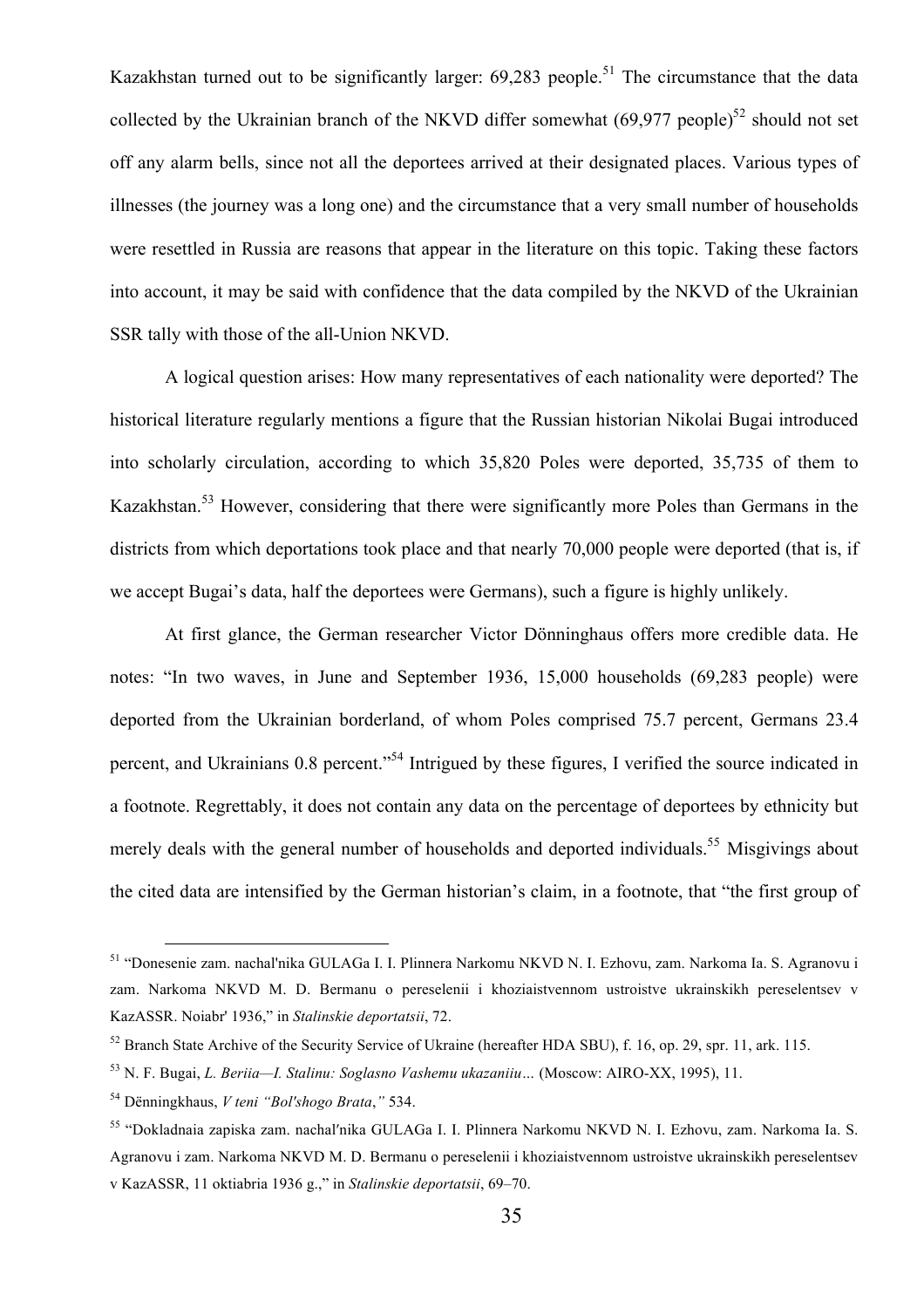deportees alone included 35,820 Poles."56 After all, according to documents published in a special collection to which Dönninghaus himself refers, the first group of deportees (May–June) was smaller than the second (September). In June a total of  $26.778^{57}$  were deported, that is, 9,000 fewer people than the figure suggested by the German historian. The Polish historian Henryk Stroński, who was one of the first scholars to research this topic, states that approximately 60,000 Poles were deported to Kazakhstan.<sup>58</sup> But these are only calculations, however substantiated. Although I concur that most of the deportees were Poles, I saw no possibility of elucidating this problem in detail. In particular, there was no possibility of offering data on the ethnic composition of the deportees according to a district-by-district breakdown.

The problem was resolved with the aid of materials stored in a file held in the Archives of the Security Service of Ukraine (SBU).<sup>59</sup> The summary data contained therein offer grounds for asserting that out of the 15,000 deported households, 11,494, or 76.7 percent, were Polish, and the rest German.<sup>60</sup> This file contains nearly all the available information about the deportations on a district-by-district scale. In particular, there are complete data on both stages of the district-bydistrict deportations (May–June and September 1936) from Kyiv province, which partially refute Stroński's estimates.<sup>61</sup> There are complete data on the second stage of the deportation (September 1936) from Vinnytsia province. That said, some information pertaining to the final days of the first stage of the deportation (June 1936) from Vinnytsia province is missing; it concerns the final number of deportees from the Pluzhne and Shepetivka districts. But this shortcoming is compensated by Zhezytsky's figures, inasmuch as the numbers common to both sources are

 <sup>56</sup> Dënningkhaus, *V teni "Bol′shogo Brata*,*"* 534.

<sup>57</sup> "Dokladnaia zapiska," 69.

<sup>58</sup> H. Stroński, "Deportacje polskiej ludności z Ukrainy do Kazachstanu w 1936 roku: Przyczyny, przebieg, skutki," in *Polacy w Kazachstanie. Historia i współczesność,* ed. S. Ciesielski and A. Kuczyński (Wrocław, 1996), 204.

<sup>59</sup> I am grateful to Roman Podkur for these materials.

<sup>60</sup> HDA SBU, f. 16, op. 29, spr. 11, ark. 115.

<sup>61</sup> Henryk Stroński, "Koniec eksperymentu: Rozwiązanie Marchlewszczyzny i deportacje ludności polskiej do Kazachstanu w latach 1935–1936 w świetle nowych dokumentów archiwalnych," *Ucrainica Polonica*, vol. 1 (Kyiv and Zhytomyr, 2007), 208.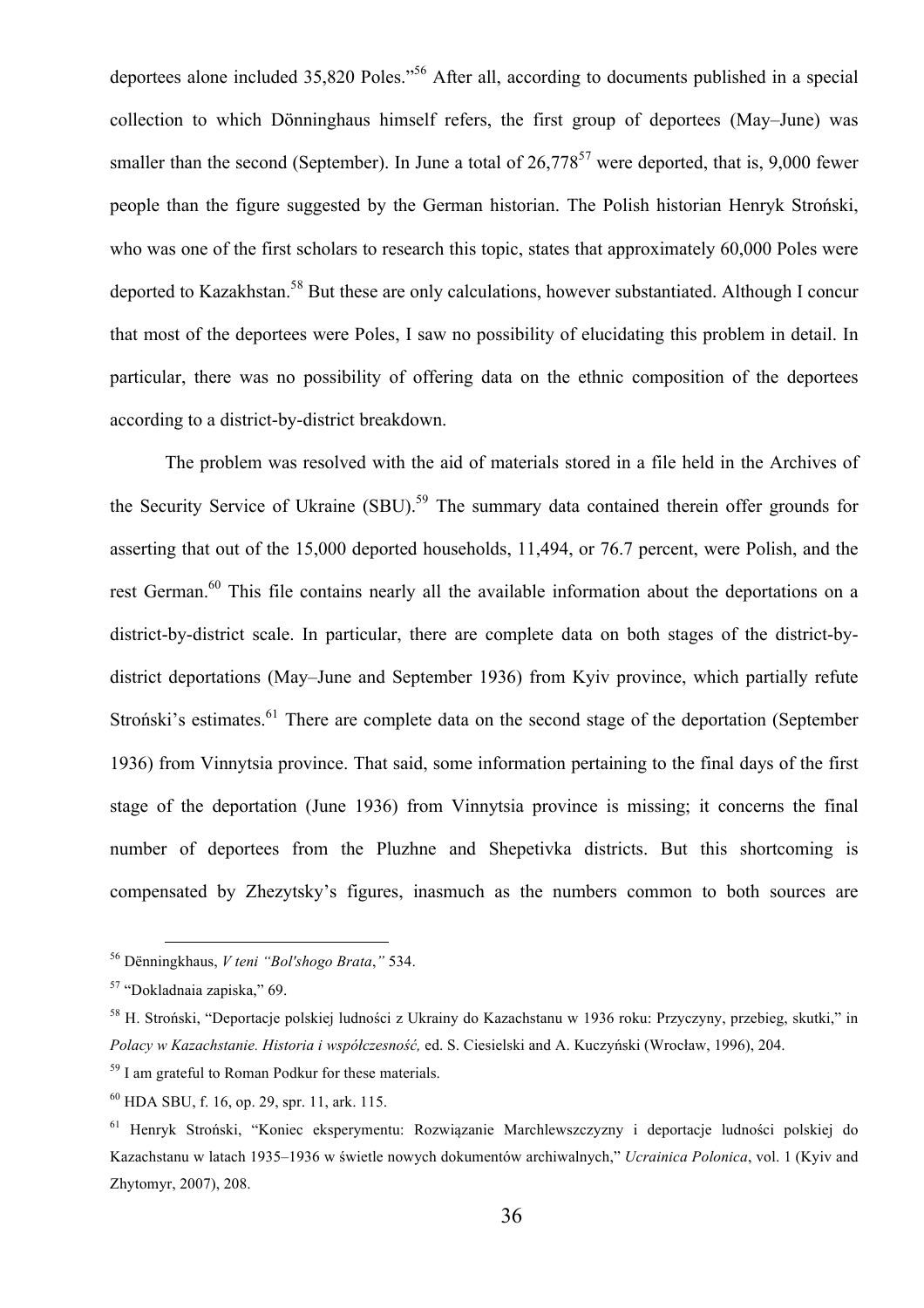identical. In his study Zhezytsky gives a district-by-district breakdown of the number of Polish families that were also deported to Kazakhstan in May–June 1936. He obtained these data from the Vinnytsia State [Provincial] Archives.

A comparative analysis of the two sources makes it possible to draw the following conclusions. First, Zhezytsky's figures of deported Polish households tally completely with data collected from the districts where deportation took place as recorded in the file held at the SBU Archives. There is only one discrepancy: Zhezytsky's article speaks of the deportation of 237 Polish households from the Berezdiv district,  $62$  but the SBU file gives a figure of 239.<sup>63</sup> This difference is so slight that it may be safely ignored. Second, the total number of deportees from the four districts for which final data are available (Proskurove, Slavuta, Volochysk, and Berezdiv) corresponds to the figure in the plans. There is only one minor difference: 303 households, not 300, were deported from the Slavuta district. Since general reports attest that the target indicator of 2,250 households from Vinnytsia province was achieved, it may be inferred that three households were "left outstanding" from the Pluzhne or Shepetivka districts. In Table 16, below, these three households are extrapolated among the listed districts, although in all likelihood the "omission" happened in a single district. Unfortunately, I do not have the wherewithal to determine which district this was, but I can state that the matter concerns ethnic Polish peasant households.

The indicated sources and estimates give grounds for creating district-by-district tables of deportation. Let us begin with the first stage, which took place in May–June 1936. During that twomonth period 5,567 households were deported from Vinnytsia and Kyiv provinces. Their distribution is reflected in Tables  $16^{64}$  and  $17^{65}$ . The estimate for the Novohrad-Volynskyi district revealed some differences in the national composition of the deportees. I will try to explain. NKVD reports cite summary data on the total number of deportees and their national composition.

 <sup>62</sup> Zhezyts'kyi, "Masovi deportatsi<sup>ї</sup> naselennia Podillia," 131.

<sup>63</sup> HDA SBU, f. 16, op. 29, spr. 11, ark. 56.

<sup>64</sup> Calculations based on HDA SBU, f. 16, op. 29, spr. 11, ark. 50–64, and Zhezyts'kyi, "Masovi deportatsiї naselennia Podillia," 131.

<sup>65</sup> HDA SBU, f. 16, op. 29, spr. 11, ark. 15–49.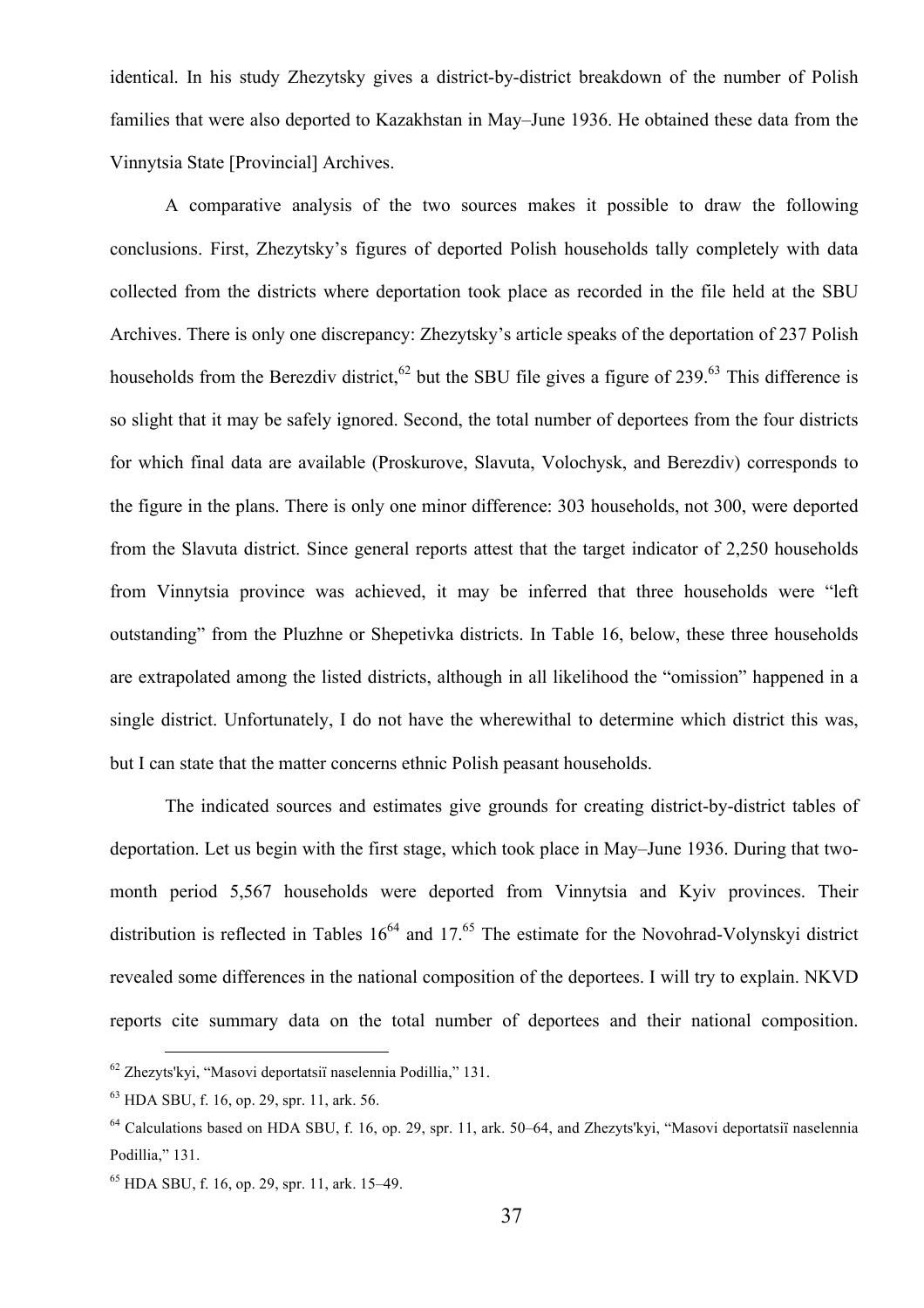Summary data from four other districts tally exactly with the daily reports on the deportation, which were produced by the NKVD between 25 May and 3 June 1936 and are therefore indisputable. Unlike those districts, there are no separate summary data on totals for the Novohrad-Volynskyi district, only daily reports. However, the tally of daily reports (deportees were removed from the Novohrad-Volynskyi district on 1, 3, and 4 June) reveals an identical total of deported households as well as a partial discrepancy in their national composition between the sum of the daily reports (Novohrad-Volynskyi district: 275 Polish and 271 German households)<sup>66</sup> and the difference in overall provincial data  $(2,186$  Polish and 1,131 German households)<sup>67</sup> with twice-verified data from the Yarun, Olevsk, Baranivka, and Horodnia districts. The indicated difference for the Novohrad-Volynskyi district, given the unchanging total number of deported households (546), is 259 Polish and 287 German households. Since the following tables are based on general data for the provinces, the basis of Table 8 is precisely the difference between general provincial data and the total for the four above-mentioned districts.

**Table 16. Number of Households Deported to Kazakhstan from Districts**

| <b>District</b> | <b>Total</b> | <b>Poles</b> | <b>Germans</b> |
|-----------------|--------------|--------------|----------------|
| <i>Berezdiv</i> | 250          | 239          | 11             |
| Pluzhne         | 449          | 373          | 76             |
| Proskurove      | 250          | 249          | 1              |
| Shepetivka      | 498          | 382          | 116            |
| Slavuta         | 303          | 303          |                |
| Volochysk       | 500          | 500          |                |

**in Vinnytsia Province in May–June 1936**

 $66$  Calculations according to data held at HDA SBU, f. 16, op. 29, spr. 11, ark. 39, 44, 48.

<sup>67</sup> HDA SBU, f. 16, op. 29, spr. 11, ark. 49.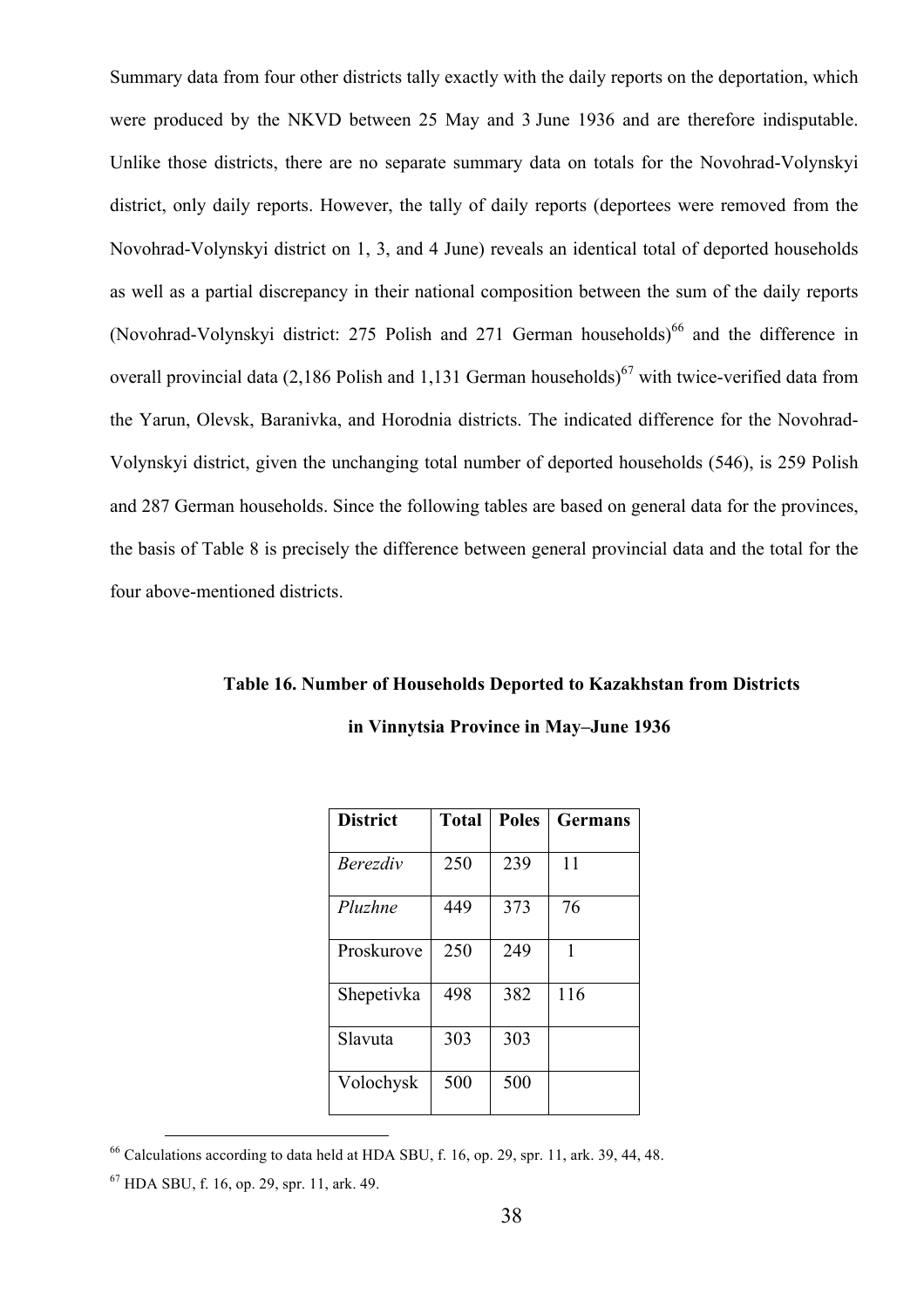| Total | $2,250$   2,046   204 |  |
|-------|-----------------------|--|
|       |                       |  |

### **Table 17. Number of Households Deported to Kazakhstan from Districts**

### **in Kyiv Province in May–June 1936**

| <b>District</b>    | <b>Total</b> | <b>Poles</b> | <b>Germans</b> |
|--------------------|--------------|--------------|----------------|
| Baranivka          | 620          | 451          | 169            |
| Horodnia           | 1,048        | 719          | 329            |
| Novohrad-Volynskyi | 546          | 259 (275)    | 287 (271)      |
| Olevsk             | 550          | 422          | 128            |
| Yarun              | 553          | 335          | 218            |
| <b>Total</b>       | 3,317        | 2,186        | 1,131          |

Detailed information on the second stage of resettlement in the NKVD report appears in a special addendum; hence there was no problem in representing them. These data appear in Tables  $18^{68}$  and  $19.^{69}$  Table  $20^{70}$  provides general summary data on resettlement from Ukraine to Kazakhstan.

### **Table 18. Number of Households Deported to Kazakhstan from Districts**

### **of Vinnytsia Province in September 1936**

| <b>District</b> | <b>Resettled</b>                                    |  |  |
|-----------------|-----------------------------------------------------|--|--|
|                 | No. of households   No. of people   Poles   Germans |  |  |

 <sup>68</sup> HDA SBU, f. 16, op. 29, spr. 11, ark. 117.

<sup>69</sup> HDA SBU, f. 16, op. 29, spr. 11, ark. 117–18.

<sup>70</sup> HDA SBU, f. 16, op. 29, spr. 11, ark. 118.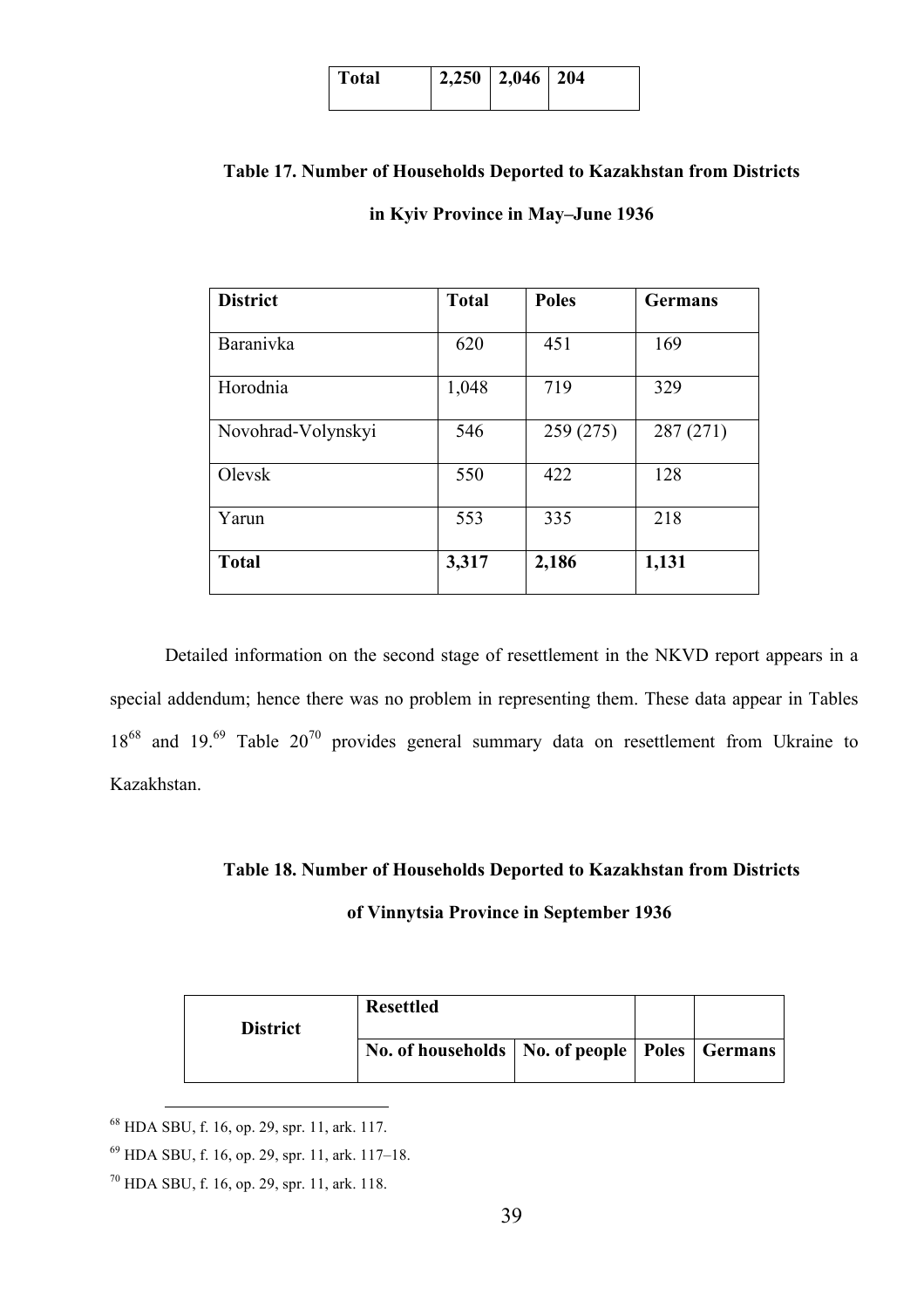| Antoniny            | 250   | 1,127  | 249   | $\mathbf{1}$ |
|---------------------|-------|--------|-------|--------------|
| <b>Bazaliia</b>     | 300   | 1,257  | 300   |              |
| Chemerivtsi         | 363   | 1,503  | 363   |              |
| Horodok             | 448   | 1,888  | 448   |              |
| Iziaslav (Zaslav)   | 299   | 1,400  | 299   |              |
| Kamianets-Podilskyi | 500   | 2,077  | 500   |              |
| Liakhivtsi          | 500   | 2,128  | 500   |              |
| Orynyn              | 270   | 1,089  | 270   |              |
| Polonne             | 450   | 1,933  | 401   | 49           |
| Sataniv             | 500   | 2,026  | 500   |              |
| Smotrych            | 300   | 1,280  | 300   |              |
| Starokostiantyniv   | 300   | 1,365  | 300   |              |
| Teofipol            | 499   | 2,104  | 499   |              |
| Yarmolyntsi         | 250   | 1,053  | 250   |              |
| <b>Total</b>        | 5,229 | 22,230 | 5,179 | 50           |

## **Table 19. Number of Households Deported to Kazakhstan from Districts of Kyiv**

### **Province in September 1936**

| <b>District</b>    | <b>Resettled</b>  | <b>National composition</b> |              |                |
|--------------------|-------------------|-----------------------------|--------------|----------------|
|                    | No. of households | No. of people               | <b>Poles</b> | <b>Germans</b> |
| Baranivka          | 500               | 2,515                       | 494          | 96             |
| Baryshivka         | 570               | 2,892                       | 230          | 340            |
| Chervonoarmiiske   | 900               | 4,417                       | 203          | 697            |
| Korosten           | 380               | 1,899                       | 243          | 137            |
| Novohrad-Volynskyi | 550               | 2,706                       | 222          | 328            |